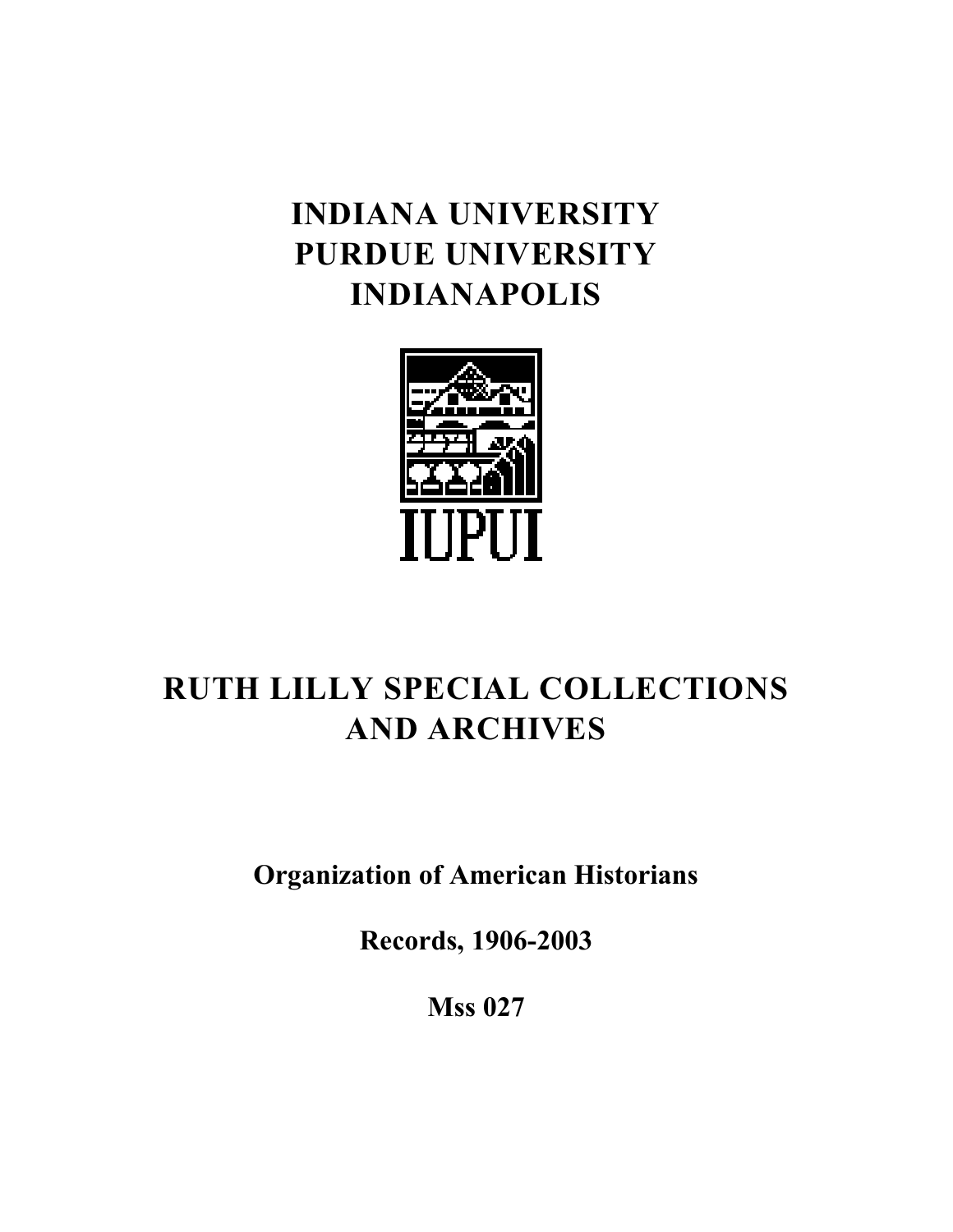### **Organization of American Historians Records, 1906-2003 Mss 027 165.0 c.f. (155 cartons, 10 flat boxes) and 33 rolls of microfilm**

### **ABSTRACT**

The Organization of American Historians (OAH) was founded in 1907 under the name the Mississippi Valley Historical Association. The founders created a historical organization that encouraged research and study of the area that made up the Mississippi Valley. In 1913 it began to sponsor a scholarly journal, *The Mississippi Valley Historical Review*. The organization eventually outgrew its brand name as a regional association by gaining members throughout the country. The organization officially changed its name to the Organization of American Historians in 1965. The OAH today is a national organization with a worldwide membership.

### **ACCESS**

This collection has the following restrictions:

- 1. Access to the records of the OAH Business Office are restricted for 10 years.
- 2. *Journal of American History* editorial correspondence and referee's evaluations written before 1979 will remain closed for the lifetime of the author unless the reviewer explicitly sanctions opening.
- 3. *Journal of American History* evaluations written between 1979 and 1986 will remain closed for 10 years or longer in those cases where referees requested other terms.
- 4. From 1986 onward each referee signs a form to indicate whether he or she is willing to let the author know his or her identity immediately or whether the evaluation shall be closed for 15 years.

The copyright law of the United States (Title 17, United States Code) govern the making of photocopies or other reproductions of copyrighted material.

#### **PREFERRED CITATION**

Cite as: Organization of American Historians Records, 1906-2003, Ruth Lilly Special Collections and Archives, University Library, Indiana University Purdue University Indianapolis.

### **ACQUISITION**

Presented by the Organization of American Historians, 1995. A95-03, A1997/98-025, A1998/99-008, A2000/01-017, A2000/01-029, A2001/02-007, A2002/03-014, A2002/03-027.

Processed by Debra Brookhart, Brenda Burk, Ann Lee, and Michael Pifer, 2001-2003.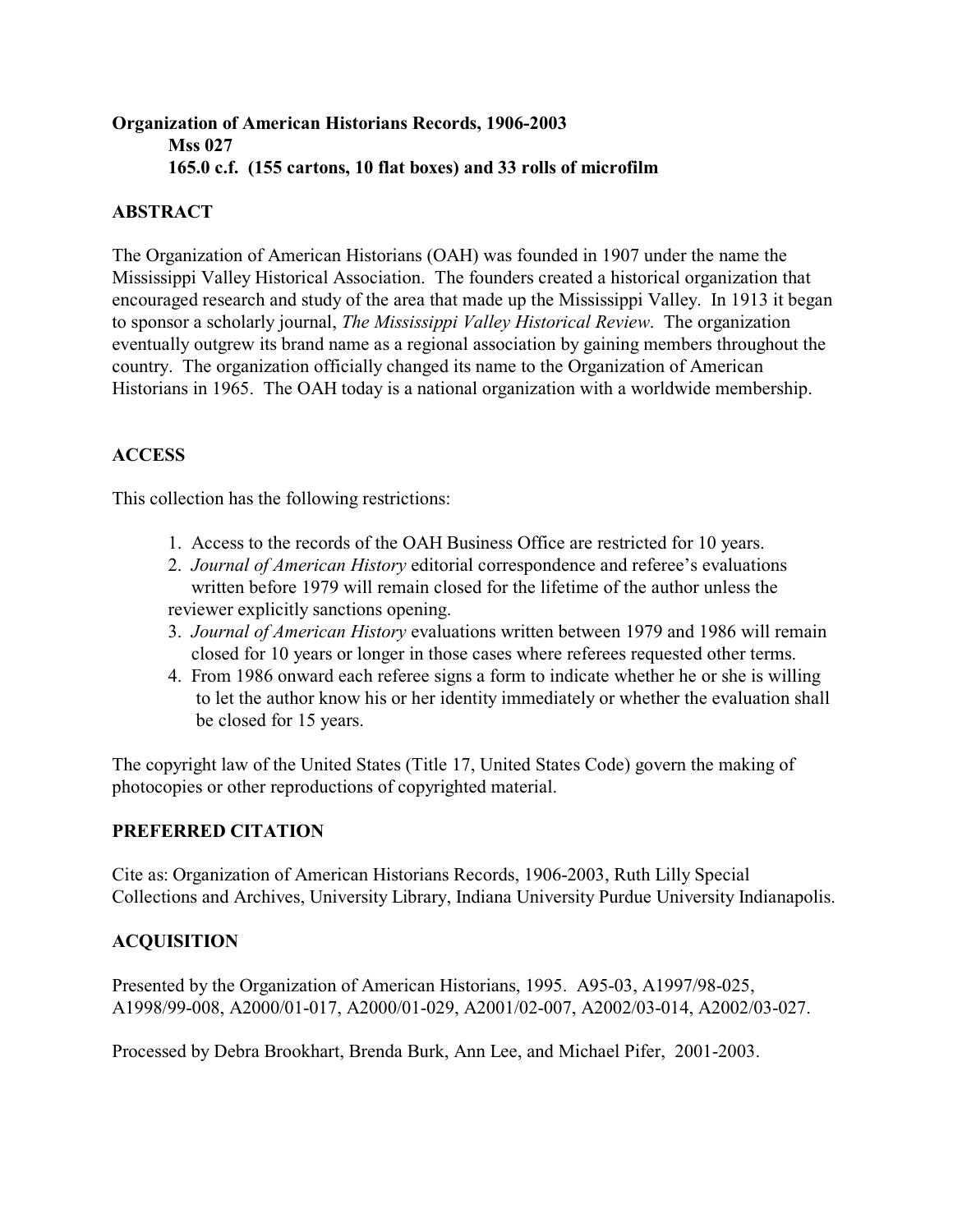#### **HISTORICAL NOTE**

The Organization of American Historians (OAH), originally the Mississippi Valley Historical Association, was founded in 1907 through the efforts of seven men:

William S. Bell, Montana Historical & Misc. Library Edgar R. Harlan, Historical Department of Iowa George W. Martin, Kansas State Historical Society Clarence S. Paine, Nebraska State Historical Society Francis A. Sampson, State Historical Society of Missouri Benjamin F. Shambaugh, State Histrorical Society of Iowa Warren Upham, Minnesota Historical Society.

Its purpose was to encourage research and study of the history of the Mississippi Valley and to provide a means of communication among the secretaries of historical societies. Clarence Paine was elected to be the Secretary-Treasuer and the Nebraska State Historical Society, its headquarters. Membership was based on payment of dues, governed by an Executive Committee, and mainly open to heads of historical societies and professional historians in academic institutions. The organization was created with the idea that it would be open only to those active in the profession within the regional parameters of the Mississippi Valley. The two major functions of the organization were to sponsor meetings to faciliate the disemination of research and scholarly study and to publish. An annual meeting of members satisfied the first function. The organization created a scholarly journal to satisfy the second. A board of editors was selected in 1913 to oversee the production of the first issue of the organization's journal, *The Mississippi Valley Historical Review*.

In 1916 Clarence Paine died leaving the organization in a state of transition that led to the election of his widow, Clara Paine, as the secretary-treasurer of the organization. During this period the ties to historical societies began to diminish and the idea that non-professional historians should be included in the organization's membership emerged. Clara's legacy to the organization extend beyond her 36 years as secretary-treasurer. Although a controversial election because she was a woman and admittedly not a historian, Clara ran the organization effectively. In charge of membership, finances, and the general operation of the office, Clara helped to establish the organization as a reputable force in the field of American History.

Ill health led to Clara's resignation in 1952. What followed was a period of change for the organization that lasted through the 1970s. An interim secretary-treasurer found guilty of mishandling funds, a name change for the organization and its journal, a debate over using the organization as an instument for social reform, and the relocation of the organization to Utah with its secretary-treasurer, William Aeschbacher, all signalled what would become a period of landmark changes within the organization. One of the greatest debates in the organization's history entered in the 1950s just prior to Clara's retirement. For many years, the boundaries of the organization gradually stretched beyond the Mississippi Valley and many members were finding it difficult for their institutions to fund trips to a regional organization's annual meeting.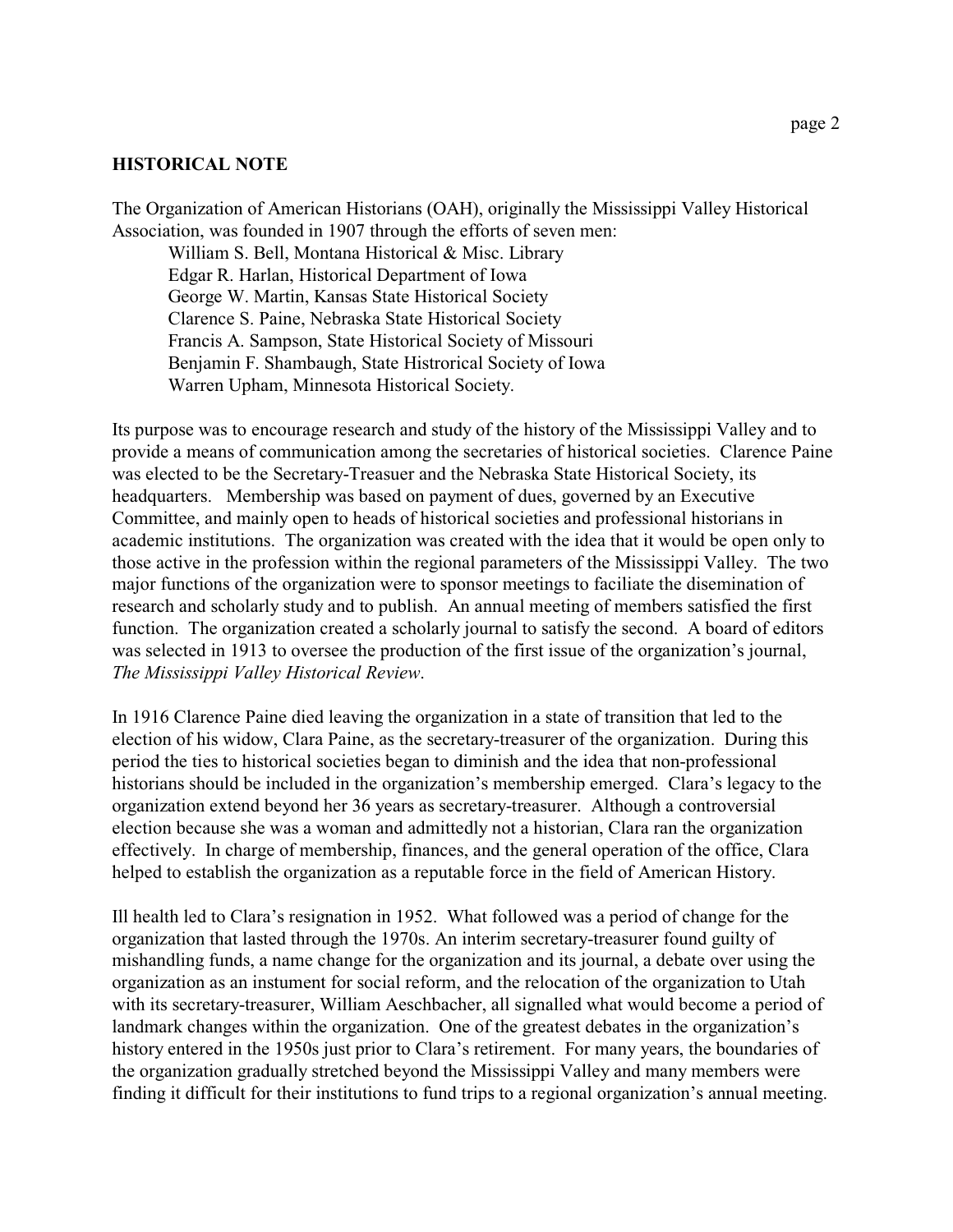Many felt it time to officially recognize the national character of the organization and that a name change was the appropriate action. Clara and other members forcefuly argued against the change and worked for its defeat. In 1964, the name of the journal officially changed to *The Journal of American History* to acknowledge its national audience. The organization soon followed with the change from the Mississippi Valley Historical Association to the Organization of American Historians signifying its emergence as a national organization.

After the retirement of Clara Paine, the organization's ties to the Nebraska Historical Society began to weaken. Paine's next two successors, James Olson and William Aeschbacher, were both the head of the Nebraska Historical Society during their tenures. During Aeschbacher's term, he changed positions and the organization moved with him to Utah. Its time in Utah lasted only as long as Aeschbacher was secretary-treasurer. In 1969, the position of secretary-treasurer was then divided into two separate entities - executive secretary and treasurer with Aeschbacher as treasurer and David Miller as executive secretary. After some discussion, the organization eventually relocated to the campus of Indiana University in Bloomington, Indiana in 1970 with Thomas Clark as its executive secretary. The organization continues to reside in its Bloomington, Indiana, home.

Throughout the 1970s the organization moved beyond its academic and educational focus to involvement in political issues. Civil rights entered into discussions as the organization's membership became more racially diverse. Annual meetings raised difficult questions because many hotels would not allow the African-American membership the same accommodations as the white membership. In some cases, they were not received in the hotels at all. The organization responded with a board decision to use hotels that allowed all members the same privileges. Women's rights was another political arena for the organization in the 1970s and beyond. The OAH entered into the fight for the Equal Rights Amendment (ERA) with letters, resolutions, and a convention boycott of states that had not passed the ERA. The organization elected its first female executive director, Joan Hoff-Wilson, in 1981. The OAH's involvement with the formation of the National Coordinating Council for the Promotion of History (NCC) secured its place in the political arena and the NCC became the lobbying tool for its member organizations.

Today, the Organization of American Historians is active in the field of American history through its wide variety of programs and activities. Programs of the OAH include the areas of education, preservation, history standards, publishing, awards, and a host of other initiatives. Although the importance of history education in schools was always a key issue for the organization, the OAH in more recent years called itself to action to respond need to emphasize history at the primary and secondary levels of education. As a result, the organization became involved in National History Day, the setting of national history standards, the publication of resources for elementary and high school history teachers such as the *Magazine of History*, and a focus on teaching day at the annual conference.

With a membership of 11,000, the OAH continues to support and promote scholarship, research,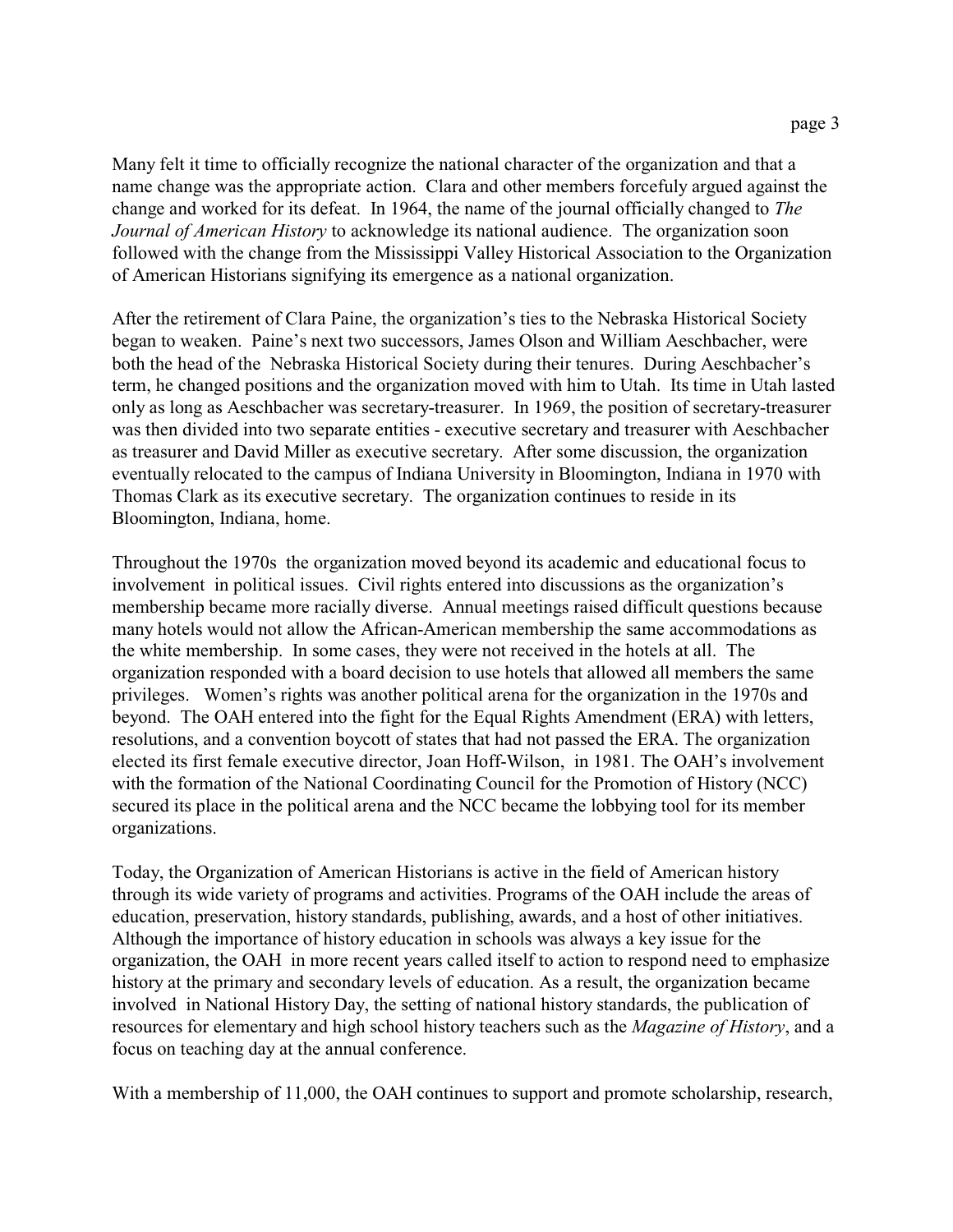and access to documents in the field of American History. The organization's staff has grown considerably from the small office of one at the Nebraska Historical Society to a vast array of individuals helping meet the mission and goals of the organization. The annual meeting, the organization's main source of income along with membership dues, brings together historians nationwide. The OAH now has three major publications: *The Journal of American History*, its scholarly journal; *The OAH Magazine of History*, focusing on teachers and educators; and the Newsletter, providing commentary, opinions, and happenings within the organization. OAH also continues to support several awards, programs, and advocacy at all levels of government.

The organization is governed by an executive board that is headed by the OAH president and administered by the Executive Director. The president of OAH is elected annually by the membership and has the responsibilities of a chief operating officer for the organization. The president also presides at official meetings and appoints committees. General charge over the affairs of the organization falls to the executive board. This body is responsible for calling and conducting meetings, supervising business affairs, and the publication program. Its decisions affect the direction of the organization. The Executive Director (formerly Executive Secretary and Secretary-Treasurer) of OAH plays a key role in its daily business operations. According to the constitution, the executive director is responsible for the business office including the release of meeting minutes, arrangement of meetings, and correspondence with members. The director also develops and manages the programs of the organization under the direction of the executive board. During the organization's residence in Bloomington, it has expanded in size of staff to over a dozen personnel to carry out its mission to promote "teaching and scholarship about the history of the United, both before and after its formation as a nation-state." While the office of president is elected by the members of OAH, the executive director and treasurer are appointed by the board.

Another of major component of OAH's structure is the editorial office. While the executive office manages publications such as the *OAH Newsletter* and the *Magazine of History*, the organization's main scholarly publication, the *Journal of American History* (JAH), is produced at the editorial office of OAH. Historically, the organization's editorial and executive offices have maintained separate locations because traditionally the offices would relocate when a new executive director or editor was appointed. The editor, like the executive director, is appointed by the OAH Board of Directors and is advised by an editorial board also appointed by the OAH Board. These two factors have helped both offices develop into separate entities. In 1963 the editorial office moved to Bloomington, Indiana when Oscar Winther became editor. When OAH moved to Bloomington in 1970, the offices continued to remain separate.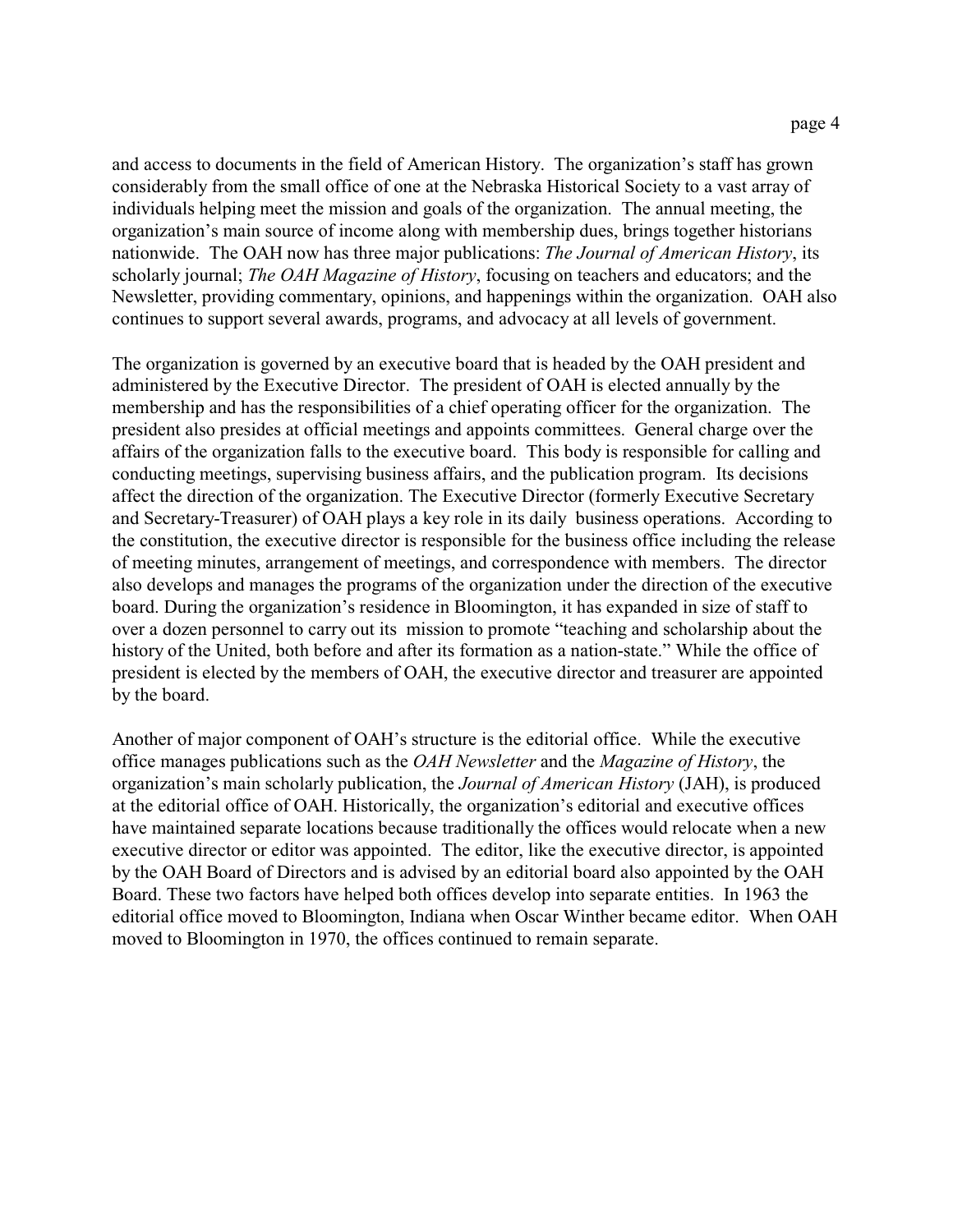#### **Past officers of OAH**

#### **Presidents**

Francis A. Sampson (1907) Thoma s M. Owen (1907-1908) Clarence W. Alvord (1908-1909) Orin G. Libby (1909-1910) Benjamin F. Shambaugh (1910-1911) Andrew C. McLaughlin (1911-1912) Reuben G. Thwaite s (1912-1913) Jame s A. Jame s (1913-1914) I saac J. Cox (1914-1915) Dunbar Rowland (1915-1916) Frederic L. Paxson (1916-1917) St. George L. Sious sat (1917-1918) Harlow Lindle y (1918-1919) Milo M. Quaife (1919-1920) Chauncey S. Boucher (1920-1921) William E. Connelley (1921-1922) Solon J. Buck (1922-1923) Eugene C. Barker (1923-1924) Frank H. Hodder (1924-1925) James A. Woodburn (1925-1926) Otto L. Schmidt (1926-1927) Joseph Schafer (1927-1928) Charle s W. Ramsdell (1928-1929) Homer C. Hockett (1929-1930) Louise P. Kellogg (1930-1931) Beverley W. Bond, Jr. (1931-1932) John D. Hicks (1932-1933) Jonas Viles (1933-1934) Lester B. Shippee (1934-1935) Louis Pelzer (1935-1936) Edward E. Dale (1936-1937) Clarence E. Carter (1937-1938) William O. Lynch (1938-1939) James G. Randall (1939-1940) Carl F. Wittke (1940-1941) Arthur C. Cole (1941-1942) Charle s H. Ambler (1942-1943) Theodore C. Blegen (1943-1944) William C. Binkley (1944-1946)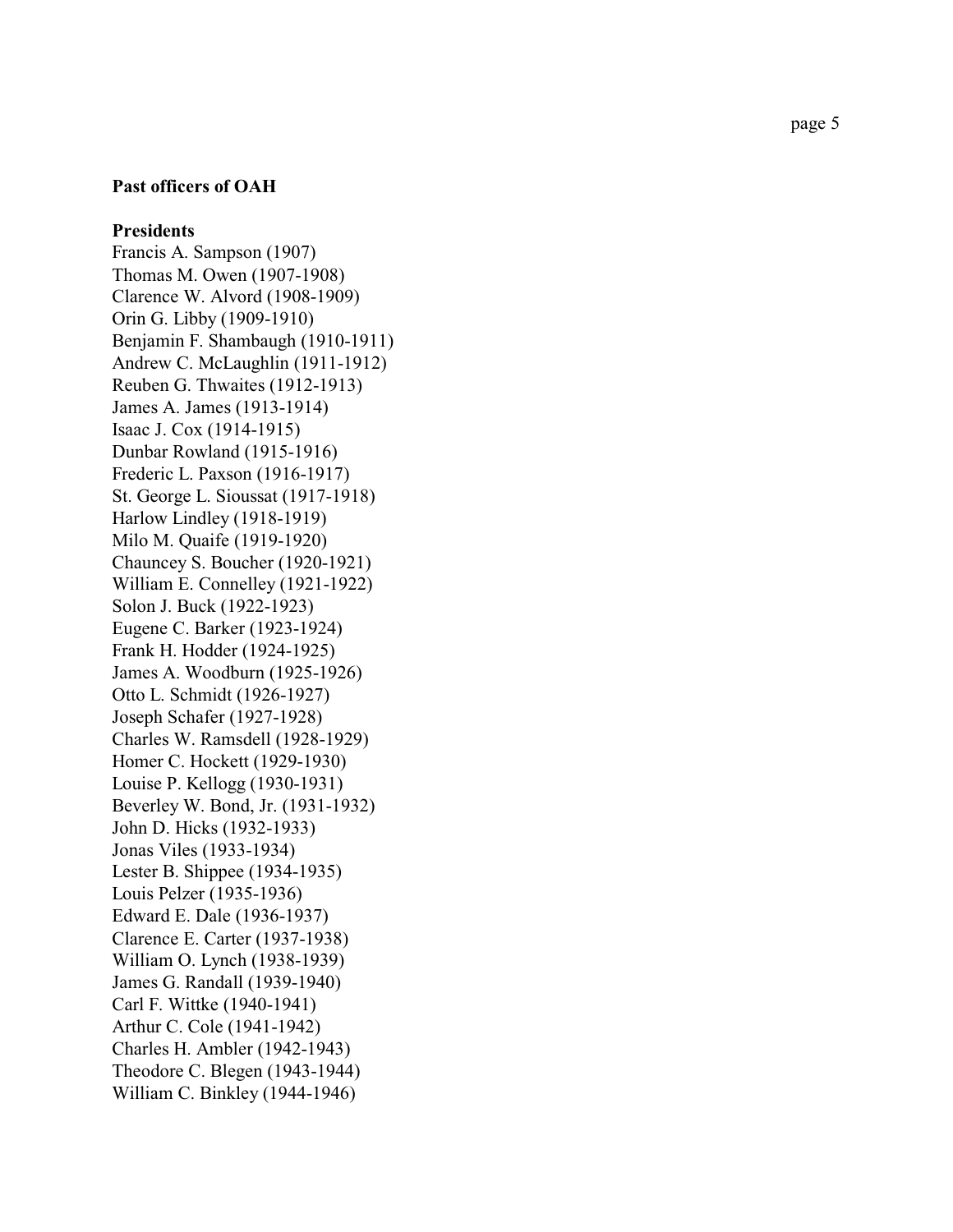Herbert A. Kellar (1946-1947) Ralph P. Bieber (1947-1948) Dwight L. Dumond (1948-1949) Carl C. Rister (1949-1950) Elmer Ellis (1950-1951) Merle E. Curti (1951-1952) James L. Sellers (1952-1953) Fred A. Shannon (1953-1954) Walter P. Webb (1954-1955) Edward C. Kirkland (1955-1956) Thoma s D. Clark (1956-1957) Wendell H. Stephenson (1957-1958) William T. Hutchinson (1958-1959) Frederick Merk (1959-1960) Fletcher M. Green (1960-1961) Paul W. Gate s (1961-1962) Ray A. Billington (1962-1963) Avery O. Craven (1963-1964) John W. Caughey (1964-1965) George E. Mowry (1965-1966) Thoma s C. Cochran (1966-1967) Thoma s A. Bailey (1967-1968) C. Vann Woodward (1968-1969) Merrill Jensen (1969-1970) David M. Potter (1970-1971) Edmund S. Morgan (1971-1972) T. Harry Williams (1972-1973) John Higham (1973-1974) John Hope Franklin (1974-1975) Frank Freidel (1975-1976) Richard Leopold (1976-1977) Kenneth M. Stampp (1977-1978) Eugene D. Genovese (1978-1979) Carl N. Degler (1979-1980) William A. Williams (1980-1981) Gerda Lerner (1981-1982) Allan G. Bogue (1982-1983) Anne Firor Scott (1983-1984) Arthur S. Link (1984-1985) William E. Leuchtenburg (1985-1986) Leon F. Litwack (1986-1987) Stanle y N. Katz (1987-1988) David Brion Davis (1988-1989)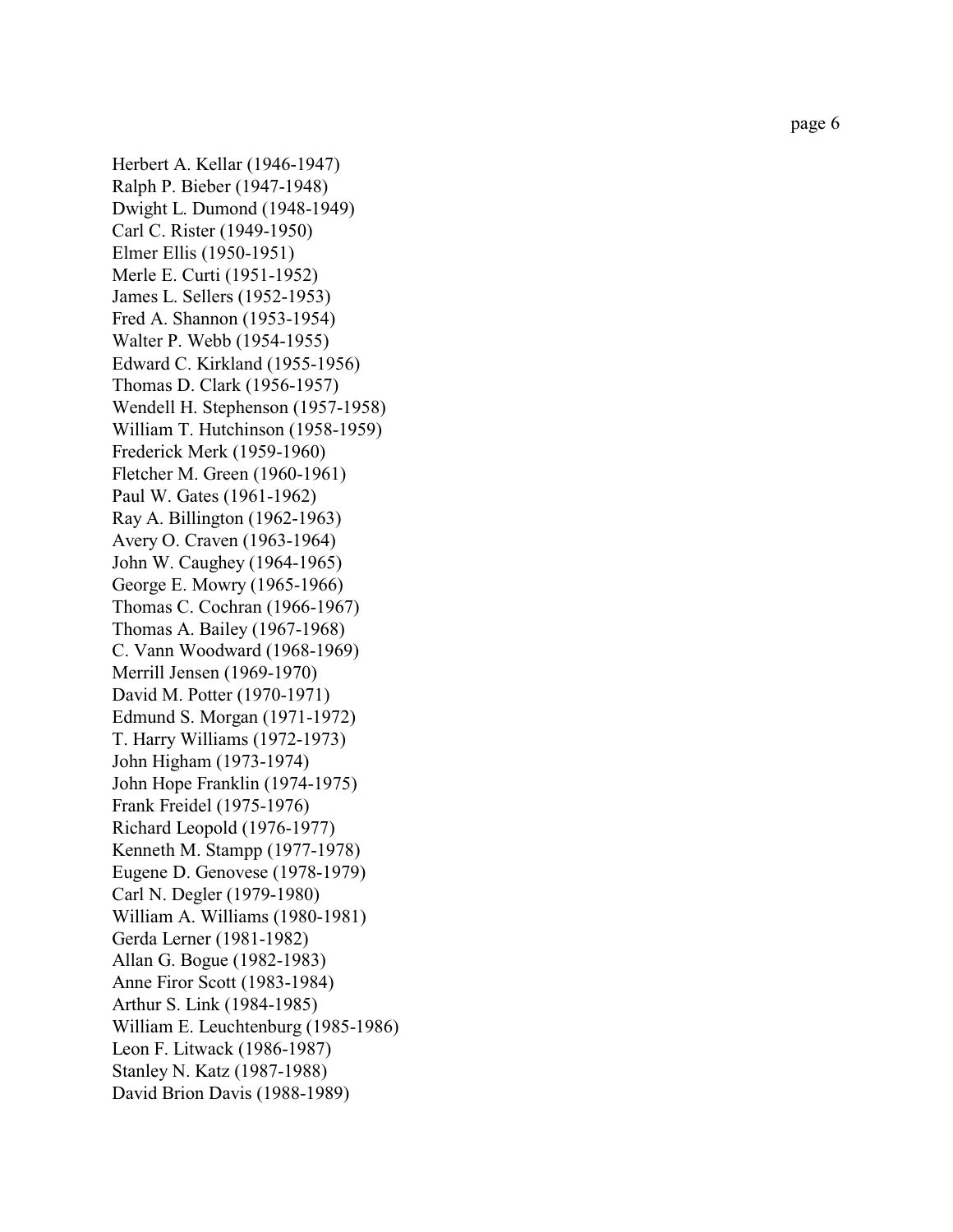Louis R. Harlan (1989-1990) Mary Frances Berry (1990-1991) Joyce Appleby (1991-1992) Lawrence W. Levine (1992-1993) Eric Foner (1993-1994) Gary B. Nash (1994-1995) Michael Kammen (1995-1996) Linda K. Kerber (1996-1997) George M. Fredrickson (1997-1998) William H. Chafe (1998-1999) David Montgomery (1999-2000) Kenneth T. Jackson (2000-2001) Darlene Clark Hine (2001-2002) Ira Berlin (2002-2003) **Secretary-Treasurers** Clarence S. Paine (1907-1916) Clara S. Paine (1916-1952) James C. Olson (1953-1956)

William Aeschbacher (1956-1969)

#### **Executive Secretaries/Directors**

David Miller (1970) Thoma s Clark (1970-1973) Richard Kirkendall (1973-1981) Joan Hoff-Wilson (1981-1989) Arnita A. Jones (1990-1999) Lee Formwalt (1999- )

#### **Treasurers**

William Aeschbacher (1969-1976) Robert K. Murray (1977-1984) Cullom Davis (1984-1993) Gale Peterson (1993-)

#### *Mis sis sippi Valley Histo ric al Review* **E dit ors**

Benjamin F. Shambaugh (1908-1914) (*Proceedings* ) Clarence W. Alvord (1914-1923) Lester B. Shippee (1923-1924) Milo M. Quaife (1924-1930) Arthur C. Cole (1930-1941) Louis Pelzer (1941-1946) Wendell H. Stephenson (1946-1953) William C. Binkley (1953-1963)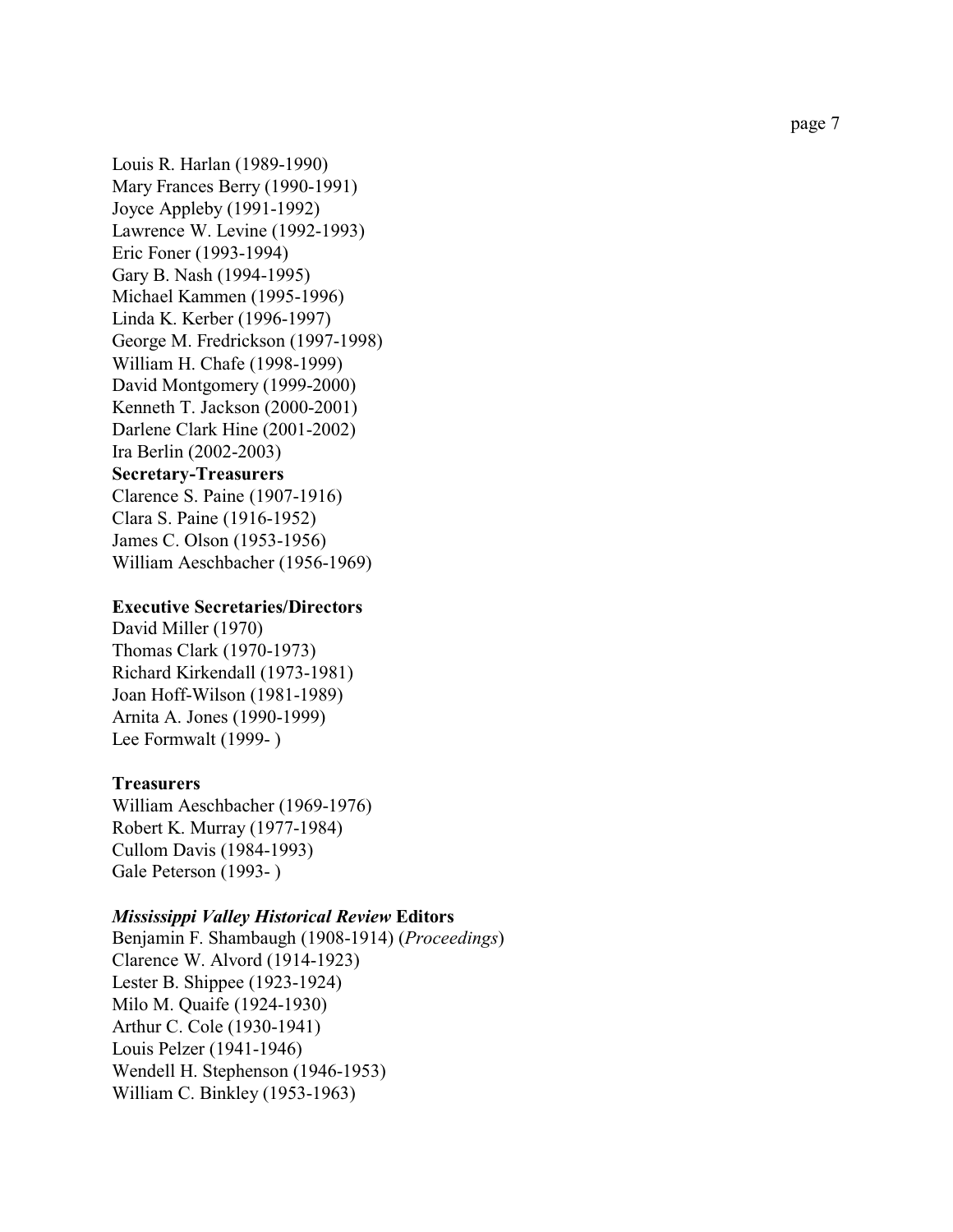Oscar O. Winther (1963-1964)

#### *Journal of American History* **Editors**

Oscar O. Winther (1964-1966) Martin Ridge (1966-1978) Lewis Perry (1978-1984) Paul Lucas (1984-1985) David Thelen (1985-1999) Joanne Meyerowitz (1999- )

#### **REFERENCES**

Aeschbacher, William D. "The Mississippi Valley Historical Assocation, 1907-1965," *The Journal of American History* (September 1967), 339-353.

Constitution of the Organization of American Historians: <http://www.oah.org/about/constitution.html>

The Organization of American Historians website: http://www.oah.org

### **RELATED MATERIALS**

National Council on Public History Records, 1977-2002, Ruth Lilly Special Collections and Archives, IUPUI University Library, Indiana University Purdue University Indianapolis.

Society for Historians of the Early American Republic (SHEAR) Records, 1978-1994, Ruth Lilly Special Collections and Archives, IUPUI University Library, Indiana University Purdue University Indianapolis.

### **SCOPE AND CONTENT NOTE**

The records of the Organization of American Historians are extensive and provide an in-depth look at the history and evolution of the organization. Although records such as board minutes and conference proceedings have small gaps, they provide the best overview of the organization because of their continuity. The collection is also evidence of the growth of the organization from a small, one-person office to an office environment employing several individuals.

**Executive Board Records, 1907-1998,** consist of minutes, reports, administrative records, a newsletter, committees, past president files, legal information, and correspondence all dealing with the organization's executive board. This series is divided into five areas: Minutes,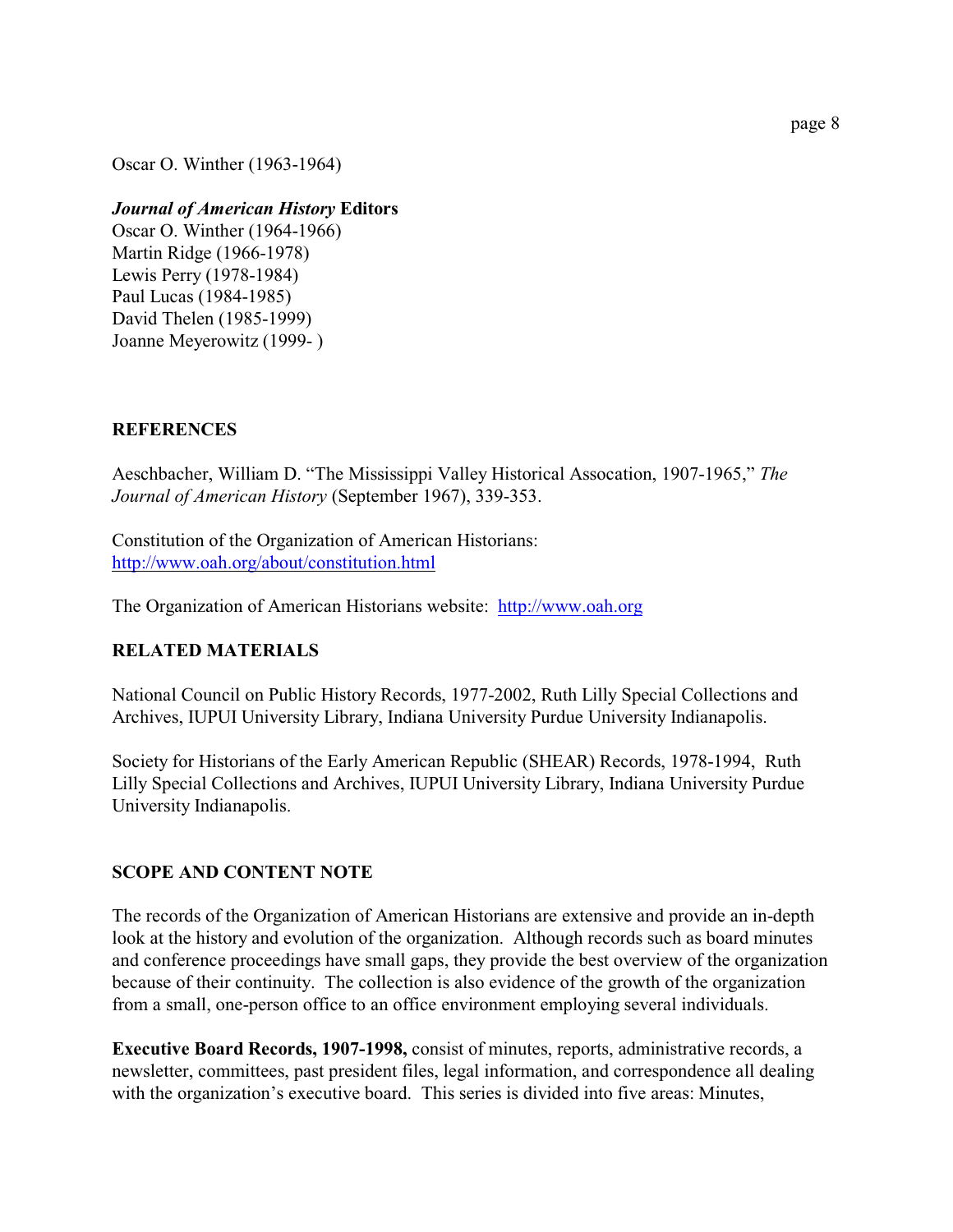Administration, Correspondence, Committee Records, and Past President Files. The minutes are the best resource for obtaining a broad overview of the organization. Although incomplete, the board minutes include the earliest meeting and run through 1995. The least amount of documentation is available during the 1920s-1940s, but some information about decisions made affecting the organization during this period is located in the *journal, Mississippi Valley Historical Review*.

The Administration Files contain the articles of incorporation, constitution, bylaws, and executive secretary reports to the board. A brief newsletter, the *Board Bulletin*, 1991-1996, kept board members informed about OAH Executive Office activities. Board correspondence includes the writings of individual board members and the executive director discussing major activies and future directions of the organization.

The Committee Files are the largest portion of the records in this series. Information about the members, goals, and activities of most of the OAH committees can be found here. They are divided into three sections: awards, service, and joint committees with other organizations. These records contain correspondence, reports, and minutes from the various committees of the organization and indicate the long-term goals and projects of OAH. More information about specific projects are located in the subject files of the Executive Director records. Although information about the Membership Committee is located in this series, information about individual members and membership lists are maintained by the office of the treasurer and are located in the Treasurer Files.

Past president Files contain mostly biographical information. Included are histories, brief overviews, and correspondence.

**Executive Office and Executive Director Files,1906-2000,** is the largest segment of the OAH records. These records best reflect the growth of the organization. They are produced by the main administrative office of the organization and document most of its activities. This series is divided into two areas: Executive Office and Executive Director.

The Executive Office Files contain correspondence and subject files. There are two distinct sets of correspondence. The alphabethical correspondence covers the years 1906-1995 and is arranged by year and then the person with whom the director is corresponding. Between 1906 and 1953, the organization maintained a staff of one (the director) and the correspondence for these years is the only record of the activities of the executive office. This correspondence reflects all of the roles the director fulfilled in the office as well as their own personal correspondence with individuals and organizations. After 1953 the organization and its staff expanded. Between 1953 and 1969, James Olson and William Aeschbacher each served as director. While the alphabetical correspondence continues to document the activities in the executive office, the directors maintain there own personal records located in the Executive Director Files of this series. Following 1969 as the organization continued to undergo major administrative change, the alphabetical correspondence remains a source for information about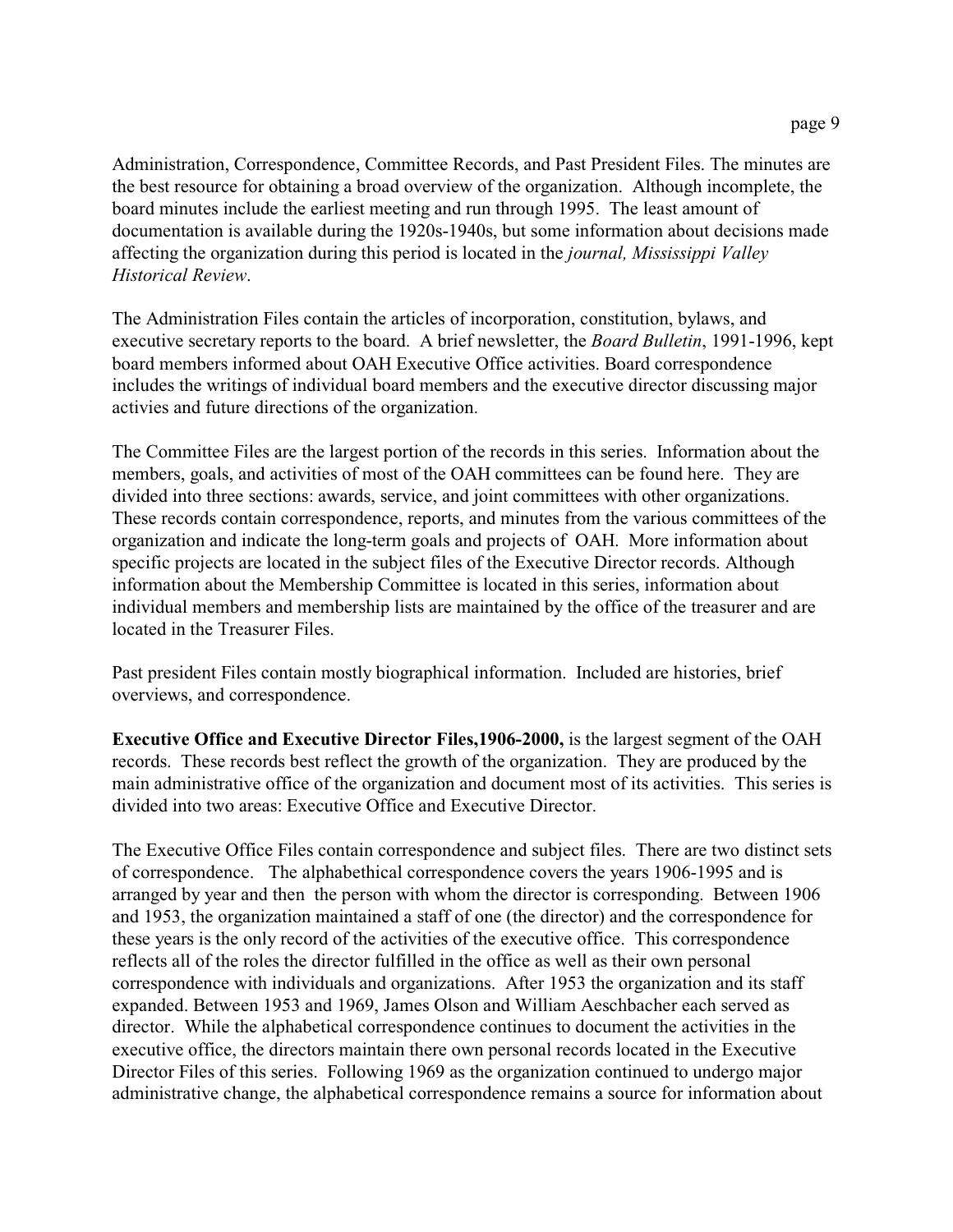the activities of the executive office, but programs and further information about occurances during a director's tenure may be found in the subject files. The daily correspondence files cover the years 1984-1999 and overlap some with the alphabetical correspondence. It is arranged chronologically by the date sent or received. Although the information within these files do not duplicate the alphabetical files, they represent different filing systems. To fully understand the years contained in the files both sets of correspondence files as well as the subject files should be consulted. The final and largest set of records in this area is the subject files. As the organization grew, it became more involved in new programs, added personnel, and became politically active. The subject files cover this wide range of activities and represent the program side of the organization from the mid-1970s to 2000. Three executive directors' tenures are represented by this set of records: Richard Kirkendall, Joan Hoff Wilson, and Arnita Jones.

The second area this series covers is the Executive Director Files. These files include the correspondence files of three executive directors: James Olson, William Aeschbacher, and Thomas Clark. These files contain correspondence with specific individuals about program activities and is an excellent resource to understand each directors' goals and programs. To receive a more complete view of the happenings in the organization during these directors' tenures, the alphabetical correspondence should also be consulted.

**Treasurer Files, 1907-1998,** contain audits, correspondence, budgets, membership information, and reports from the office of the treasurer of the OAH. The two major reports in this series are the membership and treasurer reports. Much of this information is incomplete, but can be used with the executive board minutes to construct an accurate picture of the organization's financial status throughout its history. The membership information includes the card files and membership lists used to track member names, addresses, and years in the organization. This series also includes the financial ledgers maintained by the treasurer that indicated the names of both individual and institutional members and the amount paid during a particular year. The member cards and ledgers only cover the period of the beginning of the organization through the early 1960s, the period of the combined Secretary-Treasurer postion. This series also contains the correspondence of individual treasurers that includes information about their role as treasurer and involvement in committee work.

**Annual Conference Programs, 1910-1911, 1913-1914, 1916-1917, 1921-1925, 1927, 1929, 1932-1936, 1938-1944, 1947-1948, 1950-1989, 1991-1993, 1997,** contain an incomplete set of the programs and business meeting minutes from the annual OAH conference. More information about the annual conference is located in the *Journal of American History* records as published proceedings that include papers presented and meeting minutes.

**Publications Files, 1908-1999,** consist of the materials related to the various publication projects of OAH. These include the *OAH Newsletter*, *Journal of American History* (JAH), the *Magazine of History*, and other publications produced either by the executive or editorial offices of the organization. The records are divided into two areas: materials published by the executive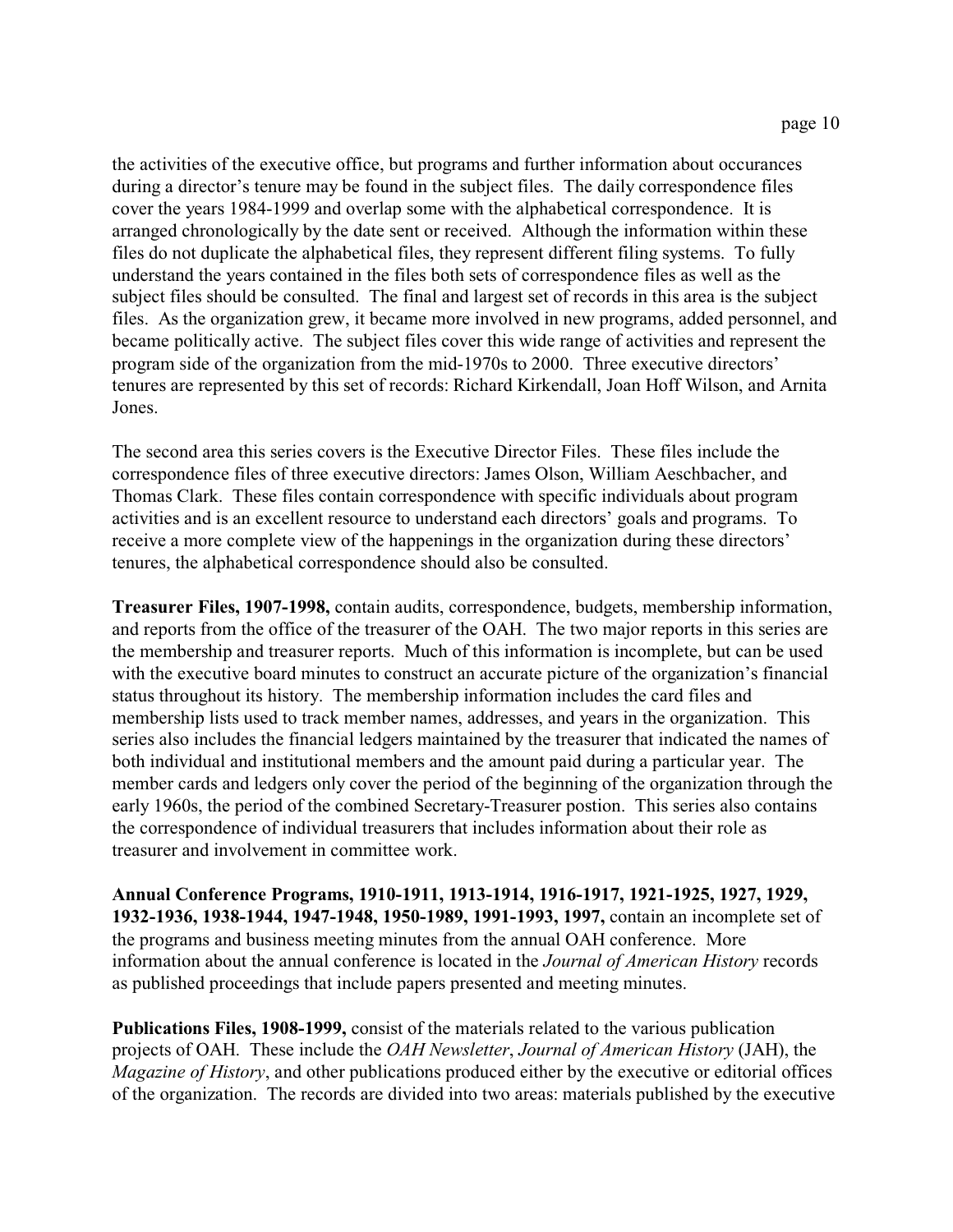office and those published by the editorial office. Included in the executive office publications are the *OAH Newsletter* and the *Magazine of History*. The files contain correspondence regarding the publication of these resources and incomplete sets of both the magazine and newsletter as well as executive office correspondence regarding the publication of the *Journal of American History*. This correspondence helps indicate the relationship between the executive office and the editorial office where the journal is actually produced.

The main portion of records in this series come from the editorial office and include the records of the *Journal of American History*, editorial board minutes, correspondence, awards, reports, editor files, accepted and rejected manuscripts and copies of the journal. The main administrative functions of this office are covered in the editorial board, awards, and correspondence files. They contain a good overview of the office's activities and in the instance of the correspondence files, 1930-1992, cover a vast time period and document the evolution of the journal. The editorial office publishes the *Journal of American History*, the scholarly journal of OAH. Within the journal records are a complete set of print copies and an incomplete set of microfilm copies of the publication. The journal is also available online through JSTOR, 1914- 1999, [\(http://www.jstor.org/cgi-bin/jstor/listjournal/](http://(http://www.jstor.org/cgi-bin/jstor/listjournal/))) and the History Cooperative, 1999-present, [\(http://www.historycooperative.org/jahindex.html](http://(http://www.historycooperative.org/jahindex.html).)). The records also contain both the accepted and rejected manuscript files of the journal. The accepted manuscripts include copies of the earliest version of the article (if available), peer reviews, and correspondence related to reviews. Rejected manuscript files include peer reviews and correspondence related to those reviews. The policy of the editorial office is to return declined manuscripts and there are few instances of the files containing a copy of them. Our records do not include complete manuscript files prior to1950 or the last five years of material. Access to the manuscript files is governed by a restriction policy.

**Photograph Files, 1907-1997**, contain photographs of the presidents, executive secretaries, treasurers, secretary-treasurers, chairmen of the board, and editors of OAH. The photographs are arranged alphabetical by the individual's name.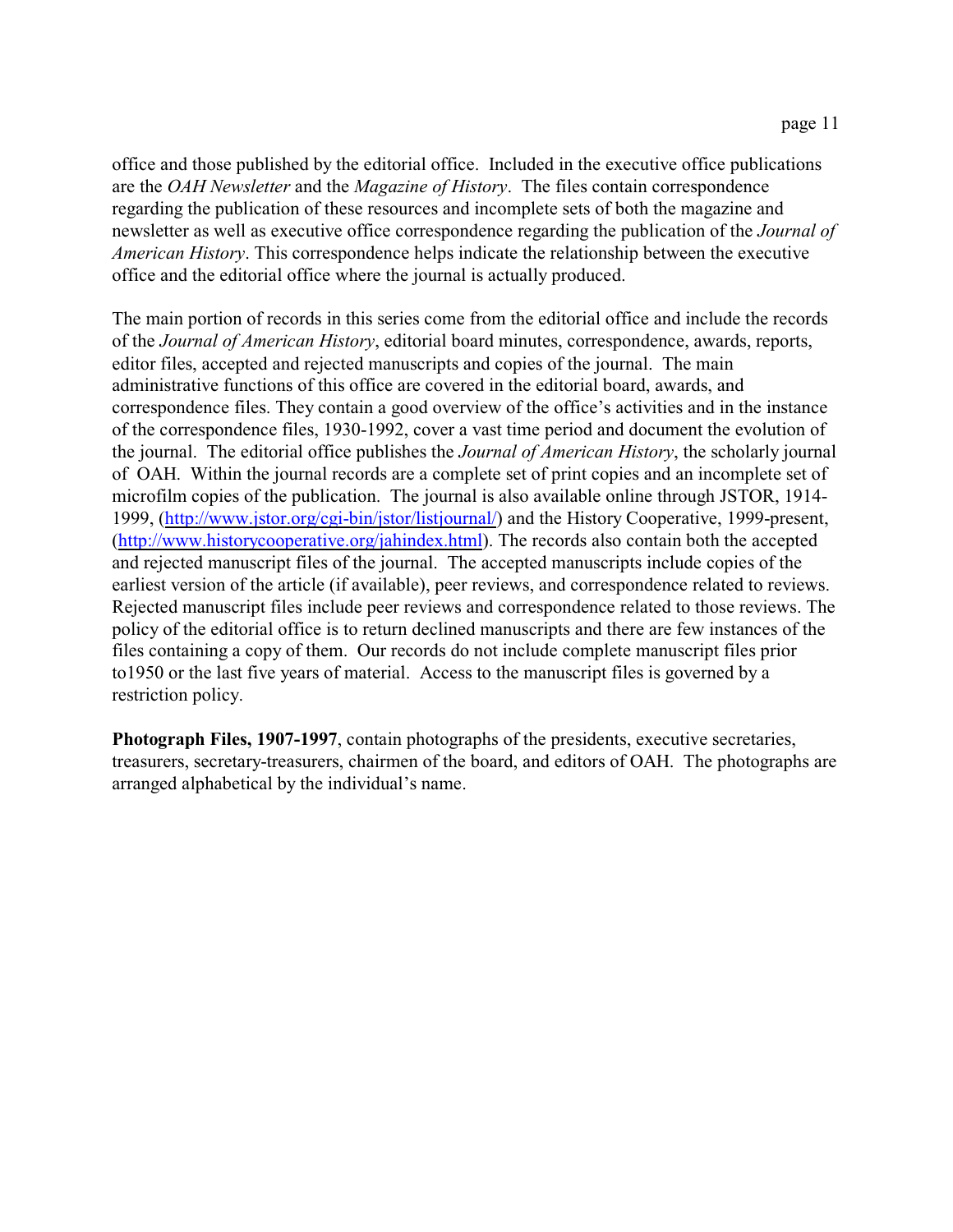## **SERIES LIST**

| <b>CONTENTS</b>                                                               | <b>BOX</b>     | <b>FOLDER</b> |
|-------------------------------------------------------------------------------|----------------|---------------|
| <b>Executive Board Records, 1907-1998</b>                                     |                |               |
| Minutes                                                                       |                |               |
| Executive Committee, 1907-1909, 1911, 1913, 1925-1927,                        | $\mathbf{1}$   | $1 - 11$      |
| 1930-1938, 1939-1957, 1959-1960-1966                                          |                |               |
| <b>Executive Board Minutes</b>                                                |                |               |
| 1965-April 1976                                                               | 1              | $12 - 27$     |
| November 1976-November 1983                                                   | $\mathbf{2}$   | $1 - 25$      |
| April 1984-November 1987                                                      | 3              | $1-9$         |
| <b>Executive Board Packets</b>                                                |                |               |
| March 1988-April 1993                                                         | 3              | $10 - 21$     |
| October 1993-April 1996                                                       | $\overline{4}$ | $1 - 7$       |
| Index to Minutes, 1960-1984                                                   | $\overline{4}$ | 8             |
| Administration                                                                |                |               |
| Board Bulletins, 1991-1996                                                    | 4              | 9             |
| Executive Secretary Reports to Board, 1921-1922, 1930-                        | $\overline{4}$ | $10 - 12$     |
| 1931, 1952-1956, 1958-1959, 1961-1970, 1973-1988,                             |                |               |
| 1993                                                                          |                |               |
| Legal Records                                                                 |                |               |
| Articles of Incorporation, 1914-1970                                          | 4              | 13            |
| Constitution/Bylaws, 1907-1993                                                | 4              | 14            |
| Mississippi Valley Historical Review Agreements,                              | $\overline{4}$ | 15            |
| 1914, 1973-1976                                                               |                |               |
| Correspondence                                                                |                |               |
| <b>Board Correspondence</b>                                                   |                |               |
| 1948-1985                                                                     | 4              | $16 - 20$     |
| 1986-1992, 1996-1998                                                          | 5              | $1 - 7$       |
| Member Correspondence                                                         |                |               |
| Cochran, Thomas, 1968                                                         | 5              | 8             |
| Marty, Myron, 1981-1988                                                       | $\mathfrak s$  | 9             |
| Staebler, Neil, 1975-1977                                                     | 5              | 10            |
| <b>Committee Records</b>                                                      |                |               |
| General Information                                                           |                |               |
| Annual Reports, 1974, 1978-1979, 1983-1994                                    | 5              | $11 - 14$     |
| General, 1907-1978                                                            | 5              | 15            |
| Guide to Committee Structure, 1914-1915, 1960s-<br>1978, 1982-1995, 1997-1999 | 5              | $16 - 21$     |
| Meetings, 1997                                                                | 5              | 22            |
| Minutes, 2000                                                                 | 5              | 23            |
| Service Roster, 1993-1994, 1996                                               | 5              | 24-26         |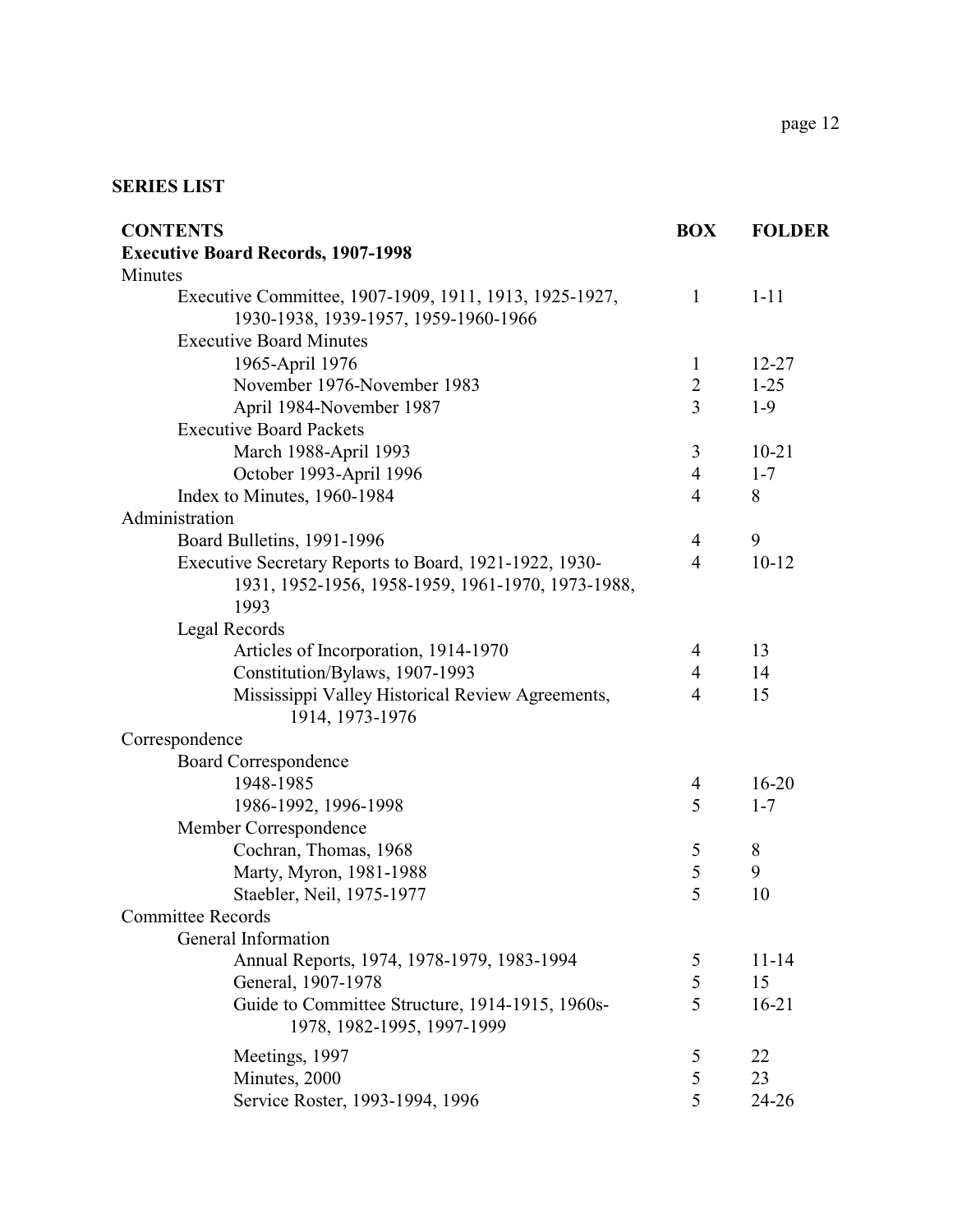| <b>CONTENTS</b>                                   | <b>BOX</b> | <b>FOLDER</b>  |
|---------------------------------------------------|------------|----------------|
| <b>Executive Board Records, 1907-1998 (cont.)</b> |            |                |
| <b>Award Committees</b>                           |            |                |
| <b>Award and Prize Committee</b>                  |            |                |
| Announcements, 1984-1994                          | 5          | 27             |
| Correspondence, 1982-1992                         | 5          | 28             |
| Guide to Award and Prize Committee                | 5          | 29             |
| Structure, 1992-1993                              |            |                |
| Prize Criteria Survey, 1993-1994                  | 5          | 30             |
| Prizes Pending, 1990-1994                         | 5          | 31             |
| Reports, 1989-1992                                | 5          | 32             |
| Scripts, 1988-1991                                | 5          | 33             |
| Winners, 1949-1992                                | 6          | $1 - 2$        |
| ABC:CLIO: History in American Life                |            |                |
| Contracts, 1972-1973                              | 6          | $\overline{3}$ |
| Correspondence, 1967-1976, 1984-1987              | 6          | $4-9$          |
| Alexis de Tocqueville Prize, 1991-1993            | 6          | 10             |
| Avery O. Craven Award, 1981-1984                  | 6          | 11             |
| Binkley-Stephenson Award, 1966-1983               | 6          | $12 - 13$      |
| Charles Thompson Prize, 1978-1987                 | 6          | 14             |
| Eric Barnouw Award, 1979-1988                     | 6          | $15-16$        |
| Frankel Prize, 1989-1994                          | 6          | 17             |
| Frederick Jackson Turner Prize                    |            |                |
| Ad Hoc Committee to Review the Turner             | 6          | 18-19          |
| Award, 1970-1976                                  |            |                |
| Committee Correspondence, 1975-1987               | 6          | $20 - 23$      |
| Endowment, 1984                                   | 6          | 24             |
| Richard Lowitt Papers, 1972-1975                  | 6          | 25-29          |
| University of Kentucky Press, 1966                | 6          | 30             |
| Huggins-Quarles Award, 1995                       | 6          | 31             |
| Lerner-Scott Prize, 1991                          | 6          | 32             |
| Merle Curti Award                                 |            |                |
| 1975-1979                                         | 6          | 33             |
| 1979-1988                                         | 7          | $1-4$          |
| Pelzer Prize Committee, 1949-1987                 | 7          | $5-9$          |
| Randall Boyden Smith Prize, 1990                  | 7          | 10             |
| Ray Allen Billington Prize, 1978-1986             | $\tau$     | $11 - 12$      |
| <b>Service Committees</b>                         |            |                |
| <b>Ad Hoc Committees</b>                          |            |                |
| Access to Lawyer's Files, 1991-1996               | 7          | 13             |
| Finance Committee, 1981-1982                      | 7          | 14             |
| International Initiatives, 1992-1994              | 7          | 15             |
| Minority Committee, 1985-1987                     | 7          | $16-17$        |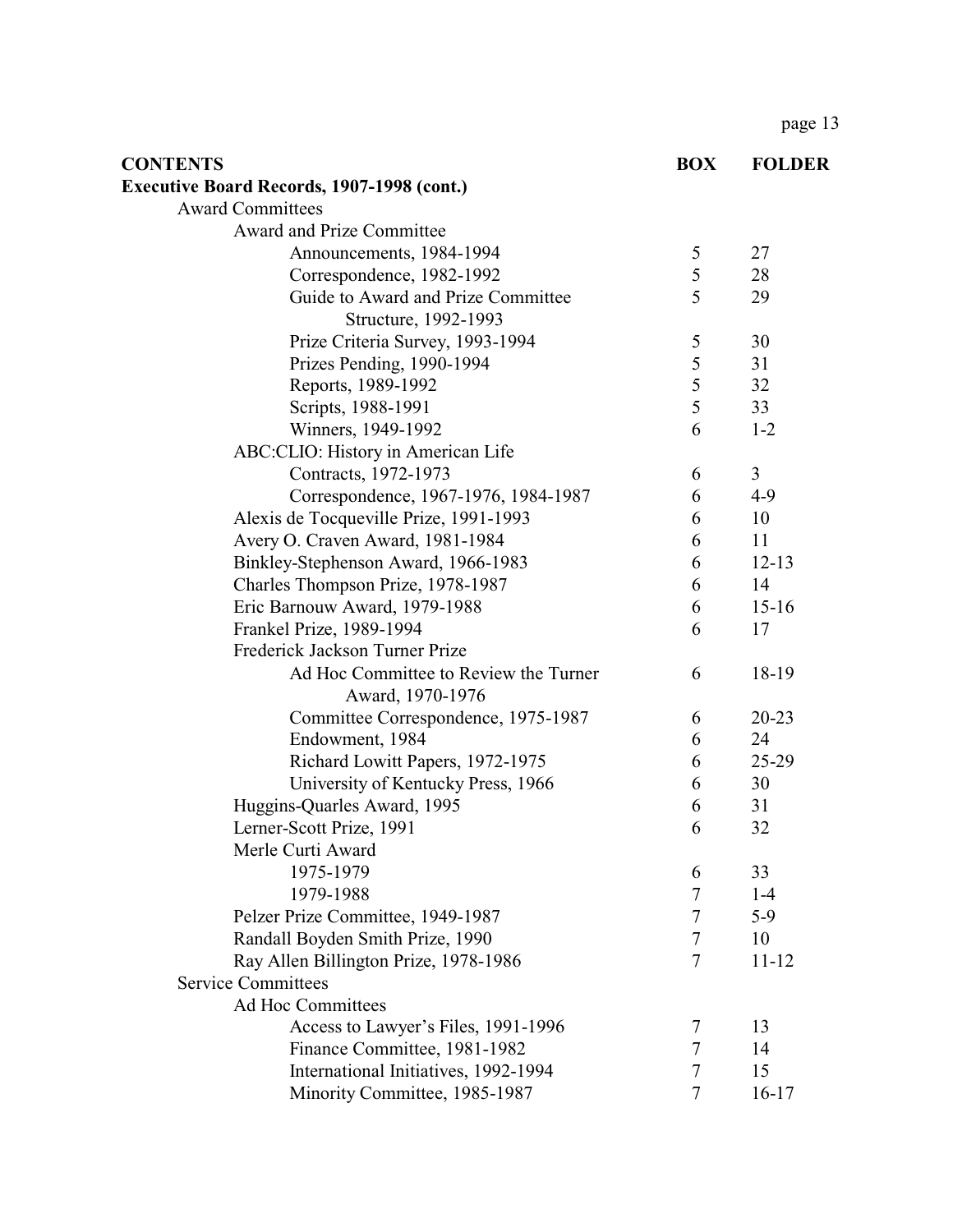| <b>CONTENTS</b> |                                                                          | <b>BOX</b> | <b>FOLDER</b> |
|-----------------|--------------------------------------------------------------------------|------------|---------------|
|                 | National Endowment for the Humanities,<br>1992-1996                      | 7          | 18-20         |
|                 | Non-Teaching Opportunities for Historians,<br>1974-1977                  | 7          | 21            |
|                 | OAH and Academic Freedom, 1970-1979                                      | 7          | 22            |
|                 | Prepare a Statement on the Institute for<br>Historical Review, 1992-1993 | 7          | 23            |
|                 | Program Committee, 1993-1994                                             | 7          | 24            |
|                 | Review the Office of the Editor, 1974-1975                               | 7          | 25            |
|                 | Task Force on Community Colleges, 1991                                   | 7          | 26            |
|                 | Teaching, 1981                                                           | 7          | 27            |
|                 | Access to Documents and Open Information                                 |            |               |
|                 | 1980-1985                                                                | 7          | 28-31         |
|                 | 1986-1996                                                                | 8          | $1 - 7$       |
|                 | Bibliographic Research Needs, 1965-1983                                  | 8          | $8 - 10$      |
|                 | <b>Bicentennial Committee</b>                                            |            |               |
|                 | Correspondence, 1973-1976, 1983-1991                                     | 8          | $11 - 18$     |
|                 | Grant and Progress Reports, 1989-1992                                    | $8\,$      | 19            |
|                 | Publications, 1987, 1991                                                 | 8          | $20 - 23$     |
|                 | <b>Budget Review Committee</b>                                           |            |               |
|                 | 1989-1990                                                                | 8          | 24            |
|                 | 1991-1996, 1998                                                          | 9          | $1 - 5$       |
|                 | Educational Policy, 1988-1992, 1994-1998                                 | 9          | $6 - 10$      |
|                 | Finance Committee, 1963-1964                                             | 9          | 11            |
|                 | High School History Committee, 1967                                      | 9          | 12            |
|                 | Historian's Committee on Community Colleges                              |            |               |
|                 | Correspondence, 1994-1997                                                | 9          | $13 - 15$     |
|                 | Publications, 1999                                                       | 9          | 16            |
|                 | Survey Results, 1994-1996                                                | 9          | 17            |
|                 | Historic Preservation Committee, 1976-1981                               | 9          | 18-21         |
|                 | Historic Sites Committee                                                 |            |               |
|                 | Correspondence, 1965-1976                                                | 9          | $22 - 25$     |
|                 | Reports, 1920                                                            | 9          | 26            |
|                 | History Department Advisory Committee, 1996-1998                         | 9          | 27            |
|                 | History and Heritage Committee, 1984-1985                                | 9          | 28            |
|                 | History, the Social Sciences, and International                          | 9          | 29            |
|                 | Security Affairs, 1987                                                   |            |               |
|                 | <b>International Committee</b>                                           |            |               |
|                 | African Regional Conference, 1993                                        | 9          | 30            |
|                 | Correspondence, 1992-1997                                                | 10         | $1-4$         |
|                 | Libraries, 1993-1994                                                     | 10         | 5             |
|                 | Meeting, 1994-1995                                                       | 10         | $6 - 7$       |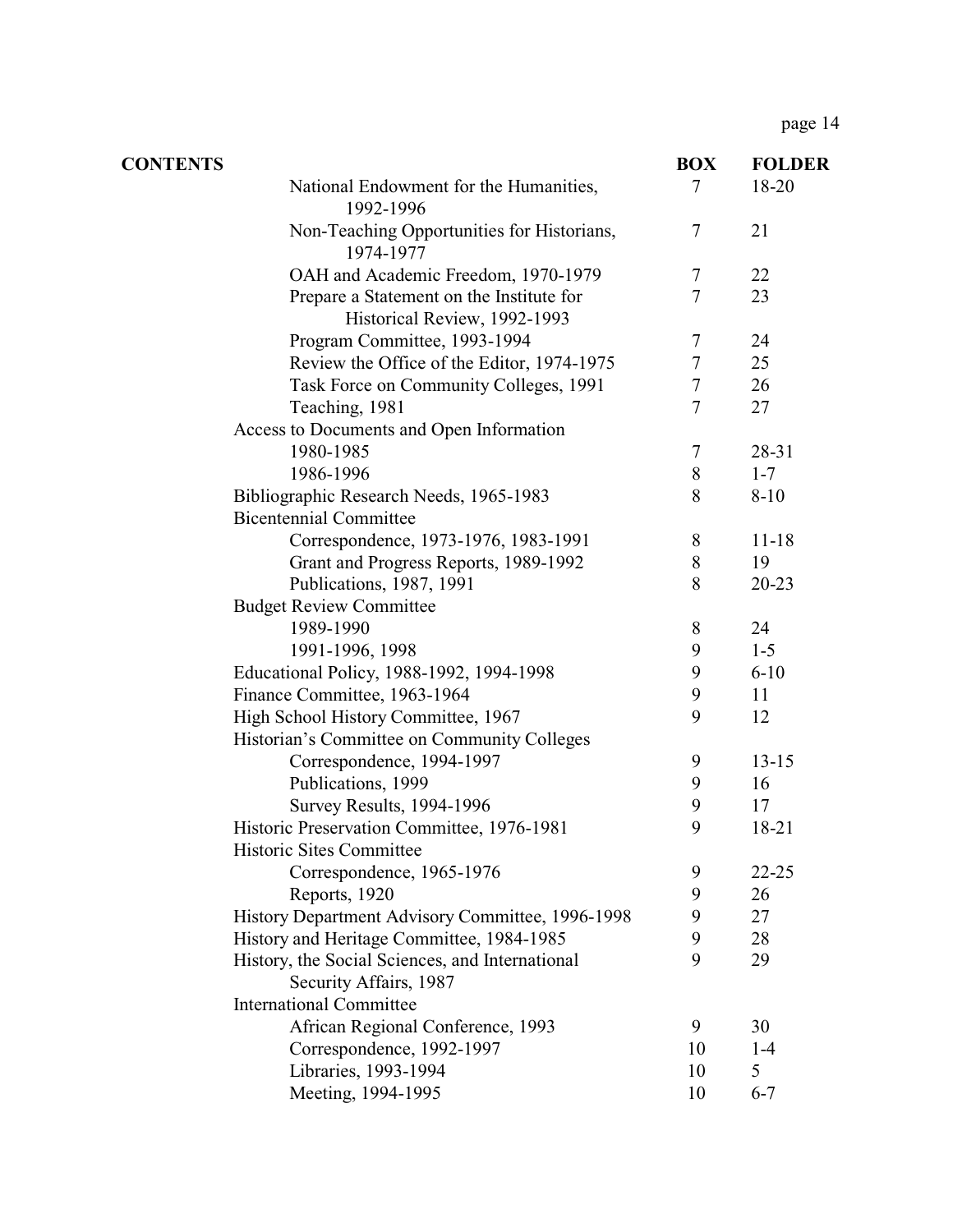| <b>BOX</b> | <b>FOLDER</b>                                      |
|------------|----------------------------------------------------|
| 10         | 8                                                  |
| 10         | 9                                                  |
| 10         | 10                                                 |
|            |                                                    |
| 10         | 11                                                 |
| 10         | 12-27                                              |
|            |                                                    |
|            |                                                    |
| 10         | 28                                                 |
| 10         | 29                                                 |
|            |                                                    |
| 10         | 30                                                 |
|            | $\mathbf{1}$                                       |
|            | $\overline{2}$                                     |
|            |                                                    |
|            | 3                                                  |
|            |                                                    |
|            |                                                    |
|            | $\overline{4}$                                     |
|            | $5-9$                                              |
| 11         | 10                                                 |
|            | 11                                                 |
| 11         | 12                                                 |
| 11         | 13                                                 |
|            | 14                                                 |
|            | 15                                                 |
|            | 16                                                 |
|            |                                                    |
| 11         | 17                                                 |
| 11         | 18                                                 |
| 11         | $19-21$                                            |
|            |                                                    |
| 11         | 22-29                                              |
| 12         | $1 - 2$                                            |
| 12         | 3                                                  |
| 12         | $\overline{4}$                                     |
| 12         | 5                                                  |
| 12         | 6                                                  |
| 12         | $\tau$                                             |
| 12         | 8                                                  |
|            |                                                    |
| 12         | $9 - 13$                                           |
|            | 11<br>11<br>11<br>11<br>11<br>11<br>11<br>11<br>11 |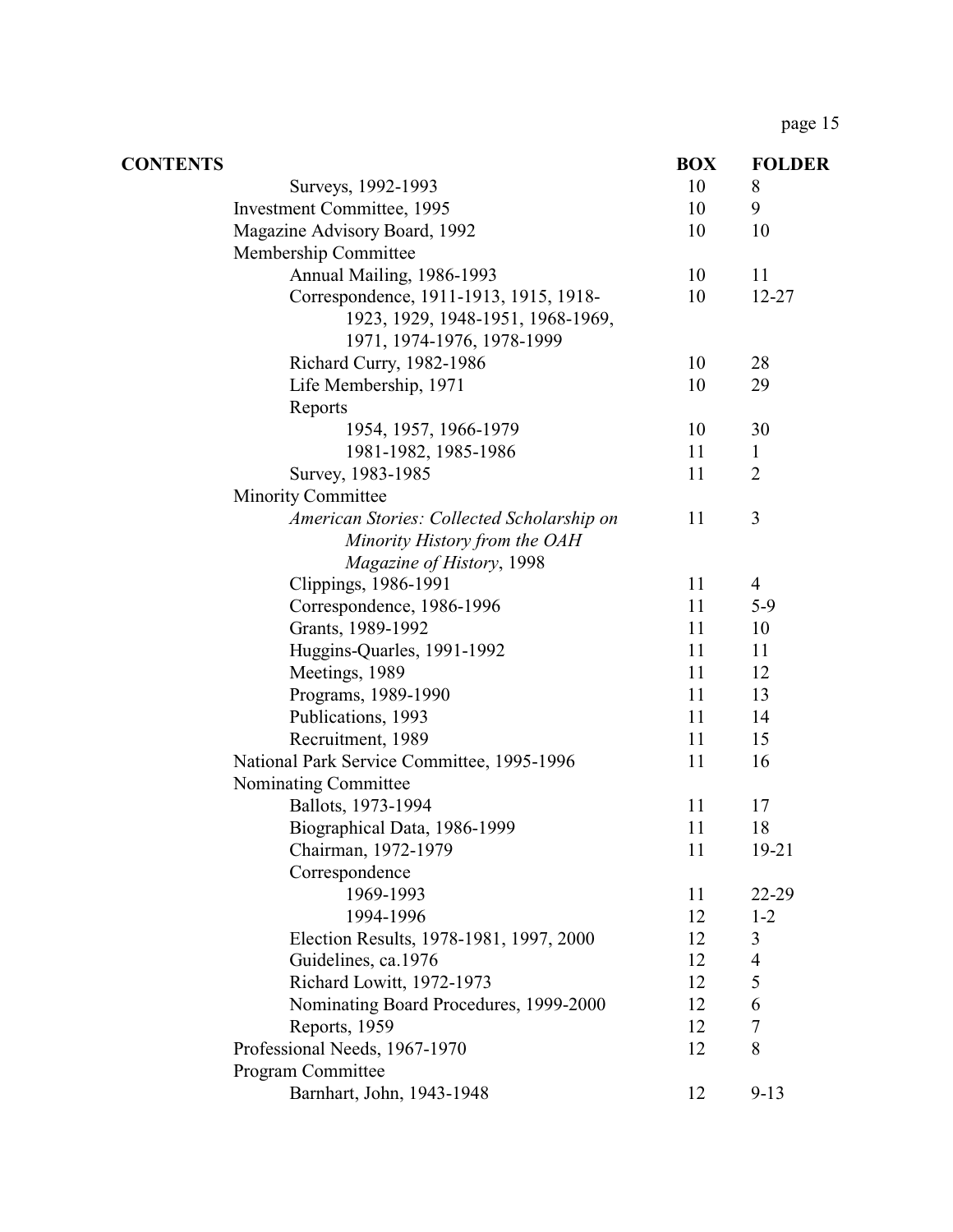| <b>CONTENTS</b> |                                                             | <b>BOX</b> | <b>FOLDER</b>  |
|-----------------|-------------------------------------------------------------|------------|----------------|
|                 | Correspondence, 1947-1949, 1980-1992                        | 12         | 14-22          |
|                 | Guide to the Work of the Program Committee,<br>1980, 1985   | 12         | 23             |
|                 | Program Committee vs. Shapiro, 1978-1979                    | 12         | 24             |
|                 | Public History                                              |            |                |
|                 | Correspondence                                              |            |                |
|                 | 1979-1994                                                   | 12         | $25 - 31$      |
|                 | 1994-1999                                                   | 13         | $\mathbf{1}$   |
|                 | Publications, 1982-1984                                     | 13         | $\overline{2}$ |
|                 | Publicity Committee, 1975-1984                              | 13         | $\overline{3}$ |
|                 | Records of the Federal Government, 1979-1987                | 13         | $4 - 5$        |
|                 | Research Committee, 1996                                    | 13         | 6              |
|                 | Revise the OAH Constitution, 1969-1978                      | 13         | $7 - 8$        |
|                 | Special Committee to Study Election Procedure,<br>1948-1949 | 13         | 9              |
|                 | State of American History, 1969                             | 13         | 10             |
|                 | State Department Advisory Committee, 1993-1995              | 13         | 11             |
|                 | <b>Status of History in Schools</b>                         |            |                |
|                 | Committee Members, 1974-1977                                | 13         | $12 - 16$      |
|                 | Correspondence                                              |            |                |
|                 | 1965-1989                                                   | 13         | $17 - 30$      |
|                 | 1990-1999                                                   | 14         | $1 - 3$        |
|                 | Committee on Teaching in Davenport, 1975                    | 14         | $\overline{4}$ |
|                 | Projects, 1974-1975                                         | 14         | 5              |
|                 | Reports, 1973-1979                                          | 14         | $6-19$         |
|                 | <b>Status of Women</b>                                      |            |                |
|                 | Campbell, D'Ann, 1977-1985                                  | 14         | $20 - 21$      |
|                 | Conference, 1978-1982                                       | 14         | 22             |
|                 | Correspondence, 1970-1996                                   |            |                |
|                 | 1970-1977                                                   | 14         | $23 - 26$      |
|                 | 1977-1996                                                   | 15         | $1 - 13$       |
|                 | Job Register, 1981-1982                                     | 15         | 14             |
|                 | Minutes, 1981-1983                                          | 15         | 15             |
|                 | Project Planning, 1982                                      | 15         | 16             |
|                 | Publications, 1975, 1983, 1986                              | 15         | 17             |
|                 | Research in Progress, 1972                                  | 15         | 18             |
|                 | Roster of Historians of Women, 1975-1977                    | 15         | $19 - 21$      |
|                 | Study Changes in OAH Administration, 1968-1969              | 15         | 22             |
|                 | Subcommittee on Elections, 1976-1977                        | 15         | 23             |
|                 | Subcommittee on Government Information, 1976                | 15         | 24             |
|                 | Task Force on Historians and Museums, 1995-1996             | 15         | 25             |
|                 | Television, Film, and Radio Media Committee                 |            |                |
|                 |                                                             |            |                |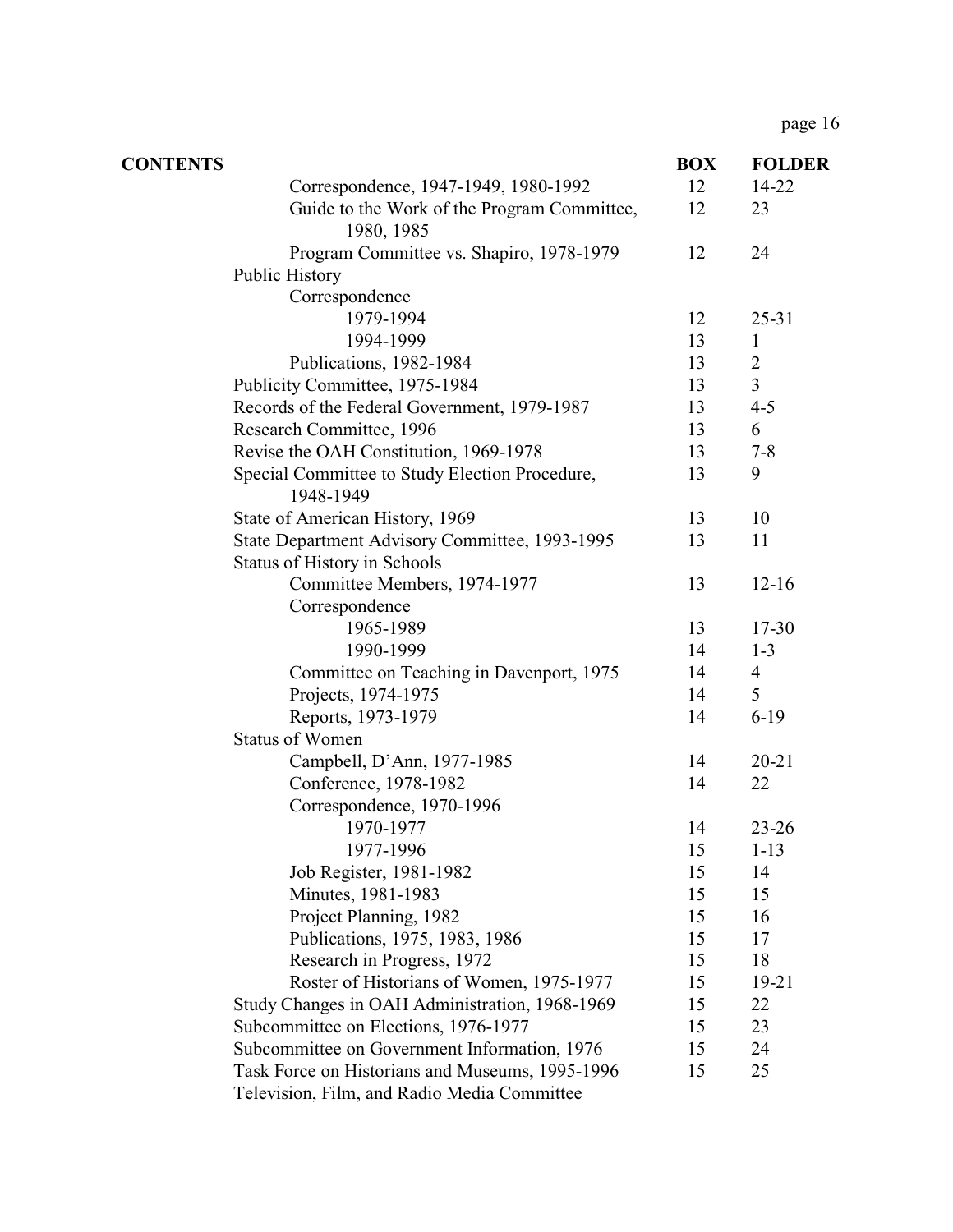| <b>CONTENTS</b>                                              | <b>BOX</b> | <b>FOLDER</b>  |
|--------------------------------------------------------------|------------|----------------|
| 1976-1979                                                    | 15         | 26-28          |
| 1979-1983                                                    | 16         | $\mathbf{1}$   |
| Treasures of JAH Committee, 1995-1996                        | 16         | $\overline{2}$ |
| Joint Committees                                             |            |                |
| Ad Hoc Committee to Investigate the Charges Against          |            |                |
| the FDR Library                                              |            |                |
| Correspondence, 1969-1970                                    | 16         | $3 - 5$        |
| Final Report, 1970                                           | 16         | 6              |
| Rebuttal, 1970                                               | 16         | $\tau$         |
| Ad Hoc Committee on Historians and the National              | 16         | 8              |
| <b>Historical Publications and Records</b>                   |            |                |
| Commision, 1993-1996                                         |            |                |
| Defense of the Rights of Historians, 1966-1980               | 16         | $9-12$         |
| <b>Historians and Archives</b>                               |            |                |
| Correspondence                                               |            |                |
| 1972-1988                                                    | 16         | $13 - 25$      |
| 1989-1996                                                    | 17         | $1 - 10$       |
| FBI Records, 1978-1979                                       | 17         | 11             |
| Freedom of Information, 1979                                 | 17         | 12             |
| Minutes, 1972-1978, 1980-1993                                | 17         | $13 - 17$      |
| Publications, 1977, 1993                                     | 17         | 18             |
| Reports, 1968, 1979                                          | 17         | 19-20          |
| Historians and the Federal Government, 1969-1972             | 17         | $21 - 22$      |
| International Scholarly Exchanges, 1983-1988                 | 17         | 23             |
| Revitalizing the Teaching of American History, 1976-<br>1977 | 17         | 24             |
| <b>Past Presidents Files</b>                                 |            |                |
| Alvord, Clarence, 1908-1909                                  | 17         | 25             |
| Ambler, Charles, 1942-1943                                   | 17         | 26             |
| Appleby, Joyce, 1989-1997                                    | 17         | 27-29          |
| Bailey, Thomas, 1967-1968                                    | 17         | 30             |
| Barker, Eugene, 1923-1924                                    | 17         | 31             |
| Berry, Mary, 1989-1995                                       | 18         | $1 - 2$        |
| Bieber, Ralph, 1947-1948                                     | 18         | 3              |
| Billington, Ray, 1962-1963                                   | 18         | 4              |
| Binkley, William, 1944-1946                                  | 18         | 5              |
| Blegen, Theodore, 1943-1944                                  | 18         | 6              |
| Bogue, Allan, 1981-1983                                      | 18         | 7              |
| Bond, Beverley, Jr., 1931-1932                               | 18         | 8              |
| Boucher, Chauncey, 1920-1921                                 | 18         | 9              |
| Buck, Solon, 1922-1923                                       | 18         | 10             |
| Carter, Clarence, 1937-1938                                  | 18         | 11             |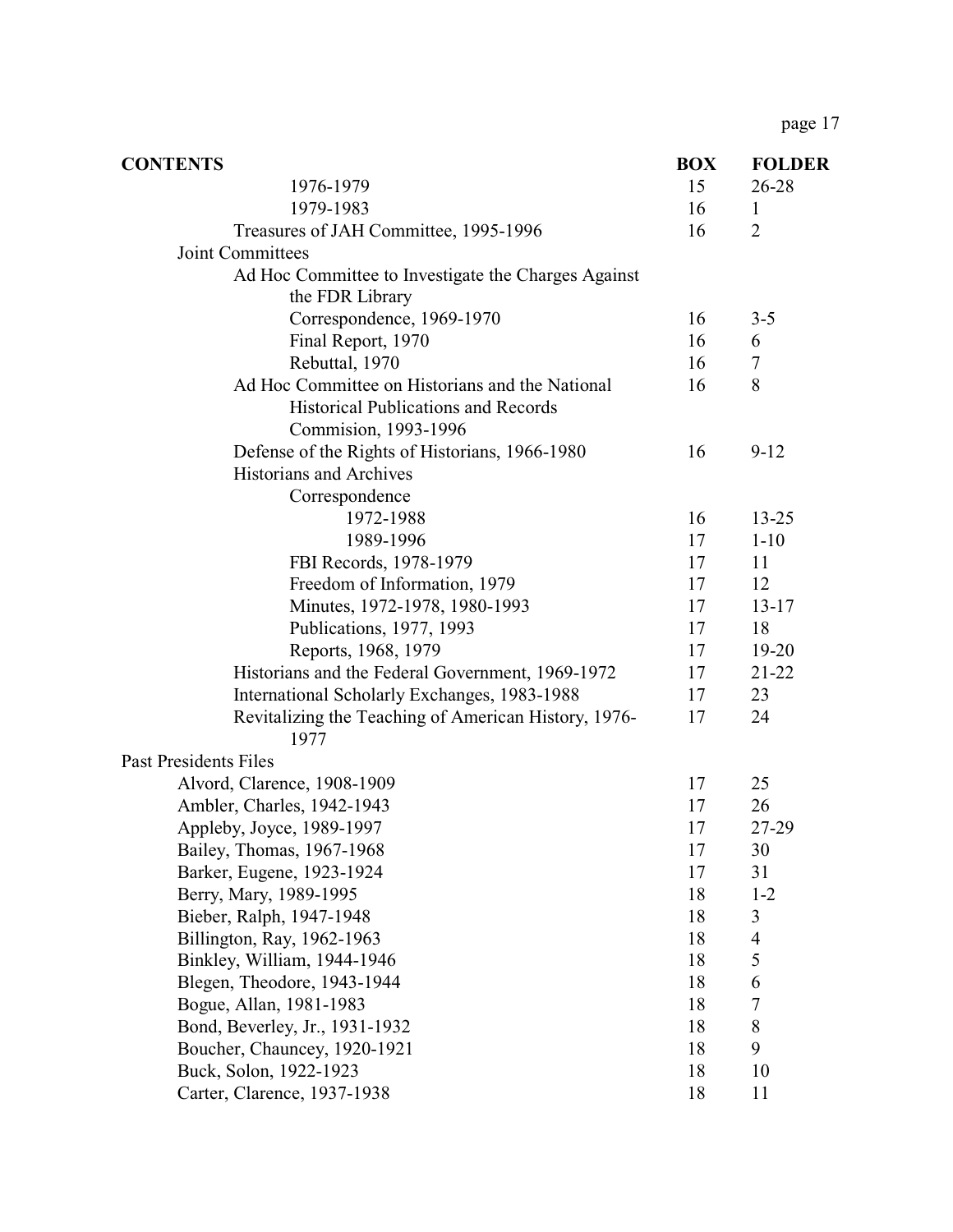| <b>CONTENTS</b>                  | <b>BOX</b> | <b>FOLDER</b> |
|----------------------------------|------------|---------------|
| Caughey, John, 1964-1965         | 18         | 12            |
| Clark, Thomas, 1956-1957         | 18         | 13            |
| Cochran, Thomas, 1966-1967       | 18         | 14            |
| Cole, Arthur, 1941-1942          | 18         | 15            |
| Connelley, William, 1921-1922    | 18         | 16            |
| Cox, Isaac, 1914-1915            | 18         | 17            |
| Craven, Avery, 1963-1964         | 18         | 18            |
| Curti, Merle, 1951-1952          | 18         | 19            |
| Dale, Edward, 1936-1937          | 18         | 20            |
| Davis, David Brion, 1987-1989    | 18         | 21            |
| Degler, Carl, 1977-1983          | 18         | 22            |
| Dumond, Dwight, 1948-1949        | 18         | 23            |
| Ellis, Elmer, 1950-1951          | 18         | 24            |
| Foner, Eric, 1991-1995           | 18         | 25-27         |
| Franklin, John Hope, 1973-1976   | 18         | 28            |
| Freidel, Frank, 1974-1976        | 18         | 29            |
| Gates, Paul, 1961-1962           | 18         | 30            |
| Genovese, Eugene, 1978-1979      | 18         | 31            |
| Green, Fletcher, 1960-1961       | 18         | 32            |
| Harlan, Louis, 1987-1994         | 18         | 33-34         |
| Hicks, John, 1932-1933           | 18         | 35            |
| Higham, John, 1971-1974          | 18         | 36            |
| Hockett, Homer, 1929-1930        | 18         | 37            |
| Hodder, Frank, 1924-1925         | 18         | 38            |
| Hofstadter, Richard, 1970-1971   | 18         | 39            |
| Hutchinson, William, 1958-1959   | 18         | 40            |
| James, James A., 1913-1914       | 18         | 41            |
| Jensen, Merrill, 1968-1971       | 18         | 42            |
| Kammen, Michael, 1993-1995       | 18         | 43            |
| Katz, Stan, 1986-1992            | 18         | 44-45         |
| Kellar, Herbert, 1946-1947       | 18         | 46            |
| Kellogg, Louise, 1930-1931       | 18         | 47            |
| Kerber, Linda, 1987-1997         | 18         | $48 - 51$     |
| Kirkland, Edward, 1955-1956      | 18         | 52            |
| Leopold, Richard, 1976-1988      | 18         | 53-55         |
| Lerner, Gerda                    |            |               |
| 1980-1987                        | 18         | 56-57         |
| 1980-1992                        | 19         | $1 - 5$       |
| Leuchtenburg, William, 1983-1991 | 19         | $6 - 7$       |
| Levine, Lawrence, 1990-1995      | 19         | $8 - 10$      |
| Libby, Orin, 1909-1910           | 19         | 11            |
| Lindley, Harlow, 1918-1919       | 19         | 12            |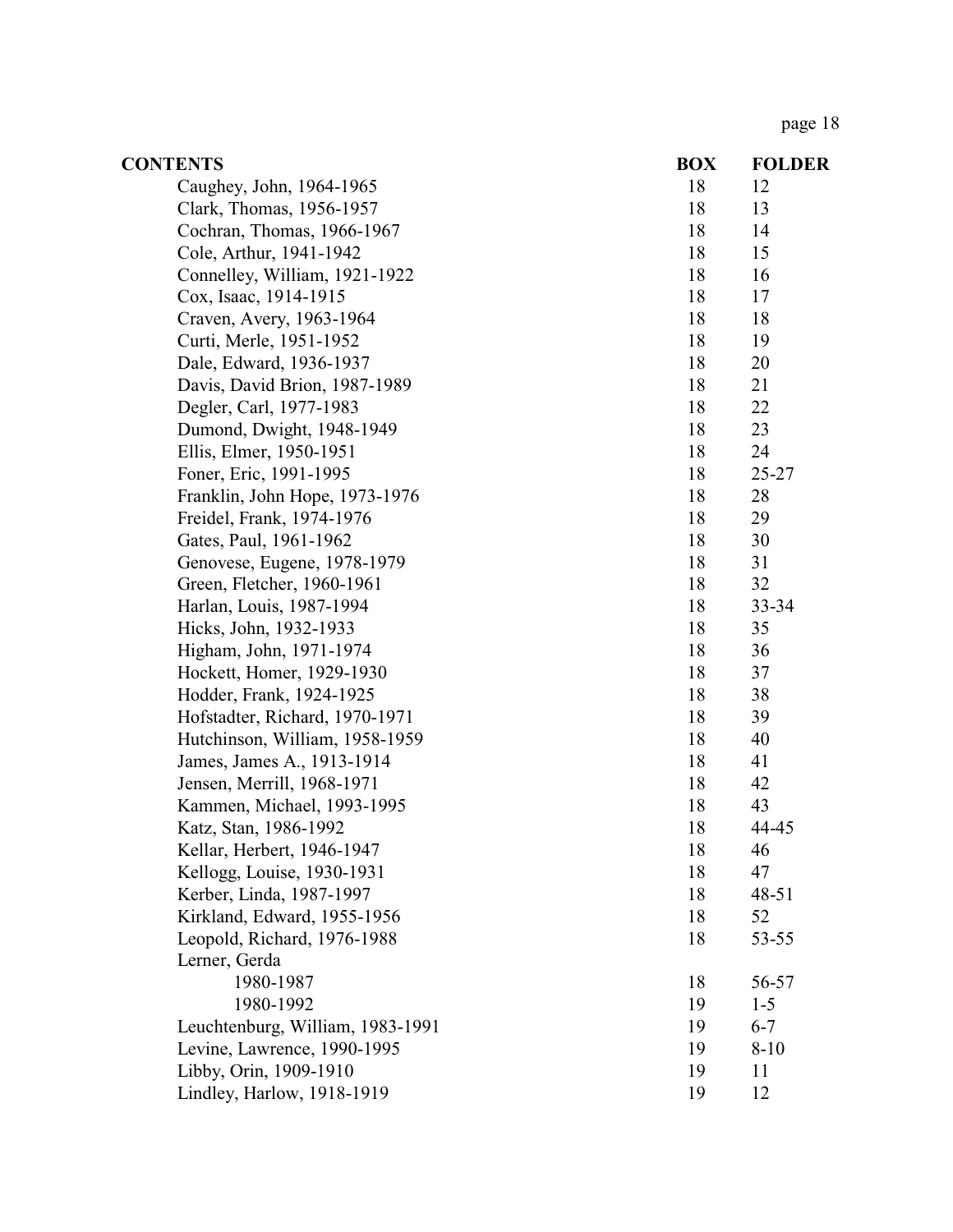| <b>CONTENTS</b>                                                 | <b>BOX</b> | <b>FOLDER</b> |
|-----------------------------------------------------------------|------------|---------------|
| Link, Arthur, 1984-1987                                         | 19         | $13 - 14$     |
| Litwack, Leon, 1986-1990                                        | 19         | 15            |
| Lynch, William, 1938-1939                                       | 19         | 16            |
| McLaughlin, Andrew, 1911-1912                                   | 19         | 17            |
| Merk, Frederick, 1959-1960                                      | 19         | 18            |
| Morgan, Edmund, 1971-1973                                       | 19         | 19            |
| Mowry, George, 1965-1966                                        | 19         | 20            |
| Nash, Gary, 1993-1995                                           | 19         | $21 - 22$     |
| Owen, Thomas, 1907-1908                                         | 19         | 23            |
| Paxon, Frederic, 1916-1917                                      | 19         | 24            |
| Pelzer, Louis, 1935-1936                                        | 19         | 25            |
| Potter, David, 1969-1971                                        | 19         | 26            |
| Quaife, Milo, 1919-1920                                         | 19         | 27            |
| Ramsdell, Charles, 1928-1929                                    | 19         | 28            |
| Randall, James, 1939-1940                                       | 19         | 29            |
| Rester, Carl, 1949-1950                                         | 19         | 30            |
| Rowland, Dunbar, 1915-1916                                      | 19         | 31            |
| Sampson, Francis, 1907                                          | 19         | 32            |
| Schafer, Joseph, 1927-1928                                      | 19         | 33            |
| Schmidt, Otto, 1926-1927                                        | 19         | 34            |
| Scott, Anne Firor, 1981-1989                                    | 19         | 35-36         |
| Sellers, James, 1952-1953                                       | 19         | 37            |
| Shambaugh, Benjamin, 1910-1911                                  | 19         | 38            |
| Shannon, Fred, 1953-1954                                        | 19         | 39            |
| Shippee, Lester, 1934-1935                                      | 19         | 40            |
| Sioussat, St. George L., 1917-1918                              | 19         | 41            |
| Stampp, Kenneth, 1977-1978                                      | 19         | 42            |
| Stephenson, Wendell, 1957-1958                                  | 19         | 43            |
| Thwaites, Reuben, 1912-1913                                     | 19         | 44            |
| Viles, Jonas, 1933-1934                                         | 19         | 45            |
| Webb, Walter, 1954-1955                                         | 19         | 46            |
| Williams, T. Harry, 1971-1973                                   | 19         | 47            |
| Williams, William A., 1980-1983, 1990                           | 19         | 48-49         |
| Wittke, Carl, 1940-1941                                         | 19         | 50            |
| Woodburn, James, 1925-1926                                      | 19         | 51            |
| Woodward, C. Vann, 1967-1970                                    | 19         | 52            |
| <b>Executive Office and Executive Director Files, 1906-2000</b> |            |               |
| <b>Executive Office</b>                                         |            |               |
| Alphabetical Correspondence                                     |            |               |
| 1906-1907                                                       | 19         | 53-54         |
| 1908-1911                                                       | 20         | $1 - 21$      |
| 1912-1915                                                       | 21         | $1 - 34$      |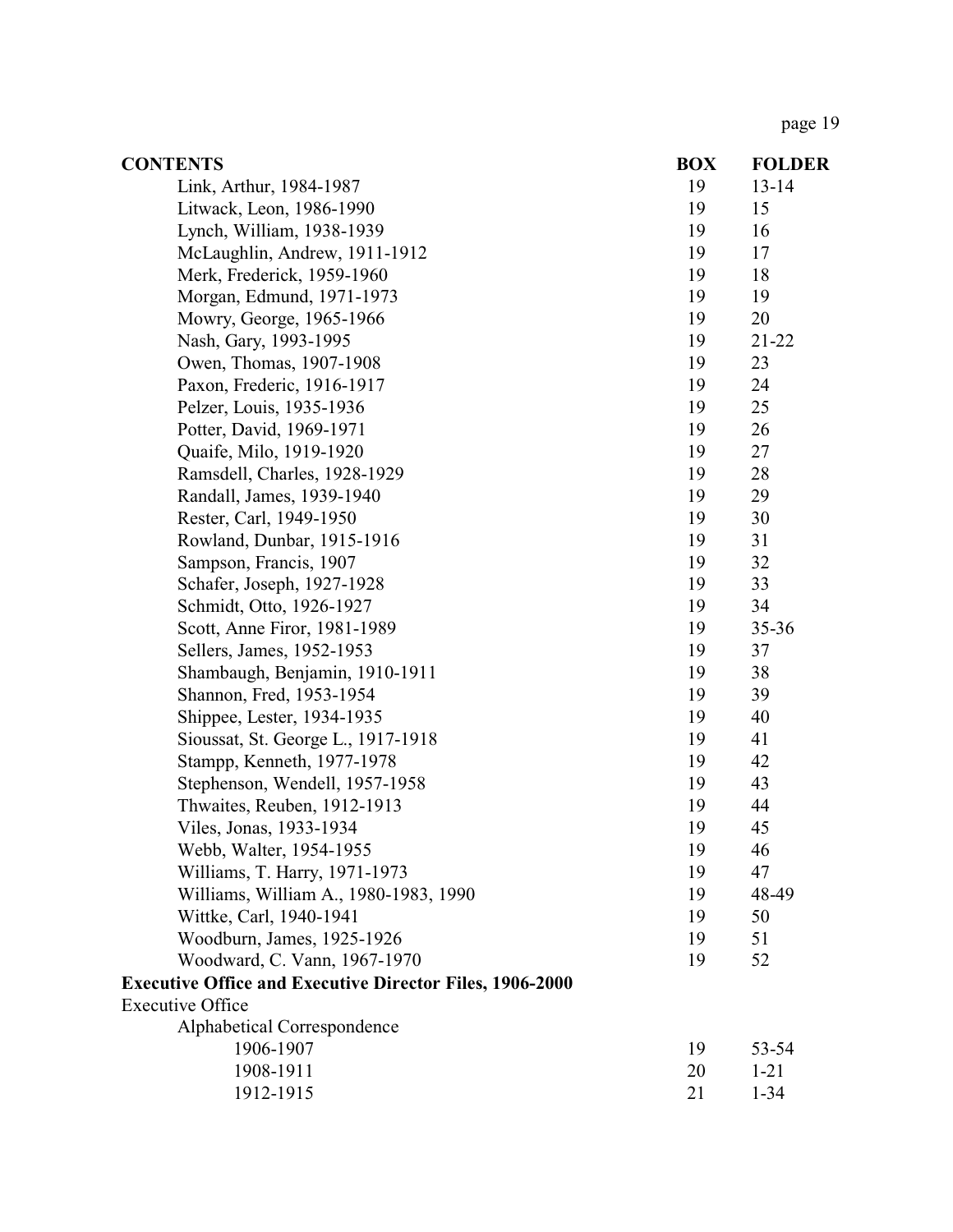| <b>CONTENTS</b>                                                         | <b>BOX</b> | <b>FOLDER</b>  |
|-------------------------------------------------------------------------|------------|----------------|
| 1915-1918                                                               | 22         | $1 - 27$       |
| 1918-1922                                                               | 23         | $1 - 27$       |
| 1922-1924                                                               | 24         | $1 - 24$       |
| 1924-1926                                                               | 25         | $1 - 25$       |
| 1927-1930                                                               | 26         | $1 - 28$       |
| 1930-1934                                                               | 27         | $1 - 27$       |
| 1934-1937                                                               | 28         | $1 - 23$       |
| 1937-1940                                                               | 29         | $1 - 24$       |
| 1940-1943                                                               | 30         | $1 - 24$       |
| 1943-1946                                                               | 31         | $1 - 23$       |
| 1946-1949                                                               | 32         | $1 - 22$       |
| 1949-1951                                                               | 33         | $1-26$         |
| 1952-1958                                                               | 34         | $1 - 24$       |
| 1958 - "T" 1962/64                                                      | 35         | $1 - 28$       |
| "U" 1962/64 - "B" 1969/74                                               | 36         | $1-26$         |
| "C" 1969/74 - "A" 1979/90                                               | 37         | $1 - 32$       |
| "A" 1979-90 - "G" 1979/90                                               | 38         | $1-26$         |
| "H" 1979-90 - "P" 1979/90                                               | 39         | $1 - 28$       |
| "P" 1979/90 - "B" 1989/95                                               | 40         | $1-26$         |
| "B" 1989/95 - "Z" 1989/95                                               | 41         | $1 - 24$       |
| Daily Correspondence                                                    |            |                |
| 1984-June 1988                                                          | 42         | $1 - 22$       |
| July 1988-December 1991                                                 | 43         | $1 - 22$       |
| January 1992-November 1996                                              | 44         | $1 - 23$       |
| December 1996-December 1999                                             | 45         | $1-6$          |
| <b>Subject Files</b>                                                    |            |                |
| Academic Alliance, 1985-1987                                            | 45         | $\overline{7}$ |
| Advocacy                                                                |            |                |
| Audit, 1995-1996                                                        | 45         | $8\,$          |
| Historical Education Reform, 1992-1994                                  | 45         | 9              |
| Alcon Prize, 1997                                                       | 45         | 10             |
| Alliance for Curriculum Reform, 1992                                    | 45         | 11             |
| American Association for Higher Education, 1992-<br>1993                | 45         | 12             |
| American Association of Museums, 1995                                   | 45         | 13             |
| American Association for State and Local History,<br>1983-1985          | 45         | 14             |
| American Association of University Professors, 1975-<br>1977, 1988-1995 | 45         | 15             |
| American City, 1981                                                     | 45         | 16             |
| American Council of Learned Societies (ACLS)                            |            |                |
| Correspondence                                                          |            |                |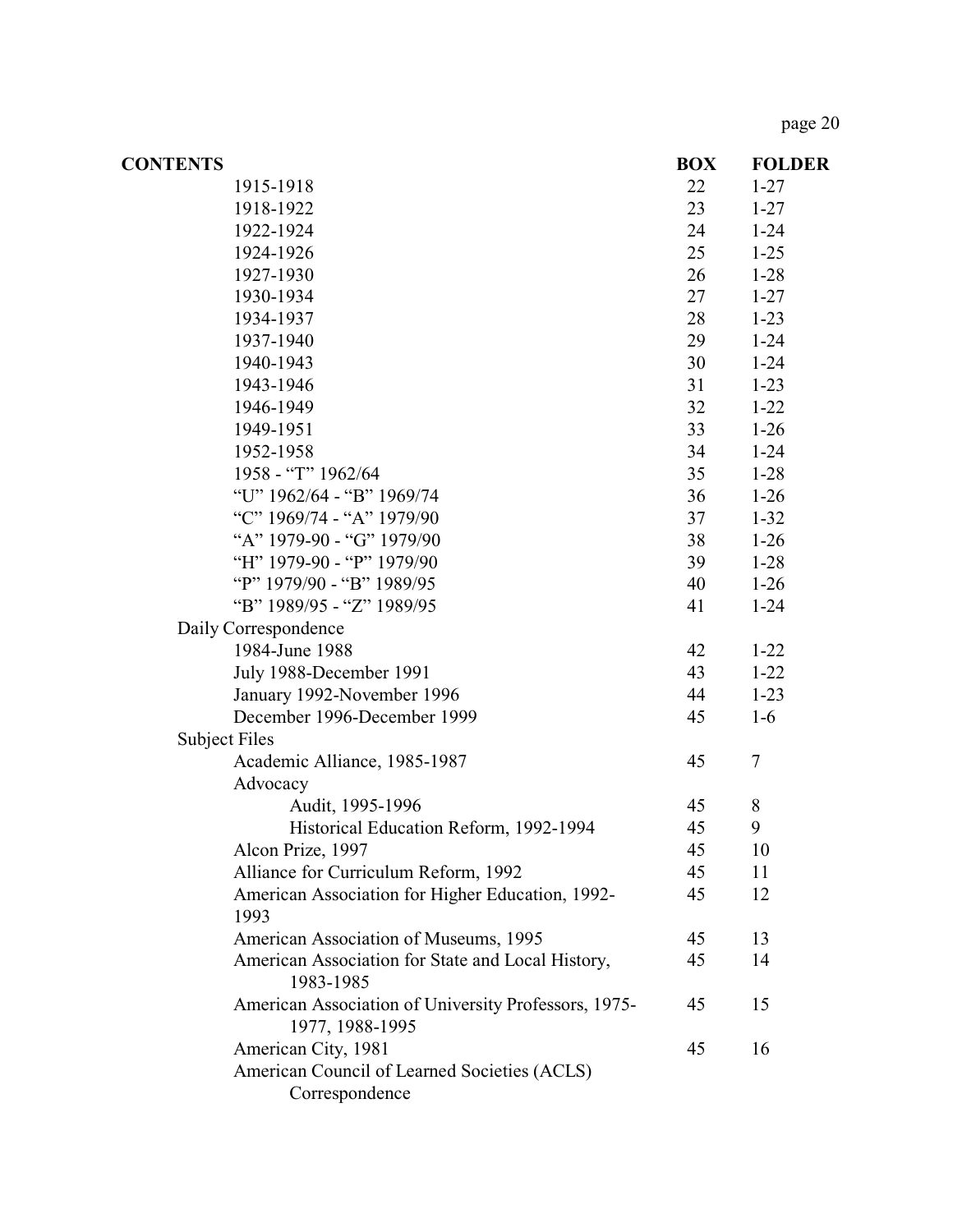| <b>CONTENTS</b> |                                                           | <b>BOX</b> | <b>FOLDER</b>    |
|-----------------|-----------------------------------------------------------|------------|------------------|
|                 | 1969-1975, 1981-1991                                      | 45         | 17-28            |
|                 | 1992-1996                                                 | 46         | $1 - 7$          |
|                 | Journal Distribution Committee, 1991-1992                 | 46         | 8                |
|                 | Meetings, 1990-1995                                       | 46         | $9 - 23$         |
|                 | American Cultural Association, 1996                       | 46         | 24               |
|                 | American Folklife Center, 1992                            | 46         | 25               |
|                 | American Historical Association (AHA)                     |            |                  |
|                 | <b>American Historical Review, 1983-1985</b>              | 46         | 26               |
|                 | Bibliography Report, n.d.                                 | 46         | 27               |
|                 | Correspondence                                            |            |                  |
|                 | 1965-1977, 1986-1989                                      | 46         | 28-29            |
|                 | 1990-1995                                                 | 47         | $1 - 2$          |
|                 | Standards of Conduct, 1990                                | 47         | 3                |
|                 | Ward, Paul, 1965-1974                                     | 47         | $\overline{4}$   |
|                 | American Philosophical Association, 1979-1983             | 47         | 5                |
|                 | American Political Science Association, 1990-1994         | 47         | 6                |
|                 | American Public Works Association, 1973-1976              | 47         | $\boldsymbol{7}$ |
|                 | American Revolution Bicentennial Committee, 1971-<br>1976 | 47         | 8                |
|                 | <b>American Studies Association</b>                       |            |                  |
|                 | Correspondence, 1983-1994                                 | 47         | $9-10$           |
|                 | Meetings, 1983                                            | 47         | $11 - 12$        |
|                 | <b>Survey</b> , 1992                                      | 47         | 13               |
|                 | Annenberg Project, 1984-1986                              | 47         | 14               |
|                 | Annual Meeting, 1999-2000                                 | 47         | 15               |
|                 | Arden House Report, 1975                                  | 47         | 16               |
|                 | Audit Correspondence, 1976-1996                           | 47         | 17               |
|                 | Baker Bill, 1974                                          | 47         | 18               |
|                 | Banta Company, 1966-1985                                  | 47         | 19               |
|                 | Baylor Proposal, 1988                                     | 47         | 20               |
|                 | <b>Bentley Historical Library</b>                         |            |                  |
|                 | Correspondence, 1982, 1990-1994                           | 47         | $21 - 24$        |
|                 | <b>Survey</b> , 1992                                      | 47         | 25               |
|                 | Bicentennial Educational Grant Program, 1989              | 47         | 26               |
|                 | Bicentennial of the Original 13 States, 1977-1979         | 47         | 27               |
|                 | Bicentennial Project, 1983                                | 47         | 28               |
|                 | Bicentennial Speaker's Bureau, 1990                       | 47         | 29               |
|                 | Bincentennial of the U.S. Constitution, 1986-1987         | 47         | $30 - 31$        |
|                 | Sally Bingham, 1987-1989                                  | 48         | 1                |
|                 | Boag versus Idaho State Board of Education, 1997          | 48         | $\overline{2}$   |
|                 | Bornholdt, Laura, 1982-1984                               | 48         | $\overline{3}$   |
|                 | Bradley Commission, 1988-1997                             | 48         | $4 - 5$          |
|                 |                                                           |            |                  |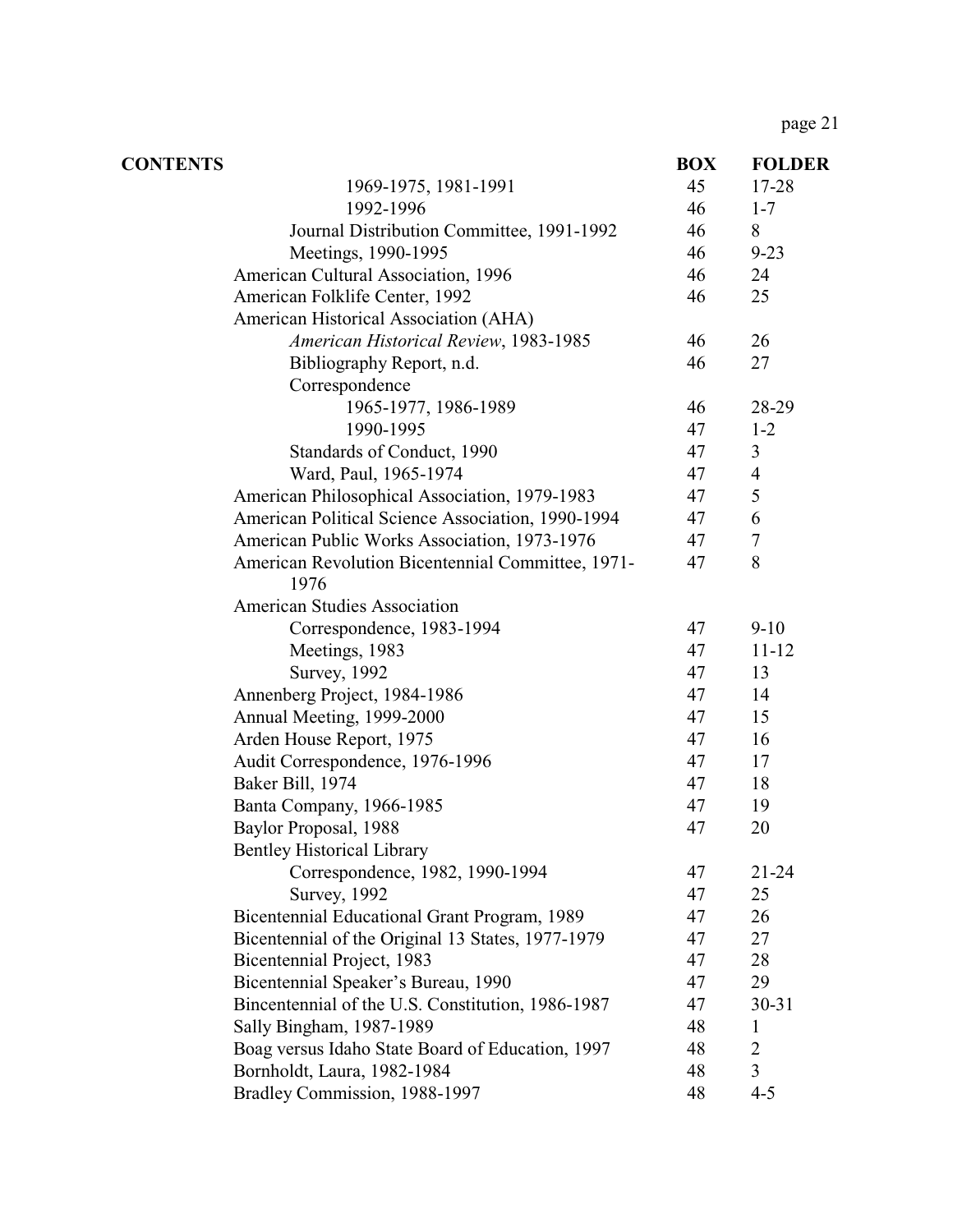| <b>CONTENTS</b> |                                                           | <b>BOX</b> | <b>FOLDER</b> |
|-----------------|-----------------------------------------------------------|------------|---------------|
|                 | California History Consortium Project, 1984               | 48         | 6             |
|                 | Censorship, 1984-1986                                     | 48         | $\tau$        |
|                 | Census, 1976-1977                                         | 48         | $8\,$         |
|                 | Center for the Study of Philanthropy, 1992                | 48         | 9             |
|                 | Center for the Study of the Presidency, 1990-1993         | 48         | 10            |
|                 | Chafe, William, 1996-1998                                 | 48         | 11            |
|                 | Cheney, Lynne, 1987                                       | 48         | 12            |
|                 | Coalition for Networked Information, 1991                 | 48         | 13            |
|                 | Coalition on the Academic Workforce, 1998                 | 48         | 14            |
|                 | Coalition to Save Our Documentary Heritage, 1981-<br>1986 | 48         | 15            |
|                 | Code of Ethics, 1981-1986                                 | 48         | 16            |
|                 | Colorado NEW Report, 1981                                 | 48         | 17            |
|                 | <b>Community Colleges</b>                                 |            |               |
|                 | Correspondence, 1990-1993, 1996-1999                      | 48         | 18-19         |
|                 | Historians Project, 2000                                  | 48         | 20            |
|                 | <b>Survey</b> , 1995                                      | 48         | 21            |
|                 | Community Colleges Humanities Association, 1989           | 48         | 22            |
|                 | Comparable Worth, 1985                                    | 48         | 23            |
|                 | Computerized Bibliographies, 1985-1986                    | 48         | 24-25         |
|                 | Conference Historical Clippings, 1909-1913, 1932          | 48         | 26            |
|                 | Conference on Part Time/Adjunct Faculty, 1997-1999        | 48         | 27            |
|                 | Conzen-Neu Report, 1983                                   | 48         | 28            |
|                 | Contingency Fund, 1972-1973                               | 48         | 29            |
|                 | Council of Chairs, 1986-1994                              | 48         | 30            |
|                 | Cuba Centennial, 1993-1996                                | 48         | 31            |
|                 | Curti/Lerner Interview, 1992                              | 48         | 32            |
|                 | Defining the Obligations of the OAH, 1977                 | 48         | 33            |
|                 | Disney, 1994                                              | 48         | 34            |
|                 | Documentary Heritage Trust, 1987-1988                     | 48         | 35            |
|                 | Downey-Metcalf Proposal, 1978                             | 48         | 36            |
|                 | Dues Increase, 1974-1978, 1980, 1993                      | 48         | 37            |
|                 | Educational Testing Service, 1989-1995                    | 48         | 38            |
|                 | Eisenhower Lobbying, 1994                                 | 48         | 39            |
|                 | <b>Eleanor Roosevelt Institute</b>                        |            |               |
|                 | Advisory Board, 1983                                      | 48         | 40            |
|                 | Authors, 1983-1984                                        | 48         | 41-42         |
|                 | Correspondence, 1973-1983                                 |            |               |
|                 | 1973-1975                                                 | 48         | 43            |
|                 | 1976-1983                                                 | 49         | $1 - 3$       |
|                 | Film Board, 1983                                          | 49         | 4             |
|                 | Grant Application, 1983-1984                              | 49         | $5-6$         |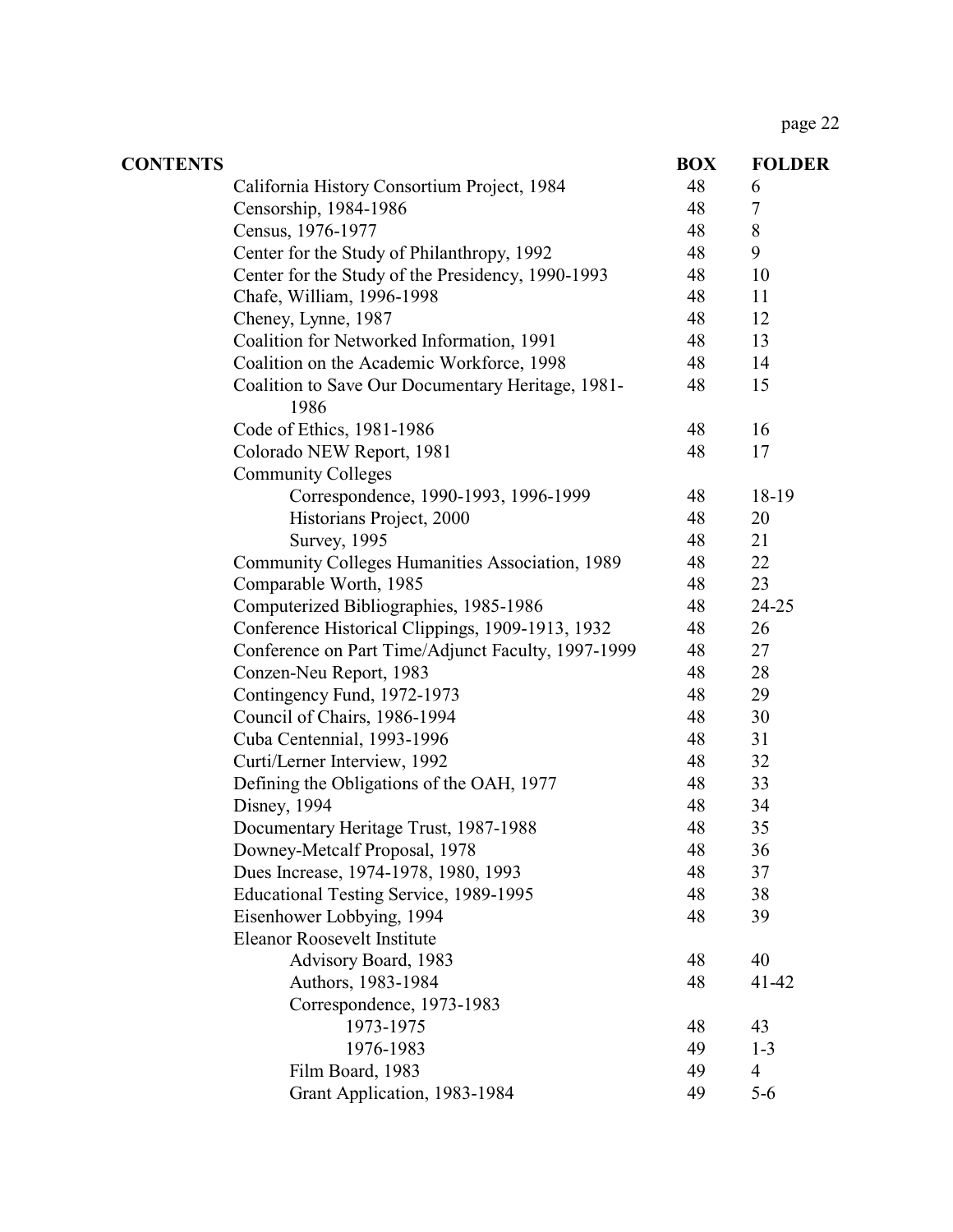| <b>CONTENTS</b>                                           | <b>BOX</b> | <b>FOLDER</b>  |
|-----------------------------------------------------------|------------|----------------|
| Introduction, 1983                                        | 49         | 7              |
| Reviews, 1983-1984                                        | 49         | 8              |
| Electronic Publishing, 1999                               | 49         | 9              |
| Emeritus Membership, 1995-1996                            | 49         | 10             |
| <b>Employment Crisis Committee, 1976</b>                  | 49         | 11             |
| Energy Commission, 1976-1978                              | 49         | 12             |
| Equal Rights Amendment, 1977-1988                         | 49         | $13 - 15$      |
| ERIC Clearinghouse, 1986-1987                             | 49         | 16             |
| Ethnic Heritage Studies, 1974                             | 49         | 17             |
| Everywoman Project                                        |            |                |
| Correspondence, 1982-1987                                 | 49         | 18             |
| Participants, 1985-1988                                   | 49         | $19-20$        |
| <b>Executive Board</b>                                    |            |                |
| Candidate Pairing, 1986-1996                              | 49         | 21             |
| Code of Ethics on Sexual Harassment, 1994                 | 49         | 22             |
| Committees, 1993-1995                                     | 49         | 23             |
| Correspondence, 1980-1996                                 | 49         | 24-28          |
| Dissemination of Standards to History Chairs,<br>1994     | 49         | 29             |
| <b>Executive Secretary Supplemental File</b>              |            |                |
| 1989-1990                                                 | 49         | 30             |
| 1989-1990                                                 | 50         | $1 - 3$        |
| Frequency of Board Meetings, 1973                         | 50         | $\overline{4}$ |
| Fund Raising, 1981-1986                                   | 50         | 5              |
| Joint Meetings, 1968-1992                                 | 50         | 6              |
| Members, 1978-1990                                        | 50         | 7              |
| Policies on Discrimination, 1994                          | 50         | 8              |
| Statement on History Education in Public<br>Schools, 1991 | 50         | 9              |
| Washburn Resolution, 1981-1990                            | 50         | 10             |
| Executive Order History Offices, 1998-1999                | 50         | 11             |
| Feature Films Project, 1967-1970                          | 50         | 12             |
| Federal Advisory Committee, 1977                          | 50         | 13             |
| FBI Suit, 1983                                            | 50         | 14             |
| Federal of State Humanities Council, 1989-1995            | 50         | 15             |
| Fifty Year Index                                          |            |                |
| Compiler, 1964-1973                                       | 50         | $16-17$        |
| Press, 1972-1974                                          | 50         | 18             |
| Fire and Emergency Plan, 1992-1999                        | 50         | 19             |
| Focus on Teaching Day                                     |            |                |
| Advertisements, 1985-1993                                 | 50         | 20             |
| Correspondence, 1983-1995                                 | 50         | $21 - 34$      |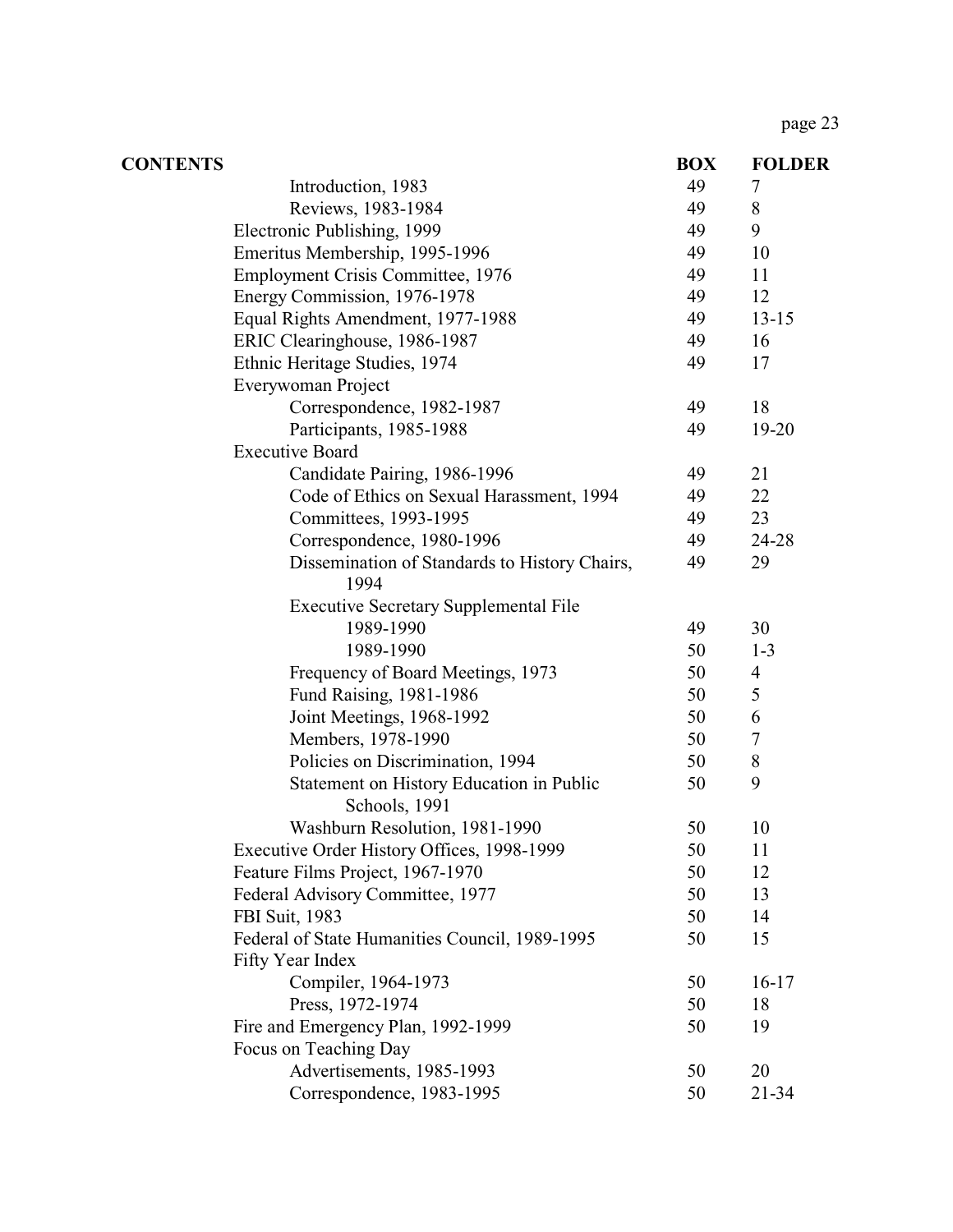| <b>CONTENTS</b> |                                                    | <b>BOX</b> | <b>FOLDER</b>  |
|-----------------|----------------------------------------------------|------------|----------------|
|                 | Ford Foundation, 1982-1985, 1999-2000              | 50         | 35-37          |
|                 | Foreign Relations, 1990-1993                       | 51         | $\mathbf{1}$   |
|                 | Foreign Scholars/Lectureship Program               |            |                |
|                 | Correspondence, 1976-1977, 1981-1985,<br>1991-1992 | 51         | $2 - 5$        |
|                 | Funding, 1991-1992                                 | 51         | 6              |
|                 | Lecturers, 1982-1994                               | 51         | $\tau$         |
|                 | Meeting, 1992                                      | 51         | 8              |
|                 | Participants, 1991-1992                            | 51         | $9-19$         |
|                 | Rejected, 1991-1992                                | 51         | 20             |
|                 | Response, 1990                                     | 51         | 21             |
|                 | Surveys, 1993                                      | 51         | 22             |
|                 | Withdrawals, A-Z, 1991-1992                        | 51         | 23-24          |
|                 | USIA Booklist, 1993-2000                           | 51         | $25 - 26$      |
|                 | <b>USIA Final Report</b>                           |            |                |
|                 | 1991                                               | 51         | 27             |
|                 | 1991                                               | 52         | $\mathbf{1}$   |
|                 | <b>USIA Grant, 1991-1993</b>                       | 52         | $2 - 3$        |
|                 | Forest Jones TIE, 1985-1986, 1990-1995             | 52         | $4-6$          |
|                 | Freedom of Information Act                         |            |                |
|                 | American Freedom of Information Act                | 52         | $\overline{7}$ |
|                 | Commission, 1980                                   |            |                |
|                 | Committee on the Freedom of Information,<br>1981   | 52         | 8              |
|                 | Congressional Testimonies, 1980-1981               | 52         | $9-10$         |
|                 | Correspondence, 1980-1987, 1990                    | 52         | $11 - 15$      |
|                 | Executive Orders, 1981-1983                        | 52         | 16             |
|                 | Kirkendall Testimony, 1980                         | 52         | $17 - 18$      |
|                 | Printed Materials, 1980-1981                       | 52         | $19-20$        |
|                 | Texts of Bills, n.d.                               | 52         | 21             |
|                 | Utah Letters, 1981                                 | 52         | 22             |
|                 | Fullbright, 1997                                   | 52         | 23             |
|                 | Fund for American History                          |            |                |
|                 | Auction, 1990-1992                                 | 52         | 24-25          |
|                 | Bequests, 1989                                     | 52         | 26             |
|                 | CEO Materials, 1989-1990                           | 52         | 27             |
|                 | Correspondence, 1988-1995                          | 52         | 28-29          |
|                 | Davis, Cullom, 1987-1989                           | 52         | 30             |
|                 | Endowment Committee, 1987-1990                     | 53         | $\mathbf{1}$   |
|                 | Endowment Correspondence, 1988-1989                | 53         | $\overline{2}$ |
|                 | Follow-up, 1989-1991                               | 53         | 3              |
|                 | Fund-raising Consultants, 1990-1991                | 53         | $\overline{4}$ |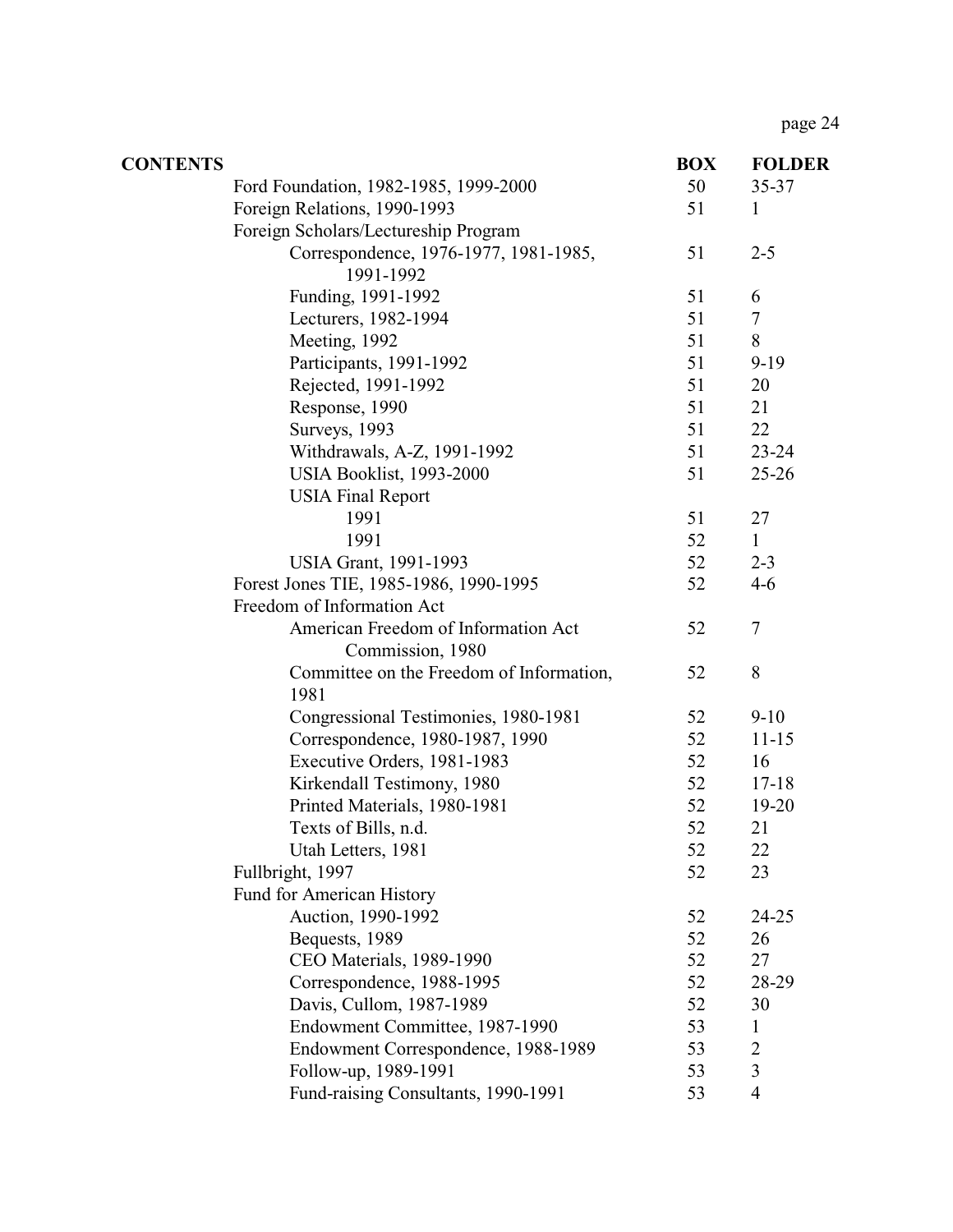| <b>CONTENTS</b> |                                                                               | <b>BOX</b> | <b>FOLDER</b>  |
|-----------------|-------------------------------------------------------------------------------|------------|----------------|
|                 | Jones, Arnita, 1989                                                           | 53         | 5              |
|                 | MBNA Card, 1995-1998                                                          | 53         | 6              |
|                 | Meeting Notes, 1988-1990                                                      | 53         | $\tau$         |
|                 | Membership Mailings, 1990                                                     | 53         | $8\,$          |
|                 | Proposal for a Development Audit and Fund<br>Development Plan, 1990           | 53         | 9              |
|                 | Summary of OAH Endowment Campaign,<br>1981-1986                               | 53         | 10             |
|                 | Fund for the Improvement of Post-Secondary                                    |            |                |
|                 | Education (FIPSE)                                                             |            |                |
|                 | Budget Information, 1984-1985                                                 | 53         | 11             |
|                 | Careers in History Bibliography, ca. 1993                                     | 53         | 12             |
|                 | Correspondence, 1982-1994                                                     | 53         | $13 - 15$      |
|                 | Evaluations, 1986-1987                                                        | 53         | 16             |
|                 | Grant Applications, 1982-1996                                                 | 53         | 17             |
|                 | History in Context, 1986                                                      | 53         | 18             |
|                 | History in Higher Education, 1987                                             | 53         | 19             |
|                 | Meeting, 1986                                                                 | 53         | 20             |
|                 | Newsletters, 1986-1987                                                        | 53         | 21             |
|                 | Project Careers Packet, ca. 1980s                                             | 53         | 22             |
|                 | Reports, 1986                                                                 | 53         | 23             |
|                 | Revitalization of Graduate Training in<br>American History, 1982              | 53         | 24             |
|                 | Revitalizing the Teaching of History in Two-<br>Year Institutions Grant, 1988 | 53         | 25             |
|                 | Teaching of History, 1983-1987                                                | 53         | 26-27          |
|                 | German Studies, 1998-1999<br>Grants                                           | 53         | 28             |
|                 | Challenge Grant, 1980-1981                                                    | 53         | 29-31          |
|                 | Declassification Legacy Grant, 1993-1995                                      | 53         | 32             |
|                 | General Information, 1980-1981, 1983, 1985                                    | 53         | 33             |
|                 | Graduate Record Exams, 1994-1995                                              | 54         | $\mathbf 1$    |
|                 | Guide to the Study of History Outside the<br>U.S., 1980-1983                  | 54         | $\overline{2}$ |
|                 | Historians, Universities, and Communities,<br>1980                            | 54         | 3              |
|                 | History Education Center, 1977, 1983-1988                                     | 54         | $4 - 7$        |
|                 | MacArthur Grant, 1989-1992                                                    | 54         | 8              |
|                 | Oral History of the Vietnam Experience, 1981                                  | 54         | 9              |
|                 | Quantitative Women's History Study, 1979-<br>1980                             | 54         | 10             |
|                 | Rockefeller Grant, 1984-1985                                                  | 54         | $11 - 12$      |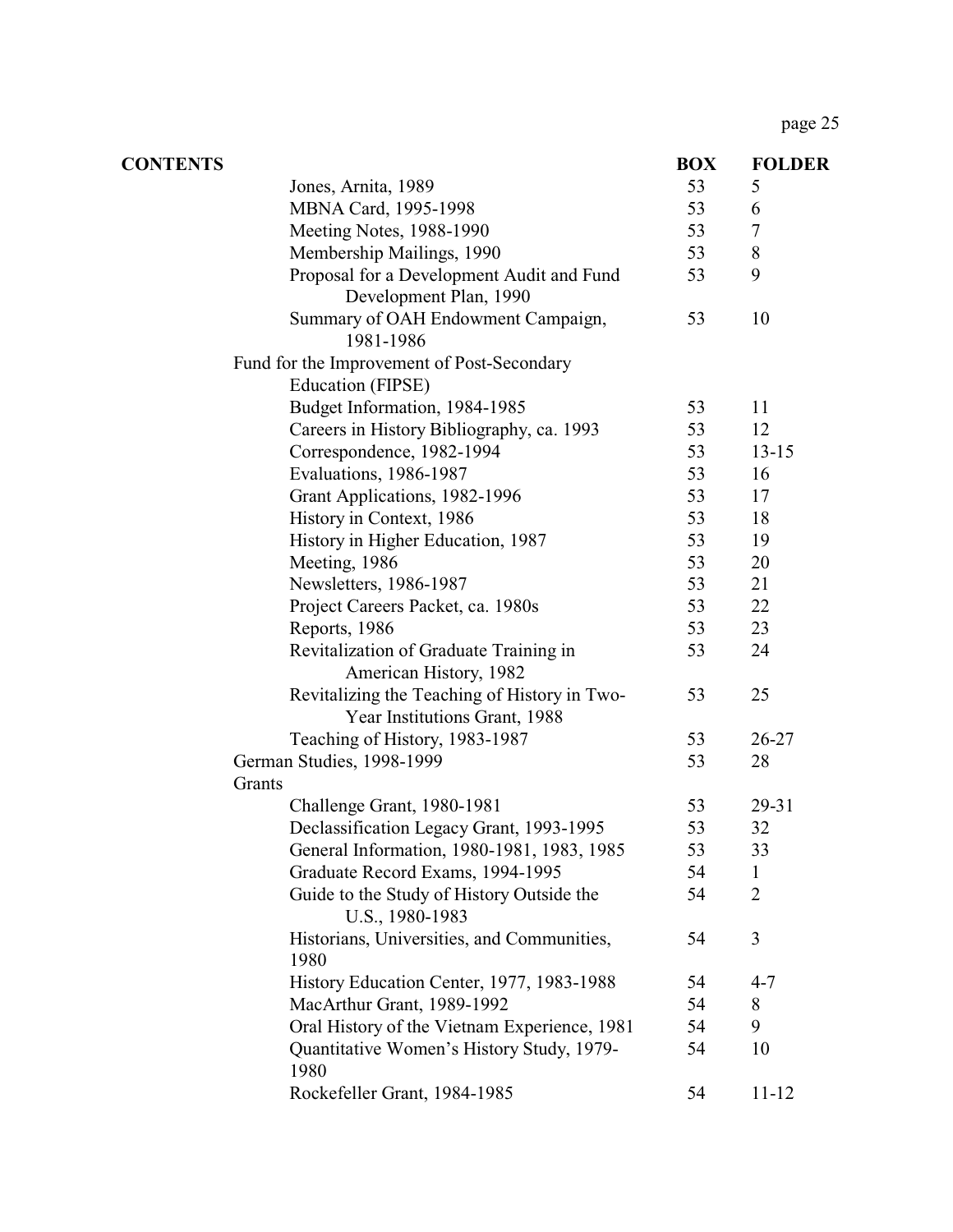| <b>CONTENTS</b> |                                                          | <b>BOX</b> | <b>FOLDER</b> |
|-----------------|----------------------------------------------------------|------------|---------------|
|                 | Scholars in the Parks Grant, 1984                        | 54         | 13            |
|                 | Seneca Falls, 1981-1982, 1987-1990                       | 54         | $14-16$       |
|                 | Sirow, 1982                                              | 54         | 17            |
|                 | Surveying Undergraduate History, 1980                    | 54         | 18            |
|                 | Group Health Insurance, 1973-1977                        | 54         | 19            |
|                 | H-Net, 1992-1993                                         | 54         | 20            |
|                 | Harry S. Truman Institute, 1971-1992                     | 54         | $21 - 24$     |
|                 | High School Programs, 1983-1984                          | 54         | 25            |
|                 | Historians for Gantt, 1990-1991                          | 54         | 26            |
|                 | Historic Preservation, 1979, 1983-1984                   | 54         | 27            |
|                 | Historical Documents Study Advisory Group, 1989-<br>1990 | 54         | 28            |
|                 | History Education in Public Schools, 1990-1991           | 54         | 29            |
|                 | History Links, 1997                                      | 54         | 30            |
|                 | <b>HTA/NHEN Network</b>                                  |            |               |
|                 | Articles, 1991-1995                                      | 54         | 31            |
|                 | Compston, Christine, 1993-1996                           | 54         | 32            |
|                 | Computer Use Survey, 1999                                | 54         | 33            |
|                 | Correspondence                                           |            |               |
|                 | 1991-1993                                                | 54         | 34-36         |
|                 | 1993-1999                                                | 55         | $1-6$         |
|                 | History Teaching Alliance (HTA)                          |            |               |
|                 | Alliance for Curriculum Reform, 1994-<br>1999            | 55         | $7-9$         |
|                 | American Association of Higher                           | 55         | 10            |
|                 | Education, 1996                                          |            |               |
|                 | American Association of State and                        | 55         | 11            |
|                 | Local History, 1991-1996                                 |            |               |
|                 | American Historical Association,                         | 55         | 12            |
|                 | 1993-1996                                                |            |               |
|                 | <b>Bylaws</b> , 1988                                     | 55         | 13            |
|                 | California History Social Studies                        | 55         | $14-16$       |
|                 | Project, 1997-1999                                       |            |               |
|                 | Challenge Grant, 1995-1996                               | 55         | 17            |
|                 | CHART, 1993-1994                                         | 55         | 18            |
|                 | Correspondence, 1984-1991                                | 55         | 19-28         |
|                 | Description, ca.1991                                     | 56         | 1             |
|                 | Director Search, 1988-1989, 1991                         | 56         | $2 - 3$       |
|                 | Education Trust, 1993-1998                               | 56         | 4             |
|                 | Educational Testing Service, 1997-                       | 56         | 5             |
|                 | 1998                                                     |            |               |
|                 | ERIC, 1993, 1998                                         | 56         | 6             |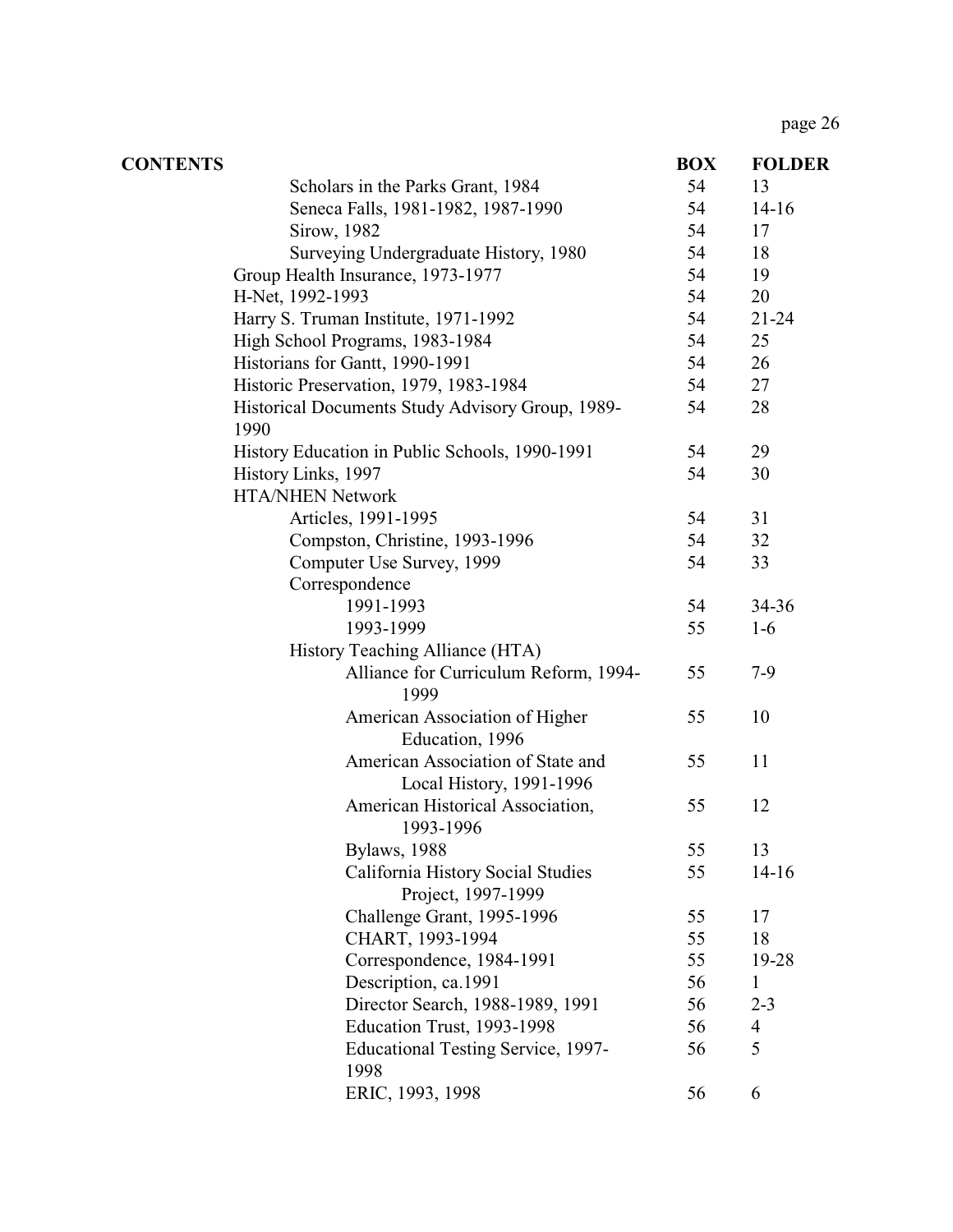| <b>CONTENTS</b> |                                                            | <b>BOX</b> | <b>FOLDER</b>  |
|-----------------|------------------------------------------------------------|------------|----------------|
|                 | Indiana History Teaching Alliance                          |            |                |
|                 | Correspondence, 1989-1990                                  | 56         | $\tau$         |
|                 | Summer Institute, 1990                                     | 56         | $8-9$          |
|                 | Individual Correspondence, 1993-1999                       | 56         | 10             |
|                 | James Madison Memorial Fellowship<br>Foundation, 1993-1997 | 56         | 11             |
|                 | Johnstown Area Heritage, 1994-1995                         | 56         | 12             |
|                 | Lorence, James, 1994-1998                                  | 56         | 13             |
|                 | National Archives, 1985-1997                               | 56         | 14             |
|                 | National Center for History in Schools,<br>1995-1997       | 56         | 15             |
|                 | National Council for History<br>Education, 1992-1999       | 56         | 16             |
|                 | National Council on Public History,<br>1993-1997           | 56         | 17             |
|                 | National Council for the Social<br>Studies, 1993-1997      | 56         | 18-19          |
|                 | National Endowment for the                                 |            |                |
|                 | Humanities                                                 |            |                |
|                 | Correspondence, 1989-1997                                  | 56         | 20             |
|                 | Grants, 1989-1990                                          | 56         | 21             |
|                 | Legal Status of Southern                                   | 56         | $22 - 23$      |
|                 | Women, 1994-1995                                           |            |                |
|                 | National History Project, 1999-<br>2001                    | 56         | 24             |
|                 | National Road - Pennsylvania, 1993-<br>1994                | 56         | 25             |
|                 | Oral History Association, 1996-1999                        | 56         | 26             |
|                 | Organization of American Historians,<br>1997-1998          | 56         | 27             |
|                 | Organization of History Teachers,<br>1989-1995             | 56         | 28             |
|                 | Oversight Committee                                        |            |                |
|                 | Correspondence, 1984-1996<br>Meetings                      | 56         | 29             |
|                 | 1985-1986                                                  | 56         | 30-32          |
|                 | 1987, 1989, 1991                                           | 57         | $1 - 2$        |
|                 | Reports, 1987-1988, 1992-1996                              | 57         | 3              |
|                 | Social Studies Development Center,<br>1992-1993            | 57         | $\overline{4}$ |
|                 | Society for Teacher Education, 1993-<br>1997               | 57         | 5              |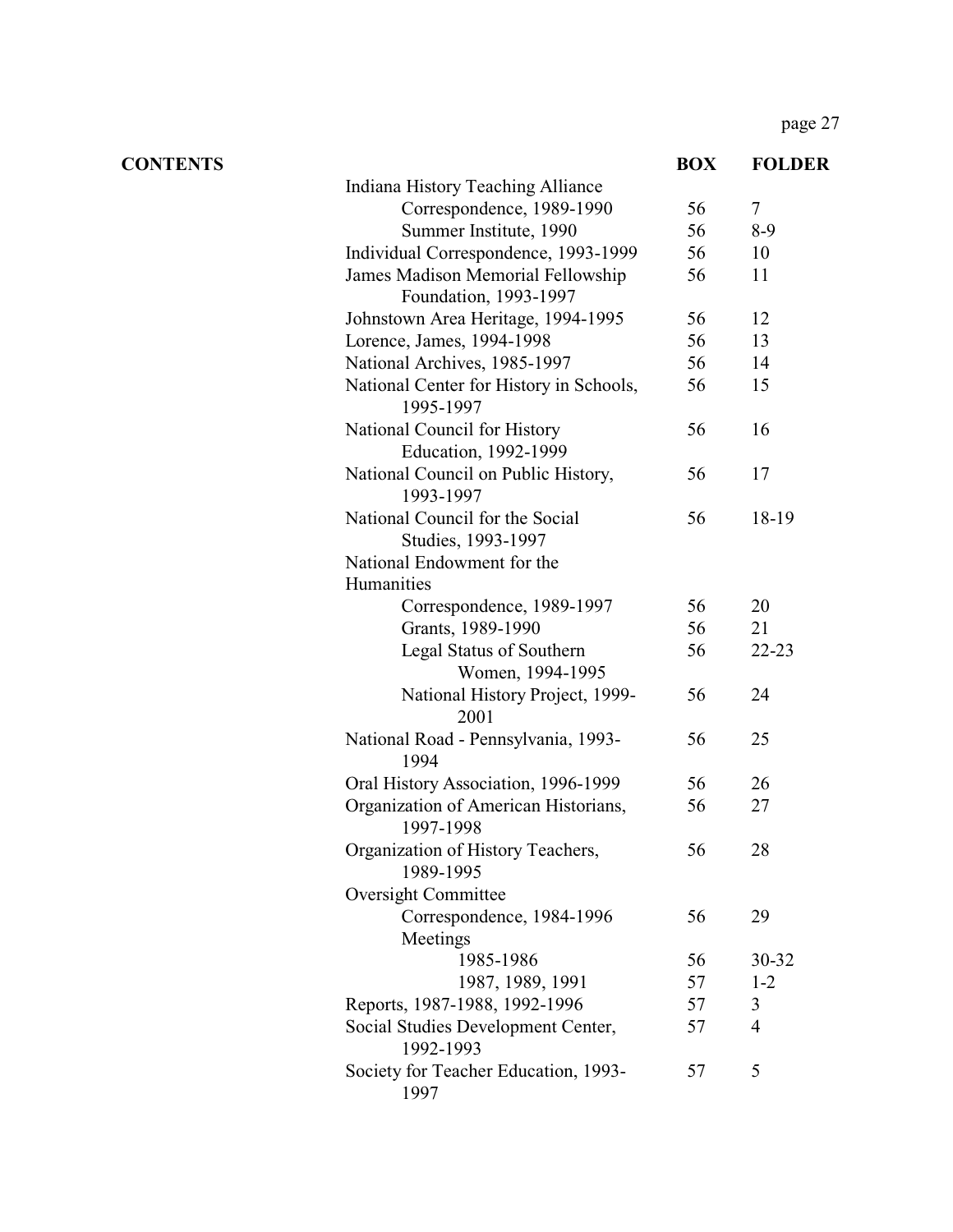| <b>CONTENTS</b> |                                                             | <b>BOX</b> | <b>FOLDER</b> |
|-----------------|-------------------------------------------------------------|------------|---------------|
|                 | Southern Historical Association, 1993-<br>1997              | 57         | 6             |
|                 | Spencer Foundation - National History<br>Project, 1999-2001 | 57         | 7             |
|                 | Woodrow Wilson National Fellowship<br>Foundation, 1993-1994 | 57         | 8             |
|                 | World History Association, 1993-1998                        | 57         | 9             |
|                 | Indiana and the New Nation, 1991                            | 57         | 10            |
|                 | Membership, ca. 1990                                        | 57         | 11            |
|                 | Memos, 1993-1996                                            | 57         | 12            |
|                 | Mission Statement, 1996                                     | 57         | 13            |
|                 | <b>NEH Summer Institute</b>                                 |            |               |
|                 | Acceptance, 1999                                            | 57         | 14            |
|                 | Applications, 1999                                          | 57         | $15 - 16$     |
|                 | Correspondence, 1998-1999                                   | 57         | 17            |
|                 | Evaluations, 1999                                           | 57         | 18            |
|                 | Proposals, 1999-2000                                        | 57         | 19            |
|                 | Teacher Comments, 1999                                      | 57         | 20            |
|                 | The Web, 1997-1999                                          | 57         | 21            |
|                 | National Awards Programs, 1996                              | 57         | 22            |
|                 | National History Day Alliance, 1995                         | 57         | 23            |
|                 | National History Education Network (NHEN)                   |            |               |
|                 | American Historical Association,<br>1995-2000               | 57         | 24-25         |
|                 | Brochures, 1996-1998                                        | 57         | 26            |
|                 | Bylaws, 1994-1996                                           | 57         | 27            |
|                 | Contracts, 1992-1995                                        | 57         | 28            |
|                 | Correspondence, 1990-1998                                   | 57         | 29-34         |
|                 | Director's Report, 1997-1998                                | 57         | 35            |
|                 | General Meeting, 1994-1995                                  | 57         | 36            |
|                 | History, 1992-1993                                          | 57         | 37            |
|                 | Membership Directory, 1994-2000                             | 57         | 38            |
|                 | Mission Statement, 1998                                     | 57         | 39            |
|                 | National Council for the Social<br>Studies, 1996-1999       | 57         | 40            |
|                 | Newsletters, 1993-2000                                      | 58         | $1 - 2$       |
|                 | Organization of American Historians,<br>1987-1997           | 58         | $3-4$         |
|                 | Policy Board Meeting, 1993-1998                             | 58         | 5             |
|                 | Reports, 1989-1992                                          | 58         | 6             |
|                 | Transfer to CMU, 1996                                       | 58         | 7             |
|                 | University of Tulsa, 1992-1994                              | 58         | 8             |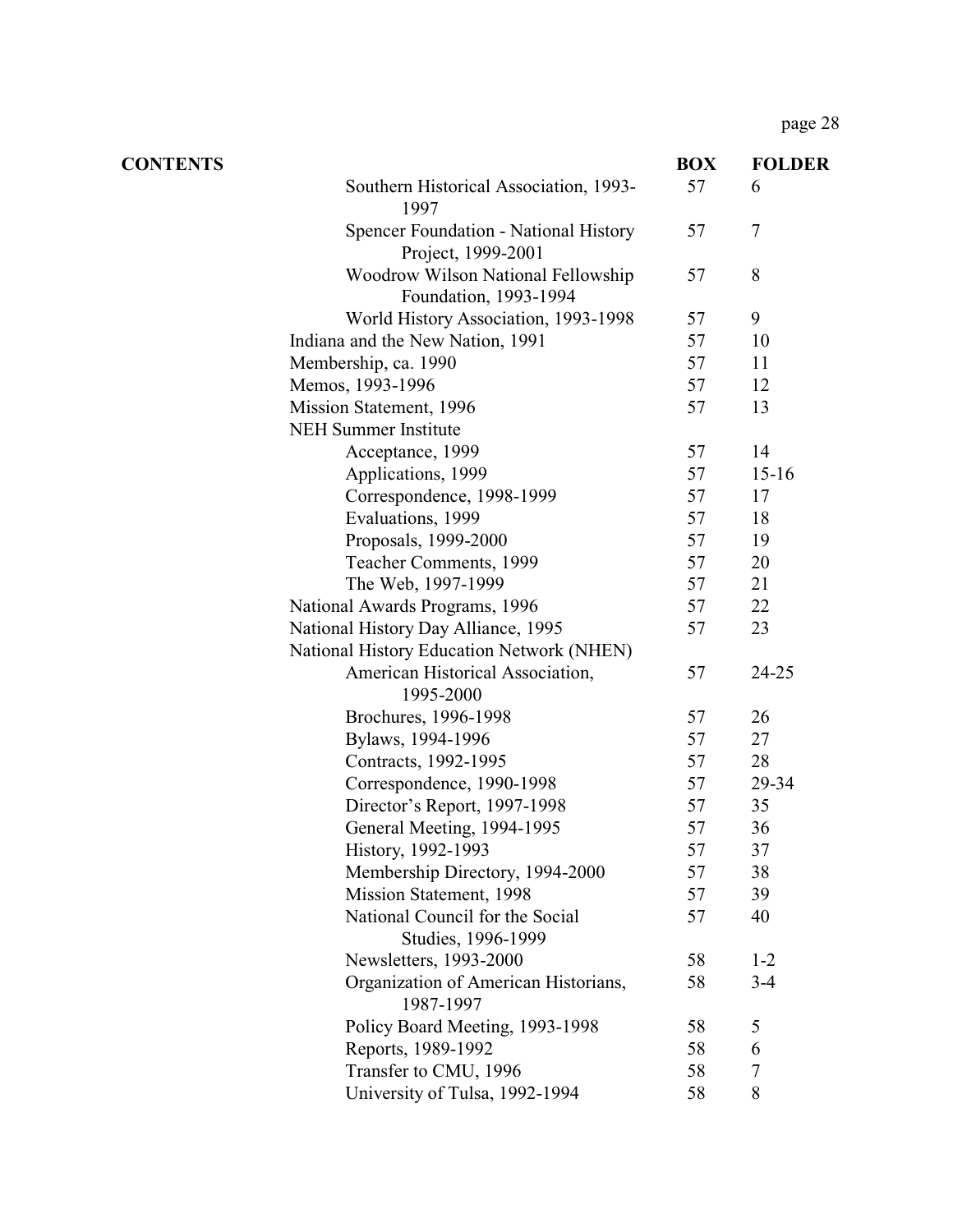| <b>CONTENTS</b> |                                                    | <b>BOX</b> | <b>FOLDER</b>  |
|-----------------|----------------------------------------------------|------------|----------------|
|                 | Updates, 1998                                      | 58         | 9              |
|                 | National Park Service, 1993                        | 58         | 10             |
|                 | Survey of State Social Studies Standards, 1997     | 58         | 11             |
|                 | Tulsa Agreement, 1991-1992                         | 58         | 12             |
|                 | Western Washington Transfer, 1994-1995             | 58         | 13             |
|                 | Hoff-Wilson, Joan, 1988, 1995-1996                 | 58         | $14-17$        |
|                 | Honors to OAH Members, 1974-1976                   | 58         | 18             |
|                 | Hotels vs. Campuses, 1975-1981                     | 58         | 19             |
|                 | House of Representatives Historical Office, 1995   | 58         | 20             |
|                 | Humanities Articles, 1979                          | 58         | 21             |
|                 | Humanities Data Project, 1992-1996                 | 58         | 22             |
|                 | Imaging America, 1998-2000                         | 58         | 23             |
|                 | Immigration History Society, 1972-1987             | 58         | 24             |
|                 | Improving History and Civic Education, 1991        | 58         | 25             |
|                 | Indiana Bicentennial Responses, 1986               | 58         | 26             |
|                 | Indiana University, 1973-1979                      | 58         | 27             |
|                 | Indiana University History Department, 1986-1987   | 58         | 28             |
|                 | Indiana University-Organization of American        | 58         | 29             |
|                 | Historians Minority Fellowship, 1993-1998          |            |                |
|                 | Indiana University Press, 1982-1989, 1998-1999     | 58         | 30-32          |
|                 | Institute for the Advancement of Ethics, 1988-1989 | 58         | 33             |
|                 | <b>Institute for Historical Review</b>             |            |                |
|                 | Background, 1981-1987                              | 58         | 34             |
|                 | Board Correspondence, 1991-1992                    | 58         | 35             |
|                 | Board Minutes, 1991-1992                           | 58         | 36             |
|                 | Clippings, 1991-1992                               | 58         | 37             |
|                 | Communications, 1991-1992                          | 58         | 38             |
|                 | Correspondence, 1991-1993                          | 59         | $\mathbf{1}$   |
|                 | Legal, 1991-1992                                   | 59         | $\frac{2}{3}$  |
|                 | Member Correspondence, 1991-1993                   | 59         |                |
|                 | Millersville Article, 1992                         | 59         | $\overline{4}$ |
|                 | Institute for Research in History, 1980-1982       | 59         | 5              |
|                 | International Survey, 1992-1994                    | 59         | 6              |
|                 | Investments, 1971-1975                             | 59         | 7              |
|                 | Jones, Arnita, 1988-1997                           | 59         | $8 - 14$       |
|                 | Journal of Women's History, 1986, 1988-1989        | 59         | $15-16$        |
|                 | JSTOR, 1992-1994                                   | 59         | 17             |
|                 | Kelley Proposal, 1974-1976                         | 59         | 18             |
|                 | Kennedy Assassination Review Board, 1992-1997      | 59         | 19             |
|                 | Kirkendall, Richard, 1979-1989                     | 59         | 20             |
|                 | Kurtis Productions, 1996-1997                      | 59         | 21-22          |
|                 | La Pietra, 1995-1998                               | 59         | $23 - 24$      |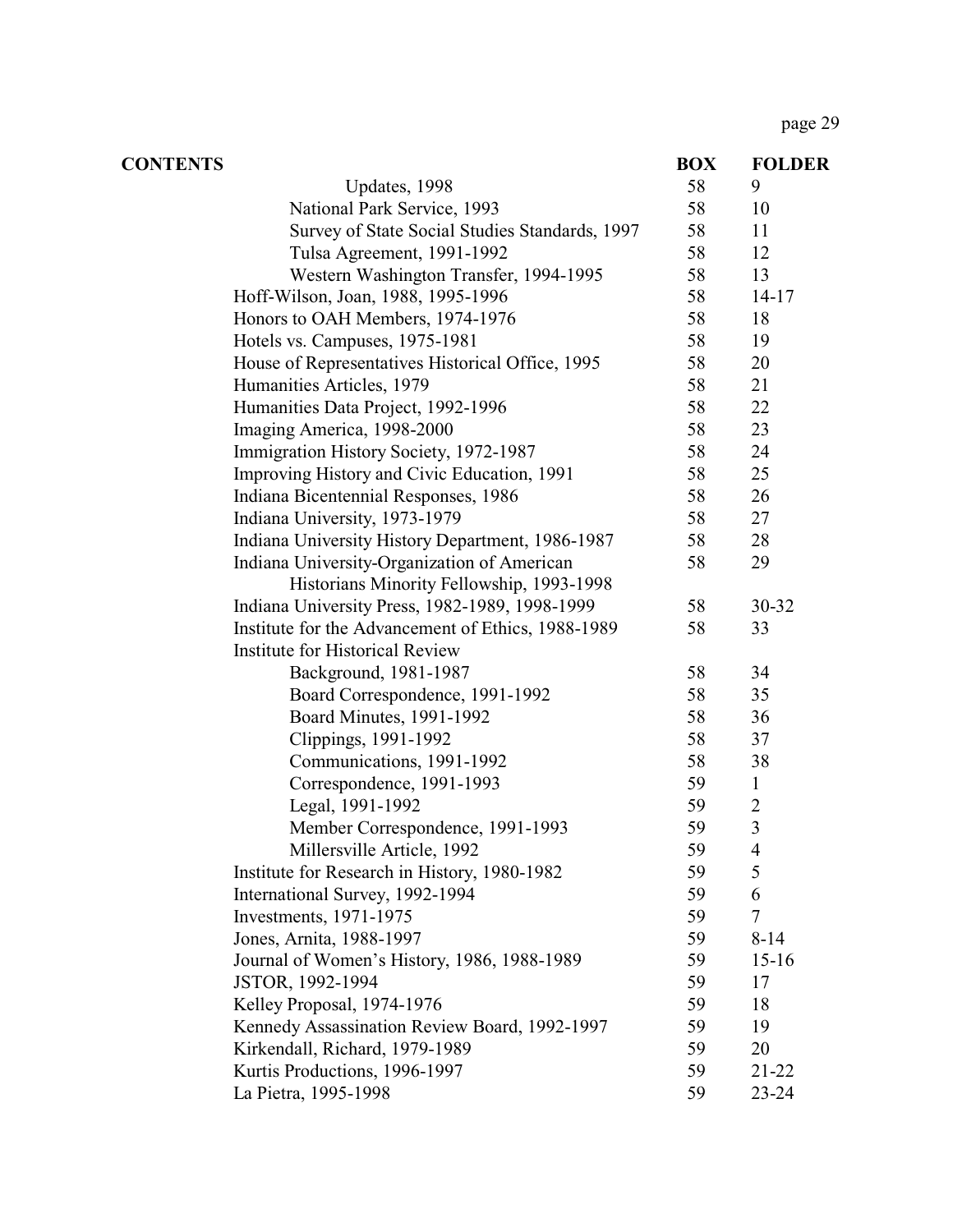| <b>CONTENTS</b> |                                                                    | <b>BOX</b> | <b>FOLDER</b>    |
|-----------------|--------------------------------------------------------------------|------------|------------------|
|                 | Labor History Lobbying, 1990                                       | 59         | 25               |
|                 | Lawsuits                                                           |            |                  |
|                 | AFSC vs. Webster, 1980-1981                                        | 59         | 26               |
|                 | Herbert Apthker, 1975-1976                                         | 60         | $\mathbf{1}$     |
|                 | Cooper vs. Ross, 1979                                              | 60         | $\overline{2}$   |
|                 | Eudey Case, 1979-1980                                              | 60         | $\overline{3}$   |
|                 | <b>IRS</b>                                                         |            |                  |
|                 | Dobrovir/Public Interest, 1996-1997                                | 60         | $4 - 5$          |
|                 | Notes, 1996                                                        | 60         | 6                |
|                 | <b>Ruling</b> , 1976                                               | 60         | $\boldsymbol{7}$ |
|                 | Organizations vs. FBI, 1979-1981                                   | 60         | 8                |
|                 | Seiko Green vs. NARA, 1997                                         | 60         | 9                |
|                 | State of Missouri vs. National Organization of<br>Women, 1978-1979 | 60         | 10               |
|                 | Wright vs. Warner Books, 1991                                      | 60         | 11               |
|                 | Legal Counsel, 1978-1991                                           | 60         | 12               |
|                 | Legislation, 1980-1984                                             | 60         | 13               |
|                 | Legislation Concerning OAH, 1973-1975                              | 60         | 14               |
|                 | Leopold, Richard, 1990-1997                                        | 60         | 15               |
|                 | Library of Congress, 1976-1994                                     | 60         | $16-17$          |
|                 | Lilly Foundation, 1974-1975                                        | 60         | 18               |
|                 | Loewenheim Controversy, 1969-1970                                  | 60         | 19               |
|                 | Long-Range Planning, 1996                                          | 60         | 20               |
|                 | MacArthur Foundation, 1997-1998                                    | 60         | 21               |
|                 | Madison Library, 1975                                              | 60         | 22               |
|                 | Mailing List Issues, 1980-1986                                     | 60         | 23               |
|                 | Marketing, 1996-1997                                               | 60         | 24               |
|                 | Marshal Library Suit                                               |            |                  |
|                 | 1985                                                               | 60         | $25 - 26$        |
|                 | 1985, 1987                                                         | 61         | $1 - 2$          |
|                 | Media Alternatives Project, 1991                                   | 61         | 3                |
|                 | Media File                                                         |            |                  |
|                 | Access, 1985-1986                                                  | 61         | $\overline{4}$   |
|                 | Bennett-Education, Curricula, Educating                            | 61         | $5-6$            |
|                 | Women and Teachers, 1985-1986                                      |            |                  |
|                 | Bicentennial and Quincentennial, 1985-1986                         | 61         | 7                |
|                 | Congressional Issues, 1985-1986                                    | 61         | 8                |
|                 | Gramm-Rudman, 1986                                                 | 61         | 9                |
|                 | Influence on Political Thoughts, 1985-1986                         | 61         | 10               |
|                 | Politics and Scholars, 1985-1986                                   | 61         | 11               |
|                 | References to OAH, 1985-1986                                       | 61         | 12               |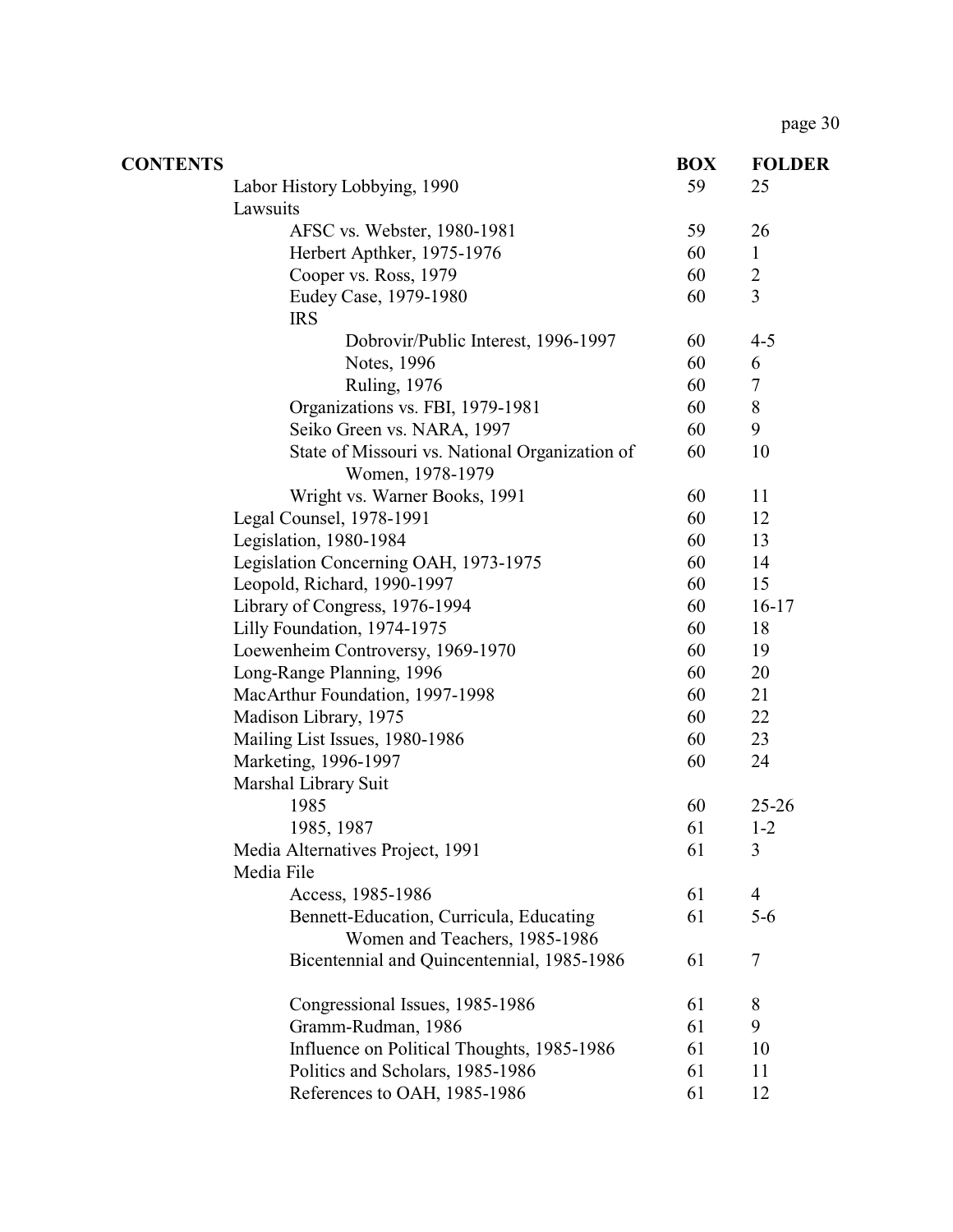| <b>CONTENTS</b> |                                                        | <b>BOX</b> | <b>FOLDER</b>  |
|-----------------|--------------------------------------------------------|------------|----------------|
|                 | Religion in Schools, 1985-1986                         | 61         | 13             |
|                 | Status of History in Schools, 1974-1986                | 61         | $14 - 15$      |
|                 | Membership Research, 1997                              | 61         | 16             |
|                 | Millennium Project, 1998                               | 61         | 17             |
|                 | Millennium Trails, 1997-1999                           | 61         | 18             |
|                 | Minority Graduate Fellowships, 1995-1998               | 61         | 19             |
|                 | Minority Initiatives, 1990-1991                        | 61         | 20             |
|                 | Modern Language Association, 1983                      | 61         | 21             |
|                 | Morton Proposal, 1974-1976                             | 61         | 22             |
|                 | Move from Utah to Indiana, 1968-1970                   | 61         | 23             |
|                 | Museum Independence, 1994-1995                         | 61         | 24             |
|                 | National Academy of Sciences, 1994-1995                | 61         | 25             |
|                 | National Archives and Records Service (NARA)           |            |                |
|                 | Advisory council, 1968-1979, 1981-1985                 | 61         | 26-27          |
|                 | Archivist of the U.S., 1980-1995                       | 61         | 28-33          |
|                 | Bush/Wilson Agreement, 1993-1995                       | 61         | 34             |
|                 | Correspondence, 1968-1969, 1976-1995                   | 61         | 35-39          |
|                 | Declassification, 1994                                 | 61         | 40             |
|                 | Educational Programs, 1992-1994                        | 61         | 41             |
|                 | Independence, 1981-1984                                | 62         | $\mathbf{1}$   |
|                 | Mailings to OAH Members, 1981-1982                     | 62         | $\overline{2}$ |
|                 | <b>Presidential Records</b>                            |            |                |
|                 | Correspondence, 1975                                   | 62         | $\mathfrak{Z}$ |
|                 | Lawsuits, 1975                                         | 62         | $\overline{4}$ |
|                 | Report to Congress, 1975                               | 62         | $5-6$          |
|                 | Search for Archivist, 1979-1980                        | 62         | $7-9$          |
|                 | <b>Testimonies</b> , 1981-1982                         | 62         | 10             |
|                 | National Assessment for Educational Progress<br>(NAEP) |            |                |
|                 | Correspondence, 1991-1994                              | 62         | $11 - 15$      |
|                 | Publications, 1992, 1994                               | 62         | 16             |
|                 | National Association of Government Archives and        | 62         | 17             |
|                 | Records Administrators, 1987-1993                      |            |                |
|                 | National Association of State Universities and Land-   | 62         | 18             |
|                 | Grant Colleges, 1991                                   |            |                |
|                 | National Center for History in Schools                 |            |                |
|                 | The Antebellum Women's Movement, 1820-                 | 62         | 19             |
|                 | 1860, 1998                                             |            |                |
|                 | Causes of the American Revolution: Focus on            | 62         | 20             |
|                 | <b>Boston</b> , 1998                                   |            |                |
|                 | Commemorative Sculpture in the United                  | 62         | 21             |
|                 | States, 1998                                           |            |                |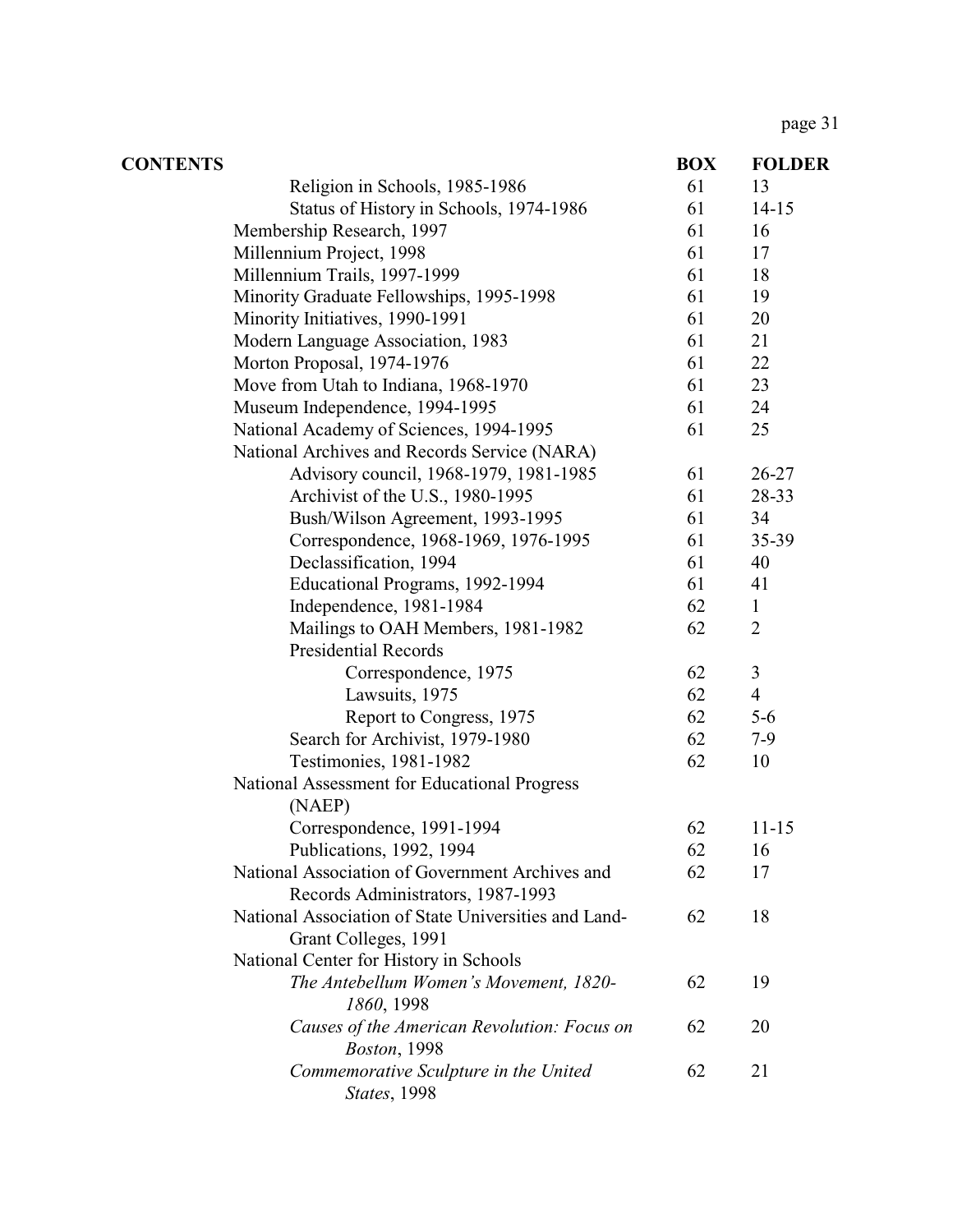| <b>CONTENTS</b> |                                                                                                                          | <b>BOX</b> | <b>FOLDER</b>  |
|-----------------|--------------------------------------------------------------------------------------------------------------------------|------------|----------------|
|                 | Early Chinese Immigration and the Process of<br>Exclusion, 1998                                                          | 62         | 22             |
|                 | The Great Depression and the Arts, 1998                                                                                  | 62         | 23             |
|                 | World's Fairs and the Dawning of "The<br>American Century," 1998                                                         | 62         | 24             |
|                 | National Coalition of Concerned Academics, 1979<br>National Coordinating Committee for the Promotion<br>of History (NCC) | 62         | 25             |
|                 | Budget, 1978-1971<br>Correspondence                                                                                      | 62         | 26             |
|                 | 1975                                                                                                                     | 62         | 27             |
|                 | 1976-1994                                                                                                                | 63         | $1 - 24$       |
|                 | 1994-1996                                                                                                                | 64         | $1 - 2$        |
|                 | Exxon Grant, 1984-1985                                                                                                   | 64         | 3              |
|                 | Foreign Relations Series, 1991-1992                                                                                      | 64         | $\overline{4}$ |
|                 | National Archivist, 1993-1994                                                                                            | 64         | 5              |
|                 | Strengthening the Teaching of History in<br>Secondary Schools, 1985                                                      | 64         | 6              |
|                 | Testimony on the Reauthorization of the<br>National Foundation of the Arts and<br>Humanities Act, 1990                   | 64         | $\tau$         |
|                 | Updates, 1995                                                                                                            | 64         | 8              |
|                 | National Council for the Accreditation of Teacher<br>Education, 1973                                                     | 64         | 9              |
|                 | National Council for History Education, 1990-1992<br>National Council for History Standards                              | 64         | 10             |
|                 | Article, 1992                                                                                                            | 64         | 11             |
|                 | Board, 1993                                                                                                              | 64         | 12             |
|                 | Chronicle of Higher Education, 1994                                                                                      | 64         | 13             |
|                 | Committee on Teaching, 1994                                                                                              | 64         | 14             |
|                 | Conference, 1996                                                                                                         | 64         | 15             |
|                 | Conference Grants, 1995                                                                                                  | 64         | 16             |
|                 | Conference Reports, 1996                                                                                                 | 64         | 17             |
|                 | Correspondence, 1992-1994                                                                                                | 64         | 18-19          |
|                 | Focus Group Correspondence, 1992-1994<br>Meetings                                                                        | 64         | $20 - 25$      |
|                 | 1992                                                                                                                     | 64         | $26 - 33$      |
|                 | 1992-1994                                                                                                                | 65         | $1 - 13$       |
|                 | National Endowment for the Humanities,<br>1994-1995                                                                      | 65         | 14             |
|                 | National Standards for U.S. History, 1994                                                                                | 65         | $15-16$        |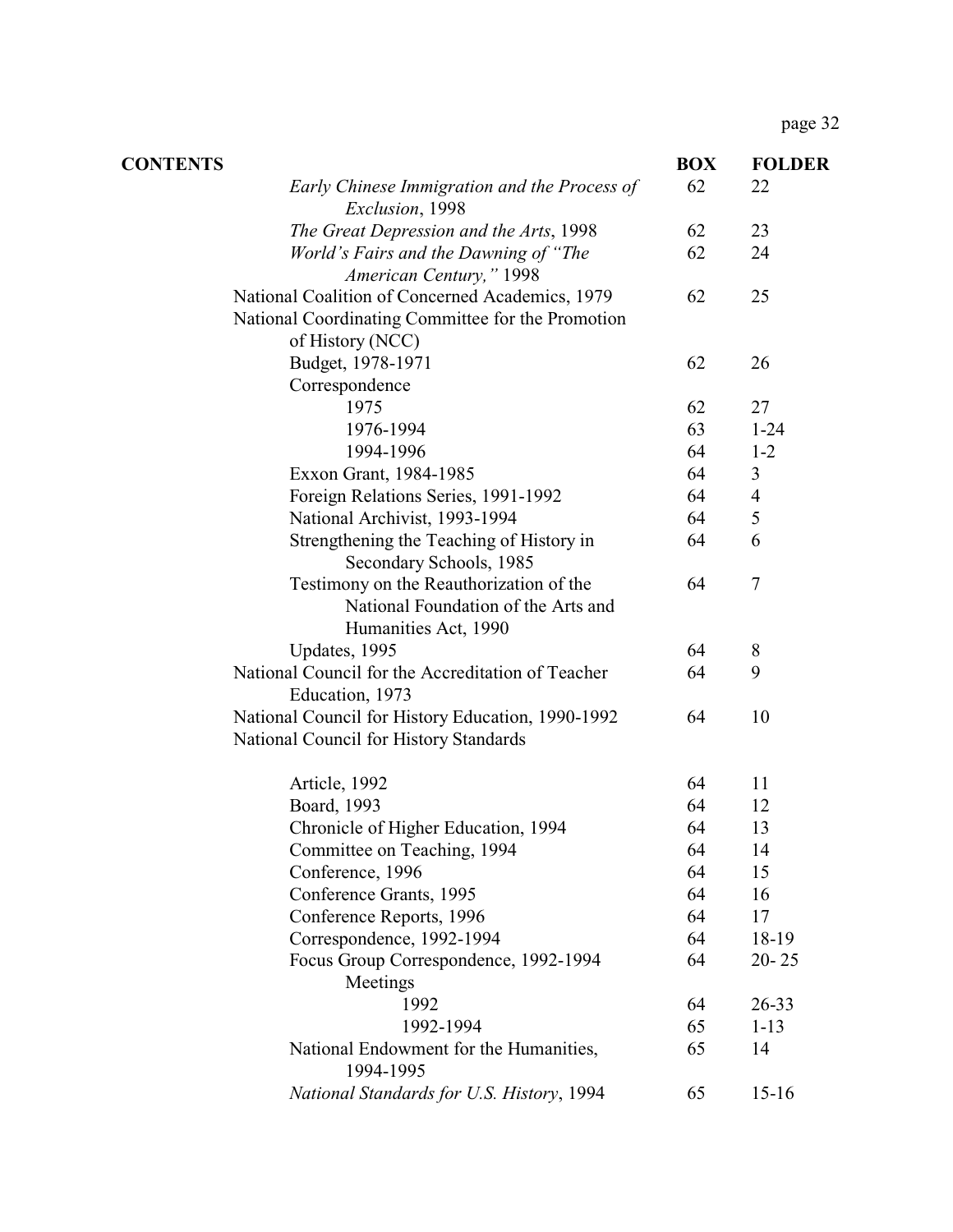| <b>CONTENTS</b> |                                                              | <b>BOX</b> | <b>FOLDER</b>  |
|-----------------|--------------------------------------------------------------|------------|----------------|
|                 | Progress Reports, 1993-1994                                  | 65         | 17-22          |
|                 | Proposals, 1995-1996                                         | 65         | 23             |
|                 | Statement on History Education in Public                     | 65         | 24             |
|                 | Schools, 1991                                                |            |                |
|                 | UCLA Forum, 1992                                             | 65         | 25             |
|                 | World History Standards                                      |            |                |
|                 | 1994                                                         | 65         | 26             |
|                 | 1994                                                         | 66         | 1              |
|                 | National Council on Public History (NCPH)                    |            |                |
|                 | Conferences, 1989-1993                                       | 66         | $\overline{2}$ |
|                 | Correspondence, 1980-1989                                    | 66         | $3-6$          |
|                 | National Council for the Social Studies                      |            |                |
|                 | Correspondence, 1977-1992                                    | 66         | $7 - 10$       |
|                 | Final Report, 1989                                           | 66         | 11             |
|                 | National Endowment for the Humanities (NEH)                  |            |                |
|                 | Advocacy, 1995-1996                                          | 66         | 12             |
|                 | Bennett, William, 1982-1985                                  | 66         | $13 - 14$      |
|                 | Center on the Teaching and Learning of                       |            |                |
|                 | History                                                      |            |                |
|                 | Application, 1987                                            | 66         | $15 - 16$      |
|                 | Correspondence, 1987-1989                                    | 66         | 17             |
|                 | Correspondence, 1973-1990, 1995-1996                         | 66         | 18-23          |
|                 | Grants, 1977-1981                                            | 66         | 24             |
|                 | Iannone Nomination to NEH, 1991                              | 66         | 25             |
|                 | Legislative Mandates, 1998                                   | 66         | 26             |
|                 | State Councils Meeting, 1994                                 | 66         | 27             |
|                 | Support, 1995                                                | 67         | $\mathbf{1}$   |
|                 | Testimonies, 1982                                            | 67         | $\overline{2}$ |
|                 | National Historic Publications Records Commission<br>(NHPRC) |            |                |
|                 | Correspondence, 1970-1985, 1991-1997                         | 67         | $3 - 14$       |
|                 | Historic Documents Study, 1990-1992                          | 67         | 15             |
|                 | Lobbying, 1992-1993                                          | 67         | 16             |
|                 | National History Day                                         |            |                |
|                 | 1981-1994                                                    | 67         | 17-27          |
|                 | 1995-1997                                                    | 68         | $1 - 2$        |
|                 | National Humanities Alliance (NHA)                           |            |                |
|                 | Correspondence, 1980-1982, 1992-1996                         | 68         | $3-16$         |
|                 | Nomination to NEH, 1992-1993                                 | 68         | 17             |
|                 | <b>National Park Service</b>                                 |            |                |
|                 | Correspondence, 1981-1994                                    | 68         | 18-20          |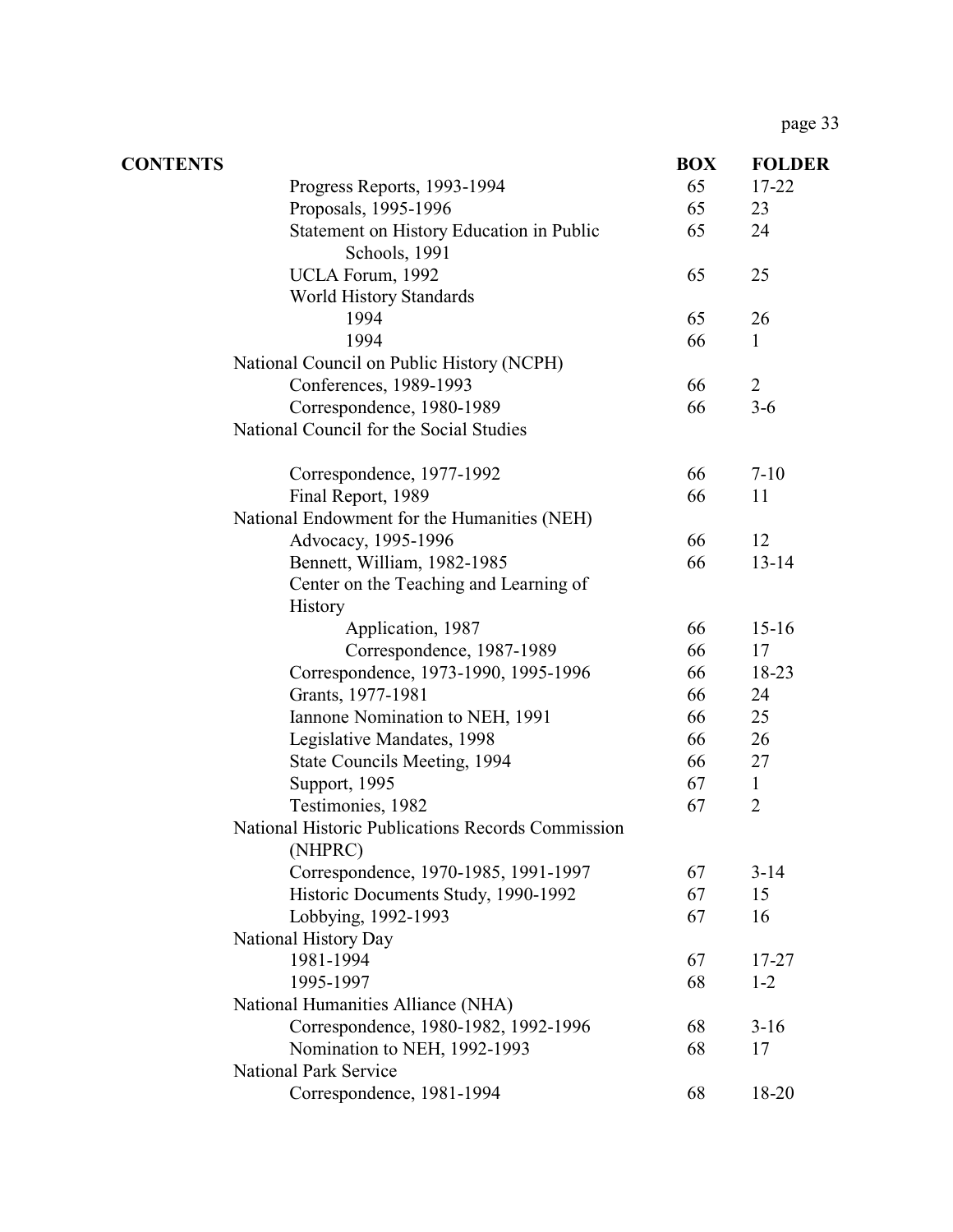| <b>CONTENTS</b> |                                                                         | <b>BOX</b> | <b>FOLDER</b>  |
|-----------------|-------------------------------------------------------------------------|------------|----------------|
|                 | Women's History Landmark Project, 1986-<br>1994                         | 68         | $21 - 22$      |
|                 | National Security Archive, 1985-1989                                    | 68         | 23             |
|                 | National Study Commission                                               |            |                |
|                 | 1974-1978                                                               | 68         | 24-27          |
|                 | 1974-1978                                                               | 69         | $1 - 2$        |
|                 | New Approaches to Teaching American History<br>Workshop, 1974           | 69         | 3              |
|                 | New Harmony Access Conference, 1976-1977                                | 69         | $\overline{4}$ |
|                 | New Jersey Historical Commission, 1996-1998                             | 69         | 5              |
|                 | New York Public Library, 1980-1981                                      | 69         | 6              |
|                 | Newspaper Project, 1976-1981                                            | 69         | $7 - 11$       |
|                 | OCLC Proposal, 1988-1989                                                | 69         | 12             |
|                 | Oral History, 1980-1984, 1990                                           | 69         | 13             |
|                 | Oral History Association, 1970-1979                                     | 69         | 14             |
|                 | Organization of American Historians                                     |            |                |
|                 | Archives, 1964-1986                                                     | 69         | $15 - 16$      |
|                 | Library of Congress Newspaper Project, 1977-<br>1979                    | 69         | 17             |
|                 | Name Change, 1957                                                       | 69         | 18             |
|                 | Opposition, 1980                                                        | 69         | 19             |
|                 | Website, 1998-1999                                                      | 69         | 20             |
|                 | Organization of History Teachers, 1986-1990                             | 69         | 21             |
|                 | Oxford American Institute, 1998-1999                                    | 69         | 22             |
|                 | Part-Time Employment Survey, 1984                                       | 69         | 23             |
|                 | Past Presidents, 1994-1995                                              | 69         | 24             |
|                 | "Personal Lives and Professional Careers - The<br>Uneasy Balance," 1987 | 69         | 25             |
|                 | Petition, 1986                                                          | 69         | 26             |
|                 | Phi Alpha Theta, 1982-1986                                              | 69         | 27             |
|                 | "The Plow that Broke the Plains," 1973-1975                             | 69         | 28             |
|                 | Preparing Future Faculty, 1991-1993                                     | 69         | 29             |
|                 | Preservation, 1987                                                      | 69         | 30             |
|                 | President's Commission on the Celebration of<br>Women in History, 1998  | 69         | 31             |
|                 | President's Letter, 1995                                                | 69         | 32             |
|                 | Presidential Libraries, 1978-1979                                       | 69         | 33             |
|                 | Presidential Papers, 1978-1979                                          | 69         | 34             |
|                 | Presidential Polls, 1981                                                | 69         | 35             |
|                 | Professor Killed at Convention, 1979                                    | 69         | 36             |
|                 | Project '87                                                             |            |                |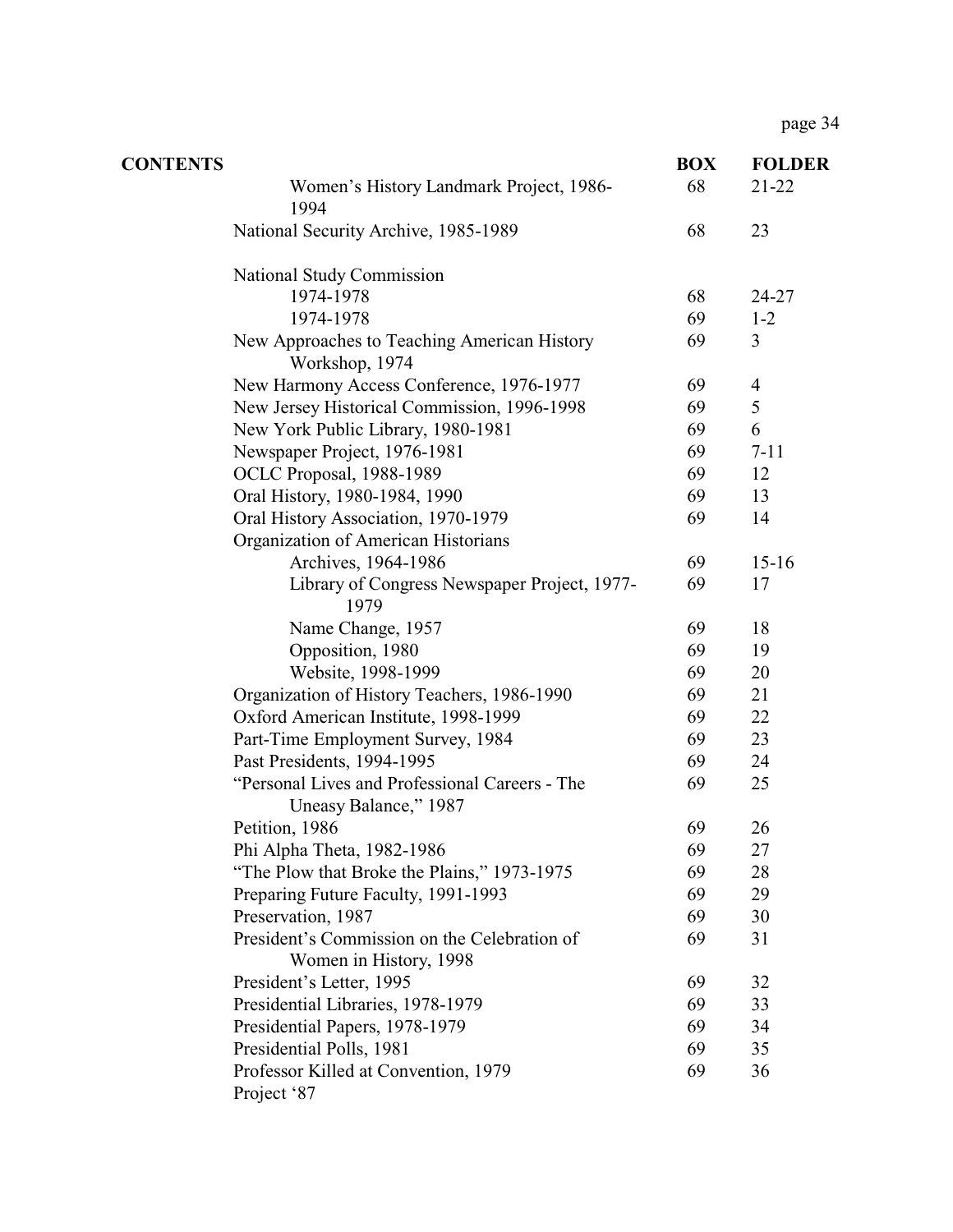| <b>CONTENTS</b> |                                                   | <b>BOX</b> | <b>FOLDER</b>  |
|-----------------|---------------------------------------------------|------------|----------------|
|                 | Correspondence, 1981-1988                         | 69         | 37-38          |
|                 | Seminar Packet, 1987                              | 69         | 39             |
|                 | Proposal for History Advisory Council, 1976       | 69         | 40             |
|                 | Quincentenary                                     |            |                |
|                 | 1982-1986                                         | 69         | 41             |
|                 | 1982-1986                                         | 70         | $1 - 2$        |
|                 | Reagan Budget, 1981-1982                          | 70         | 3              |
|                 | Report on Investment Policies, 1969               | 70         | $\overline{4}$ |
|                 | Research on Human Subjects, 1979-1980             | 70         | 5              |
|                 | Research Libraries Group, 1991-1992               | 70         | 6              |
|                 | Research and Reference Tool Survey, 1994          | 70         | 7              |
|                 | Resolution on Guidelines for the Historical       | 70         | 8              |
|                 | Profession, 1972                                  |            |                |
|                 | Restoring Women to History                        |            |                |
|                 | Africa, Asia, Latin America, The Caribbean,       | 70         | $9-10$         |
|                 | and the Middle East, 1988                         |            |                |
|                 | Annual Financial Reports, 1979-1984               | 70         | 11             |
|                 | Correspondence, 1981-1990                         | 70         | $12 - 16$      |
|                 | Finances for the Third World, 1986-1990           | 70         | 17             |
|                 | Funding Discrepancy, 1986-1989                    | 70         | 18             |
|                 | Grant, 1986-1992                                  | 70         | 19-21          |
|                 | Grant Proposals, 1980, 1985                       | 70         | $22 - 23$      |
|                 | Integrating Women into History                    |            |                |
|                 | Conference, 1980                                  | 70         | 24-26          |
|                 | Correspondence, 1978-1984                         | 70         | 27-30          |
|                 | Curriculum Packets - US I, n.d.                   | 70         | 31             |
|                 | Curriculum Packets - US II                        |            |                |
|                 | n.d.                                              | 70         | 32             |
|                 | n.d.                                              | 71         | $\mathbf{1}$   |
|                 | Lilly Endowment Grant, 1981-1983                  | 71         | $\overline{2}$ |
|                 | NEH Grants, 1978-1980                             | 71         | $3-4$          |
|                 | Permissions, 1983-1984                            | 71         | 5              |
|                 | <b>U.S. History I, 1984</b>                       | 71         | 6              |
|                 | U.S. History II, 1984                             | 71         | $7 - 8$        |
|                 | Western Civilization I, 1983                      | 71         | $9-10$         |
|                 | Women and Society, 1979-1980                      | 71         | 11             |
|                 | Women's Conferences, 1980-1983                    | 71         | $12 - 14$      |
|                 | Review of the Office of Executive Secretary, n.d. | 71         | 15             |
|                 | "Road Since 1776, Road Toward 2076," 1974         | 71         | $16 - 18$      |
|                 | Rockefeller Foundation, 1983-1985                 | 71         | 19             |
|                 | Role of the OAH, 1966                             | 71         | 20             |
|                 | ROTC Curriculum, 1996-1997                        | 71         | 21             |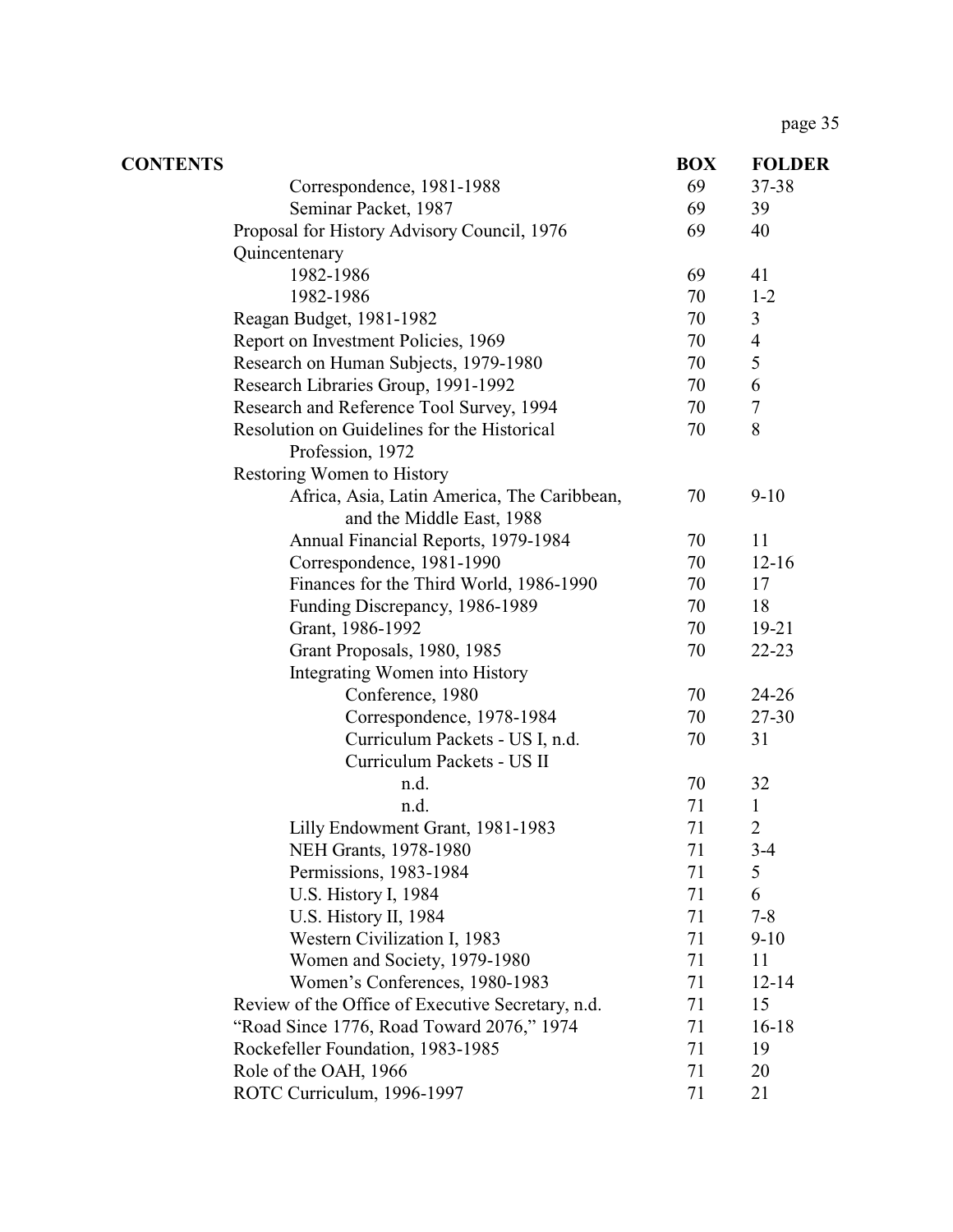| <b>CONTENTS</b> |                                                               | <b>BOX</b> | <b>FOLDER</b>  |
|-----------------|---------------------------------------------------------------|------------|----------------|
|                 | Russia, 1983-1984                                             | 71         | 22             |
|                 | Scholarly Exchange with China, 1974-1976                      | 71         | 23             |
|                 | Scholarly Publishing, 1978                                    | 71         | 24             |
|                 | Scope of the Profession, 1979                                 | 71         | 25             |
|                 | Senate Historical Office, 1978-1979                           | 71         | 26             |
|                 | Senate Historical Papers, 1978-1980                           | 71         | 27-28          |
|                 | Signs, 1982-1988                                              | 71         | 29             |
|                 | Social Studies Development Center, 1981-1995                  | 71         | 30-32          |
|                 | Society of American Archivists, 1971-1976, 1986-<br>1989      | 72         | $\mathbf{1}$   |
|                 | Society for Historians of American Foreign Relations,<br>1994 | 72         | $\overline{2}$ |
|                 | Society for History Education, 1972-1976                      | 72         | 3              |
|                 | Society for History in the Federal Government, 1989           | 72         | $\overline{4}$ |
|                 | South Africa Divestiture, 1985-1987                           | 72         | 5              |
|                 | Southern History Association, 1969-1979                       | 72         | 6              |
|                 | Spanish Project, 1973-1974                                    | 72         | 7              |
|                 | Staff Correspondence, 1968-1991                               | 72         | $8 - 17$       |
|                 | State Department, 1976-1977, 1981                             | 72         | 18             |
|                 | Survey on Training TAs to Teach, 1993                         | 72         | 19             |
|                 | Tax Reform Act of 1969, 1969-1970                             | 72         | 20             |
|                 | Teaching History Pamphlet Series, 1996                        | 72         | 21             |
|                 | Textbook Project, 1985-1986                                   | 72         | 22             |
|                 | Thesaurus Project, 1985                                       | 72         | 23             |
|                 | Thomas Paine, 1992-1994                                       | 72         | 24             |
|                 | Trachtenberg, Mark, 1987                                      | 72         | 25             |
|                 | Treasurer                                                     |            |                |
|                 | Davis, Cullom, 1989-1993                                      | 72         | 26             |
|                 | Murray, Robert, 1975-1978, 1980-1984                          | 72         | 27-28          |
|                 | Review of the Treasurer, 1976                                 | 72         | 29             |
|                 | Transfer of Securities from MVHA to OAH.<br>1971              | 72         | 30             |
|                 | U.S. Army Corps of Engineers Project, 1974                    | 72         | 31             |
|                 | U.S. Information Agency, 1975-1977                            | 72         | 32             |
|                 | U.S./USSR Project, 1990                                       | 72         | 33             |
|                 | University Publications of America, 1990-1993                 | 72         | 34             |
|                 | West Africa                                                   |            |                |
|                 | Conference, 1993                                              | 72         | 35             |
|                 | Survey, 1993-1997                                             | 72         | 36             |
|                 | Western History Association, 1993-1994                        | 72         | 37             |
|                 | Wingspread Conference, 1975-1977, 1988-1989                   | 72         | 38-40          |
|                 | Women's Studies, 1975-1979, 1982-1988                         | 72         | 41             |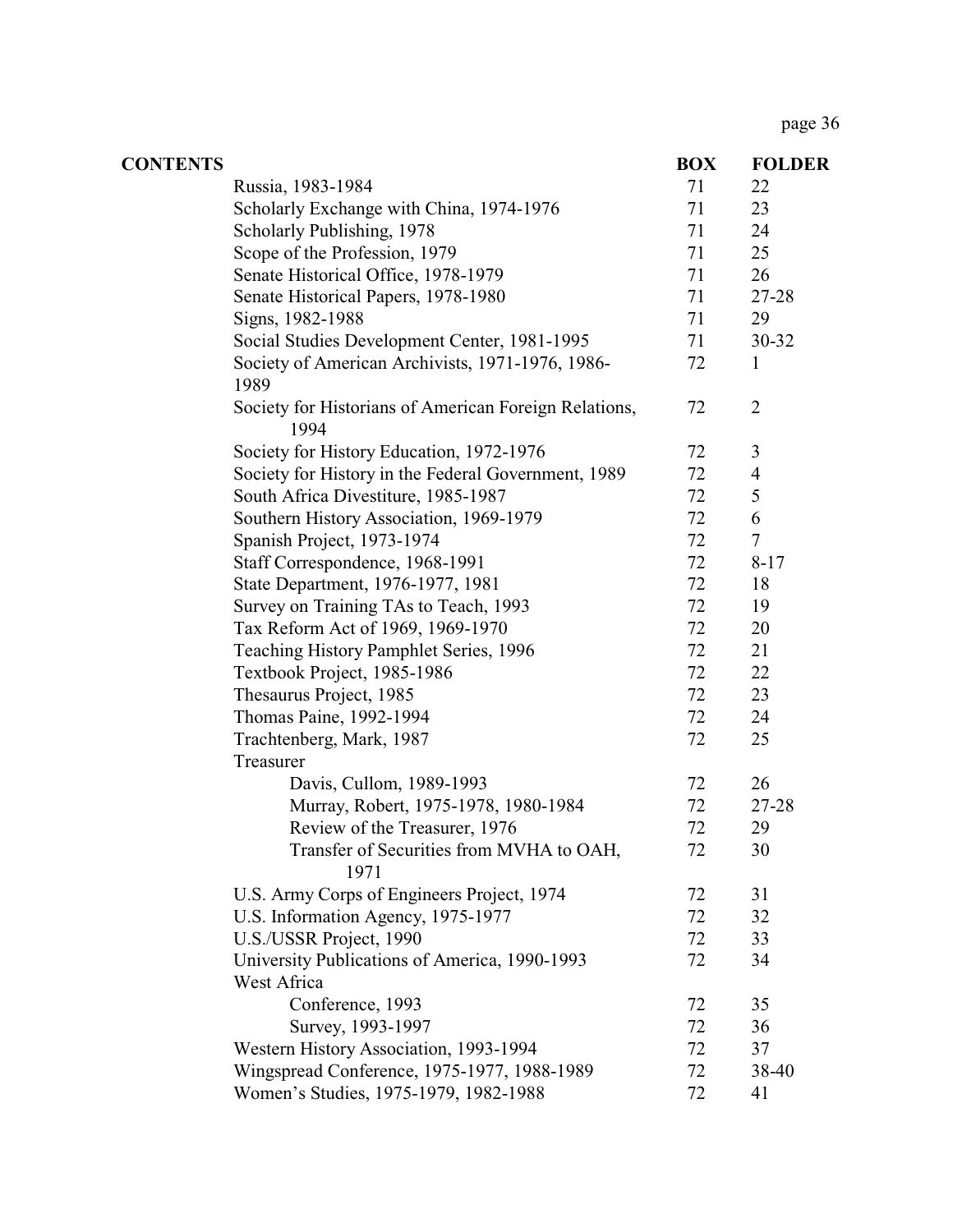| <b>CONTENTS</b>                             | <b>BOX</b> | <b>FOLDER</b>  |
|---------------------------------------------|------------|----------------|
| World History Association, 1993-1994        | 72         | 42             |
| WYE Conference, 1989                        | 72         | 43             |
| Yale-Aptheker                               |            |                |
| Correspondence                              |            |                |
| 1976                                        | 72         | 44             |
| 1977-1978                                   | 73         | $1 - 2$        |
| Final Report, 1977                          | 73         | 3              |
| Questions - original, 1977                  | 73         | $\overline{4}$ |
| Questions - $2nd$ round, 1977               | 73         | 5              |
| Responses, 1977                             | 73         | $6 - 7$        |
| <b>Executive Directors</b>                  |            |                |
| James Olson (1953-1956)                     |            |                |
| Administration Agreements, 1953             | 73         | 8              |
| Alvord Memorial Commission, 1954            | 73         | 9              |
| Anderson, George L., 1955-1956              | 73         | 10             |
| Andrews, J. Cutler, 1956                    | 73         | 11             |
| Atherton, Lewis, 1955                       | 73         | 12             |
| Bannon, John Francis, S.J., 1955            | 73         | 13             |
| Binkley, William, 1953-1955                 | 73         | 14             |
| Clark, Thomas, 1954, 1956                   | 73         | 15             |
| Commerce Investment Company, 1953-1956      | 73         | 16             |
| Dumond, Dwight, 1954-1955                   | 73         | 17             |
| Gates, Paul, 1954                           | 73         | 18             |
| Jordan, Phillip, 1954                       | 73         | 19             |
| Kirkland, Edward, 1954-1956                 | 73         | 20             |
| Lord, Clifford, 1954                        | 73         | 21             |
| Membership Committee, 1952-1953, 1955-1956  | 73         | 22-24          |
| Program Committee, 1954                     | 73         | 25             |
| Shannon, Fred, 1953-1954                    | 73         | 26             |
| Torch Press, 1952-1955                      | 73         | 27-29          |
| Webb, Walter Prescott, 1955                 | 73         | 30             |
| William Aeschbacher (1956-1969)             |            |                |
| Amendment Proposal - Name Change, 1959-1960 | 73         | 31             |
| American Historical Association, 1965       | 73         | 32             |
| Banta Company, 1962-1966                    | 73         | 33-34          |
| Binkley, William, 1956-1964                 | 73         | 35-38          |
| Brochures, 1967-1968                        | 73         | 39             |
| Commitees                                   |            |                |
| Alvord Memorial Commission, 1956            | 73         | 40             |
| Bibliographical Study Committee, 1965-1968  | 74         | $1 - 3$        |
| Censorship in Textbooks, 1961-1968          | 74         | $4 - 5$        |
| Editorial Committee, 1957-1962              | 74         | 6              |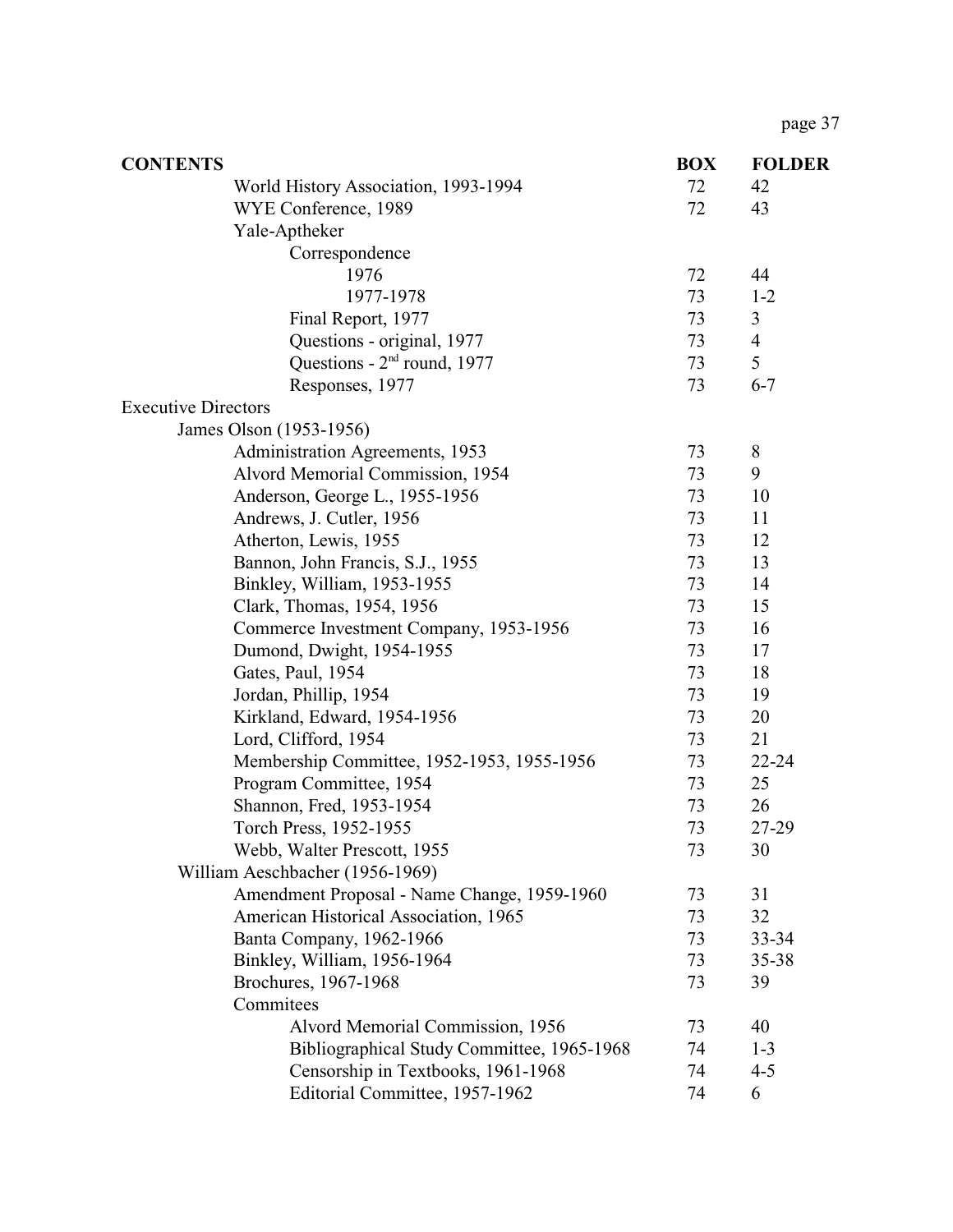| <b>CONTENTS</b> |                                                             | <b>BOX</b> | <b>FOLDER</b>  |
|-----------------|-------------------------------------------------------------|------------|----------------|
|                 | Education, 1966                                             | 74         | 7              |
|                 | <b>Executive Committee</b>                                  |            |                |
|                 | Anderson, George L., 1955-1957                              | 74         | 8              |
|                 | Billington, Ray, 1961-1969                                  | 74         | $9 - 14$       |
|                 | Clark, Thomas, 1958, 1960-1966                              | 74         | $15-16$        |
|                 | General Correspondence, 1958-1969                           | 74         | $17 - 20$      |
|                 | Stephenson, Wendell, 1957-1958                              | 74         | 21             |
|                 | Teacher's Section, 1956-1959                                | 74         | 22             |
|                 | Finance Committee, 1957-1965                                | 74         | 23             |
|                 | Future of MVHA, 1963-1966                                   | 74         | 24-25          |
|                 | History in Schools and Colleges, 1969                       | 74         | 26             |
|                 | Joint Committee for the Defense of Historians,<br>1965-1967 | 74         | 27-28          |
|                 | <b>Local Arrangements Committee</b>                         |            |                |
|                 | Ferguson, R.J., 1956                                        | 74         | 29             |
|                 | General Correspondence                                      |            |                |
|                 | 1957-1958, 1963-1964, 1966                                  | 74         | $30 - 31$      |
|                 | 1967                                                        | 75         | $\mathbf{1}$   |
|                 | Kelly, Alfred, 1959-1961                                    | 75         | $\overline{2}$ |
|                 | Mallalieu, William, 1960                                    | 75         | $\overline{3}$ |
|                 | Olsen, Frederick, 1961-1962                                 | 75         | $\overline{4}$ |
|                 | Membership Committee                                        |            |                |
|                 | Applications, 1958-1959                                     | 75         | $5-6$          |
|                 | Bartlett, Richard, 1967                                     | 75         | 7              |
|                 | General Correspondence, 1959-1967                           | 75         | $8 - 10$       |
|                 | Invitations, 1962-1963                                      | 75         | 11             |
|                 | Still, Bayrd, 1957-1959                                     | 75         | 12             |
|                 | National Archives Committee, 1967-1968                      | 75         | 13             |
|                 | Nominating Committee                                        |            |                |
|                 | Bestor, Arthur, 1958-1960                                   | 75         | 14             |
|                 | Bonner, Thomas, 1967                                        | 75         | 15             |
|                 | Freidel, Frank, 1960-1961                                   | 75         | 16             |
|                 | General Correpsondence, 1956-1958,<br>1960-1967             | 75         | 17-19          |
|                 | Johnson, Walter, 1960                                       | 75         | 20             |
|                 | LeDuc, Thomas, 1956                                         | 75         | 21             |
|                 | Procedures, ca. 1960s                                       | 75         | 22             |
|                 | Shannon, Dave, 1961-1962                                    | 75         | 23             |
|                 | Prize Studies Committee, 1963-1968                          | 75         | 24-26          |
|                 | Professional Needs, 1967-1968                               | 75         | 27             |
|                 | Program Committee                                           |            |                |
|                 | Barnes, James, 1959-1960                                    | 75         | 28             |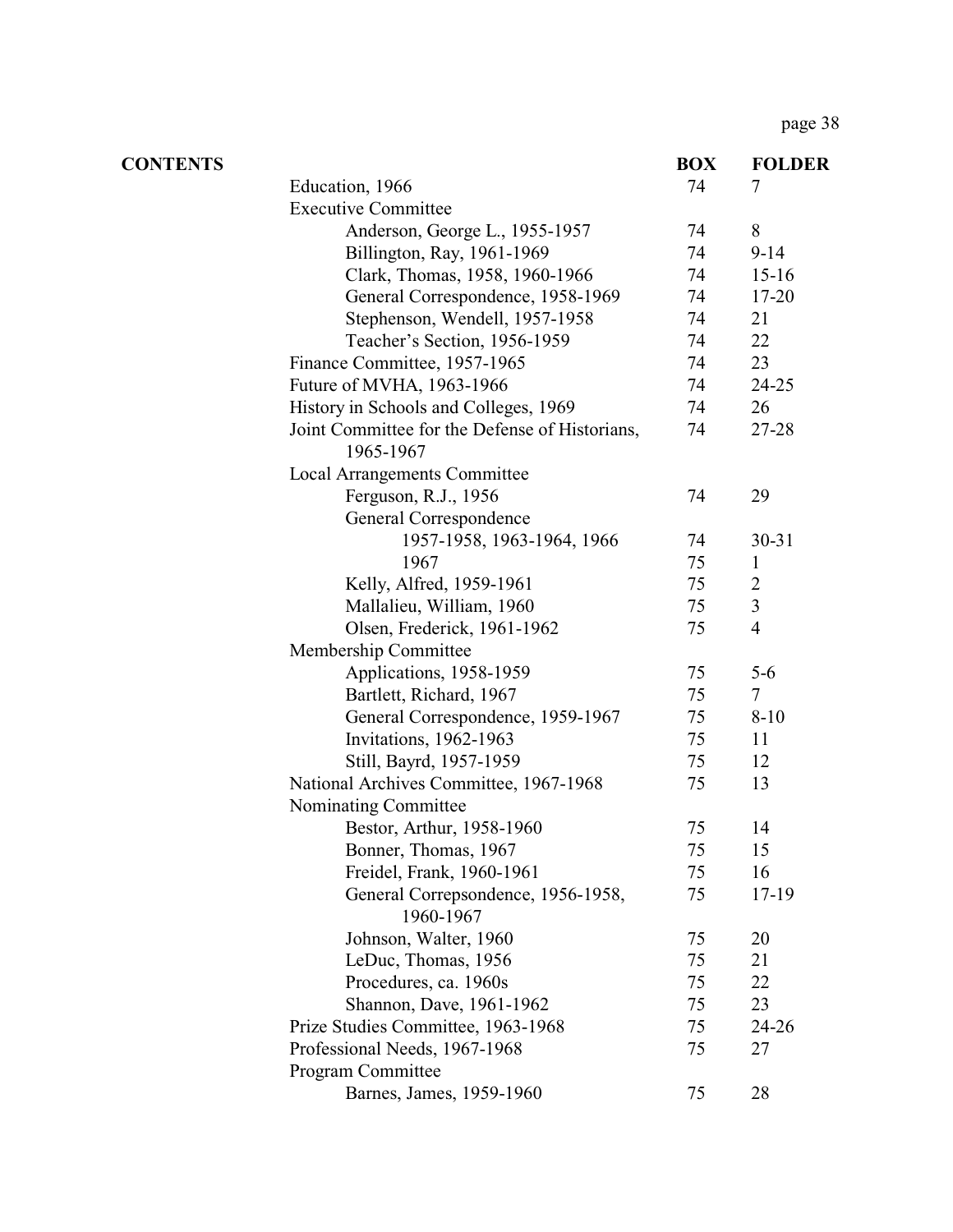| <b>CONTENTS</b>            |                                           | <b>BOX</b> | <b>FOLDER</b>            |
|----------------------------|-------------------------------------------|------------|--------------------------|
|                            | Burke, Robert, 1966                       | 75         | 29                       |
|                            | General Correspondence, 1957-1958         | 75         | 30                       |
|                            | Graebner, Norman, 1960-1961               | 75         | 31                       |
|                            | Hamilton, Holman, 1968                    | 75         | 32                       |
|                            | Leopold, Richard, 1956                    | 75         | 33                       |
|                            | Robinson, W. Stitt, 1959-1960             | 75         | 34                       |
|                            | Sellers, Charles, 1961-1962               | 75         | 35                       |
|                            | Winther, Oscar, 1956-1957                 | 75         | 36                       |
|                            | Publications Committee, 1956-1961         | 75         | 37-38                    |
|                            | Select an Editor, 1962-1966               | 75         | 39                       |
|                            | Study the Relationship between the        | 76         | $\mathbf{1}$             |
|                            | Association and Secondary schools,        |            |                          |
|                            | 1958                                      |            |                          |
|                            | Copyright, 1953-1961                      | 76         | $\overline{2}$           |
|                            | Copyright Law Revision, 1965-1966         | 76         | $\overline{3}$           |
|                            | Ford Transportation Award Fund, 1961-1964 | 76         | $\overline{\mathcal{A}}$ |
|                            | Former Officers, 1907-1965                | 76         | 5                        |
|                            | Frederick Jackson Turner Award, 1966-1968 | 76         | 6                        |
|                            | Correspondence                            |            |                          |
|                            | Secretary-Treasurer, 1963-1964, 1968-1969 | 76         | $7 - 12$                 |
|                            | Treasurer, 1966-1975                      | 76         | $13 - 15$                |
|                            | Job Register, 1962                        | 76         | 16                       |
|                            | Kraus Reprint Corporation, 1960-1966      | 76         | 17                       |
|                            | Lilly Endowment, 1960-1961                | 76         | 18                       |
|                            | Nebraska Historical Society, 1963-1964    | 76         | 19                       |
|                            | Presidents                                |            |                          |
|                            | Bailey, Thomas, 1966-1968                 | 76         | 20                       |
|                            | Caughey, John, 1964-1965                  | 76         | 21                       |
|                            | Clark, Thomas, 1957                       | 76         | 22                       |
|                            | Craven, Avery, 1962-1963                  | 76         | 23                       |
|                            | Gates, Paul, 1958-1963                    | 76         | 24                       |
|                            | Green, Fletcher, 1959-1961                | 76         | 25                       |
|                            | Hutchinson, William T., 1959              | 76         | 26                       |
|                            | Merk, Frederick, 1959-1960                | 76         | 27                       |
|                            | Mowry, George, 1964-1966                  | 76         | 28                       |
|                            | Printing, 1961                            | 76         | 29                       |
|                            | Royalties, 1961-1964                      | 76         | 30                       |
|                            | Strain, Paul, 1956-1962                   | 76         | $31 - 33$                |
|                            | Winther, Oscar, 1956-1957, 1963-1966      | 76         | 34-36                    |
|                            | Thomas Clark, 1970-1973, 1982             | 76         | 37-38                    |
| Treasurer Files, 1907-1998 |                                           |            |                          |

Audits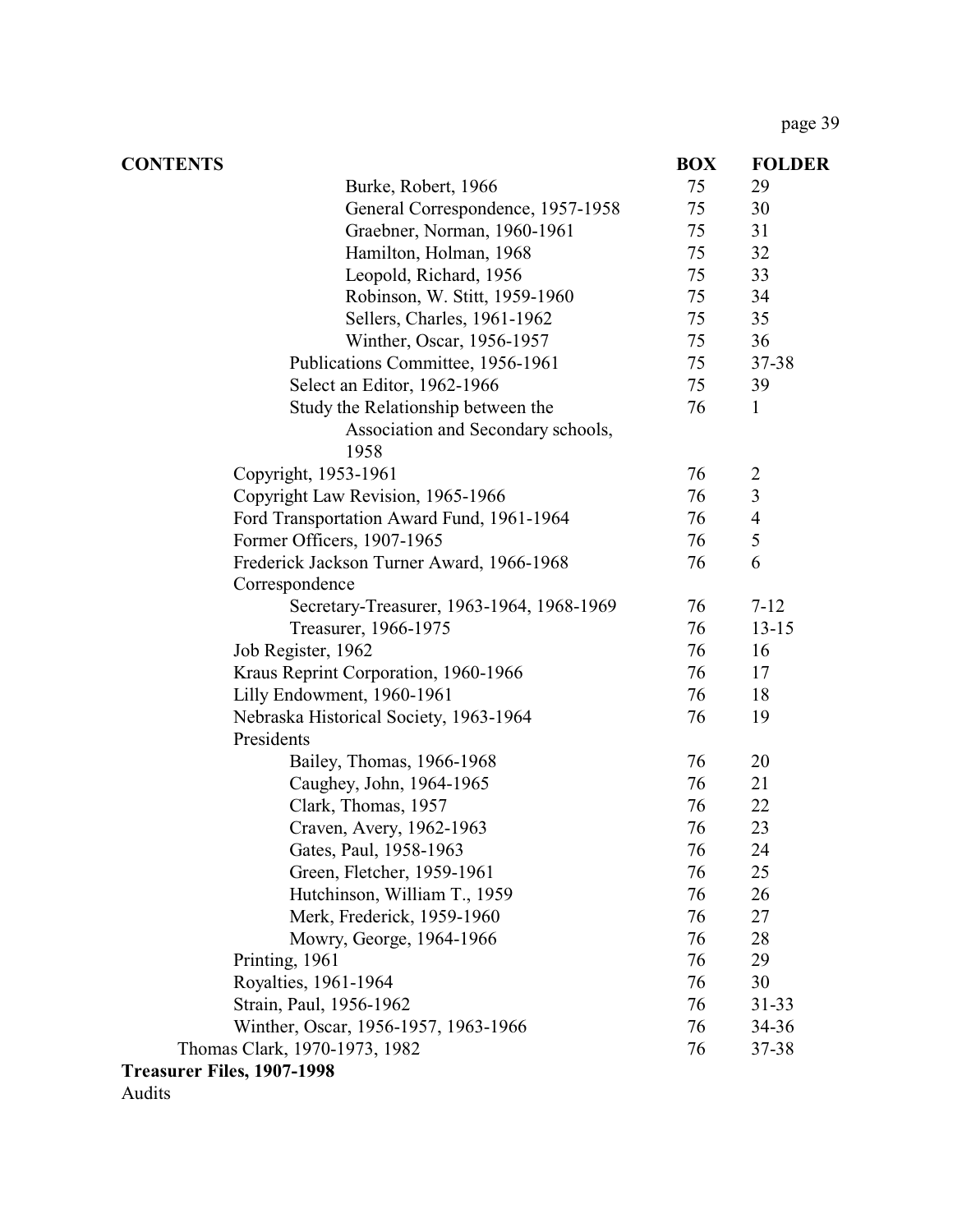| <b>CONTENTS</b>                                                  | <b>BOX</b> | <b>FOLDER</b> |
|------------------------------------------------------------------|------------|---------------|
| 1956-1962                                                        | 76         | 39            |
| 1963-1981, 1987-1995                                             | 77         | $1 - 3$       |
| Budget, 1966-1970, 1989-1995, 1998                               | 77         | $4 - 7$       |
| Challenge Grant, 1987                                            | 77         | 8             |
| Correspondence                                                   |            |               |
| Aeschbacher, William, 1966-1975 1969-1976                        | 77         | $9 - 14$      |
| Davis, Cullom, 1984-1991                                         | 77         | $15 - 17$     |
| Murray, Robert, 1974-1983                                        | 77         | 18-20         |
| Form 990, 1946-1951, 1954-1957                                   | 77         | 21            |
| Legders                                                          |            |               |
| 1907-1916, 1938-1946, 1948-1954                                  | 155        | $1-8$         |
| 1938-1952                                                        | 156        | $1-4$         |
| 1916-1930                                                        | 157        | $1-4$         |
| 1930-1938                                                        | 158        | $1-4$         |
| 1952-1959                                                        | 159        | $1 - 2$       |
| 1957-1963                                                        | 160        | $1 - 2$       |
| Membership Cards, 1932-1963                                      | 162-164    |               |
| Membership List, 1912, 1918, 1920, 1922, 1957, 1967-1969         | 78         | $1-9$         |
| Reports                                                          |            |               |
| Membership, 1965-1967, 1970-1981, 1984, 1988, 1993               | 78         | 10            |
| Treasurer, 1925, 1930, 1934-1938, 1966-1975, 1979-1989,          | 78         | $11 - 12$     |
| 1990, 1992                                                       |            |               |
| Annual Conference Files, 1910-1911, 1913-1914, 1916-1917,        |            |               |
| 1921-1925, 1927, 1929, 1932-1936, 1938-1944, 1947-1948,          |            |               |
| 1950-1989, 1991-1993, 1997                                       |            |               |
| Business Meeting, 1953, 1957, 1961, 1965-1980, 1983, 1986, 1990- | 78         | $13 - 18$     |
| 1993                                                             |            |               |
| Programs                                                         |            |               |
| 1910-1911, 1913-1914, 1916-1917, 1921-1925, 1927, 1929,          | 78         | 19-23         |
| 1932-1936, 1938-1944, 1947-1948, 1950-1978                       |            |               |
| 1979-1989, 1991-1993, 1997                                       | 79         | $1-6$         |
| Publication Files, 1908-2003                                     |            |               |
| <b>Executive Office</b>                                          |            |               |
| Journal of American History Correspondence                       |            |               |
| Alvord Memorial Commission, 1954-1956                            | 79         | 7             |
| Articles about Women, 1970-1985                                  | 79         | 8             |
| Capitol City Press, 1984-1990                                    | 79         | 9             |
| Copyrights, 1971-1987                                            | 79         | 10            |
| Correspondence, 1914, 1916-1917, 1978-1995                       | 79         | $11 - 21$     |
| Editor                                                           |            |               |
| Correspondence, 1983-1986                                        | 79         | 22            |
| Perry, Lewis, 1978-1982                                          | 79         | 23            |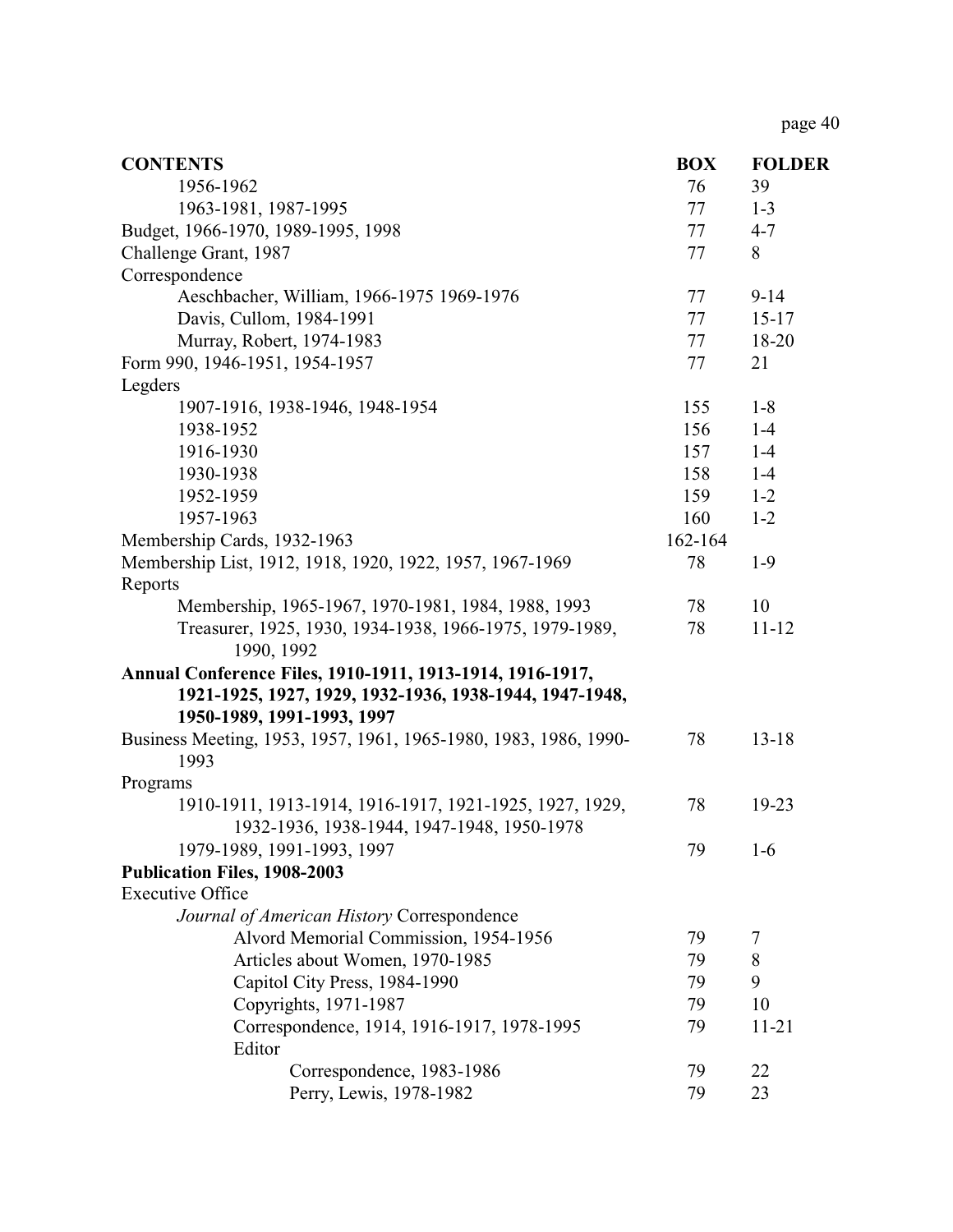| <b>CONTENTS</b>                                                | <b>BOX</b> | <b>FOLDER</b>  |
|----------------------------------------------------------------|------------|----------------|
| Reports, 1937, 1973-1975, 1978-1987                            | 79         | 24             |
| Ridge, Martin, 1969-1970                                       | 79         | 25             |
| Editorial Board, 1984, 1987-1991, 1993                         | 79         | 26             |
| Electronic Transmission, 1984                                  | 79         | 27             |
| Index, 1978-1979                                               | 79         | 28             |
| Indiana University, 1985-1986                                  | 79         | 29             |
| Johnson Associates, 1971-1975                                  | 79         | 30             |
| Journal Donation Projects, 1988-1995                           | 79         | 31             |
| Microcard Editions, 1968                                       | 79         | 32             |
| Review of Journal                                              |            |                |
| 1961-1994                                                      | 79         | 33             |
| 1994                                                           | 80         | $1 - 2$        |
| Rights, 1980-1983                                              | 80         | $\overline{3}$ |
| Royalties, 1983-1985                                           | 80         | $4-6$          |
| <b>Magazine of History</b>                                     |            |                |
| Advisory Board, 1986-1987, 1990-1999                           | 80         | 7              |
| Bill of Rights Issue Grant, 1991                               | 80         | $8\,$          |
| Columbus Anniversary, 1990-1991                                | 80         | 9              |
| Correspondence, 1985-1989                                      | 80         | $10-13$        |
| Foundations, 1985-1987                                         | 80         | 14             |
| Future Issues, 1995-1999                                       | 80         | 15             |
| Magazine of History, 1985-1990                                 | 80         | $16 - 18$      |
| Marketing Research, 1995-1997                                  | 80         | 19             |
| Office Proposals, 1991-1992                                    | 80         | 20             |
| Reviews, 1990                                                  | 80         | 21             |
| Rockefeller Grant, 1983-1990                                   | 80         | $22 - 23$      |
| Newsletter                                                     |            |                |
| Ad Hoc Committee to Review Newsletter, 1992-1994               | 80         | 24             |
| Advisory Committee, 1994-1997                                  | 80         | 25             |
| Editorial Board, 1994-1996                                     | 80         | 26             |
| <i>OAH</i> Newsletter                                          |            |                |
| 1973-1981                                                      | 80         | 27-28          |
| 1982-1985, 1986, 1990, 1991, 1992, 1995                        | 161        |                |
| Proposal to Establish a Newsletter, 1983-1984                  | 80         | 29             |
| <b>Other Publications</b>                                      |            |                |
| American History Through Film, ca. 1980s                       | 80         | 30             |
| Brochures, 1920s-1970s                                         | 80         | 31             |
| Directory of European Historians of North America,<br>1994     | 80         | 32             |
| Guide to the Organization of American Historians,<br>1992-1996 | 81         | 1              |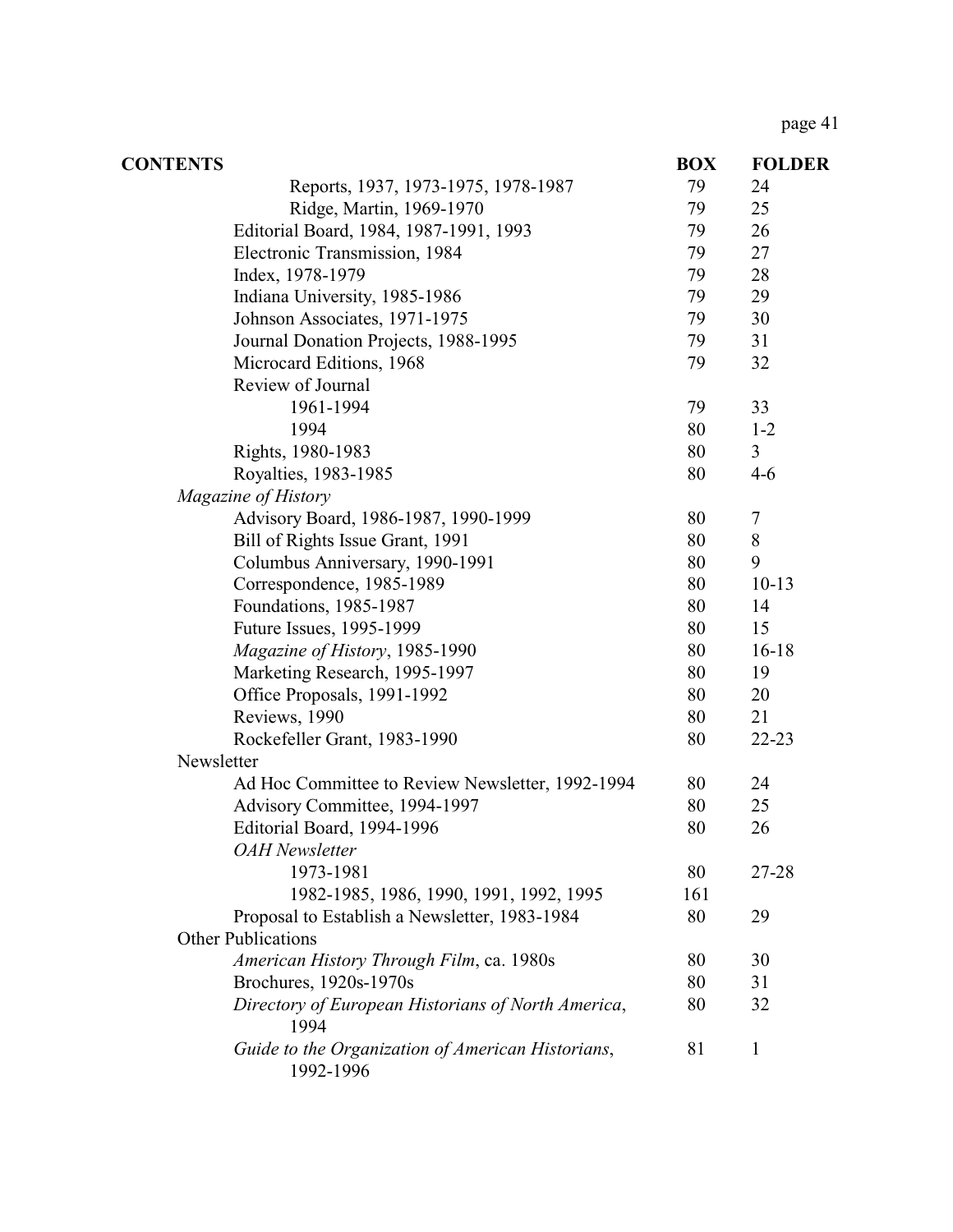| <b>CONTENTS</b>                                           | <b>BOX</b> | <b>FOLDER</b> |
|-----------------------------------------------------------|------------|---------------|
| Sports History in the United States: An Overview,<br>1983 | 81         | 2             |
| <b>Editorial Office</b>                                   |            |               |
| <b>Editorial Board</b>                                    |            |               |
| Correspondence, 1956-1965, 1979-1990                      | 81         | $3 - 5$       |
| Meetings and Minutes, 1980-1990                           | 81         | $6-9$         |
| Members                                                   |            |               |
| Correspondence, 1951-1964                                 | 81         | 10            |
| Individual Members, 1951-1984                             | 81         | $11-43$       |
| Reports, 1951-1966, 1977-1989, 1991                       | 81         | 44-45         |
| Awards                                                    |            |               |
| Foreign Language Article Prize                            |            |               |
| 1991-1994                                                 | 81         | 46-49         |
| 1995-1999                                                 | 82         | $1 - 13$      |
| Foreign Language Book Prize, 1991-1997                    | 82         | $14-19$       |
| Pelzer Prize                                              |            |               |
| 1967-1978, 1981-1982                                      | 82         | $20 - 25$     |
| 1983-1996                                                 | 83         | $1 - 14$      |
| Committees                                                |            |               |
| Ad Hoc Committee to Review Perry Editorship, 1982         | 83         | 15            |
| Copyright Committee, 1967                                 | 83         | 16            |
| Correspondence, 1959-1963                                 | 83         | 17            |
| Future of the OAH, 1967                                   | 83         | 18            |
| International Committee, 1994-1996                        | 83         | 19            |
| Membership Committee, 1995                                | 83         | 20            |
| NHPRC Committee, 1993                                     | 83         | 21            |
| Public Historians, 1979-1987                              | 83         | 22            |
| Publications Committee, 1957-1963                         | 83         | 23            |
| Correspondence                                            |            |               |
| Aechbacher, William, 1963-1968                            | 83         | 24-27         |
| Bobbs-Merrill, 1963-1978                                  | 83         | 28            |
| General                                                   |            |               |
| 1930-1932/33                                              | 84         | $1-29$        |
| 1932/33-1935/36                                           | 85         | $1-26$        |
| 1935/36-1938/39                                           | 86         | $1-28$        |
| 1938/39-1941                                              | 87         | $1-26$        |
| 1941-1943                                                 | 88         | $1 - 28$      |
| 1943-1945                                                 | 89         | $1 - 34$      |
| 1945-1960                                                 | 90         | $1-29$        |
| 1960-1966, 1977-1978, 1985-1992                           | 91         | $1 - 23$      |
| Indiana University Press, 1990                            | 91         | 24            |
| Editor's Groups, 1981-1988                                | 91         | 25            |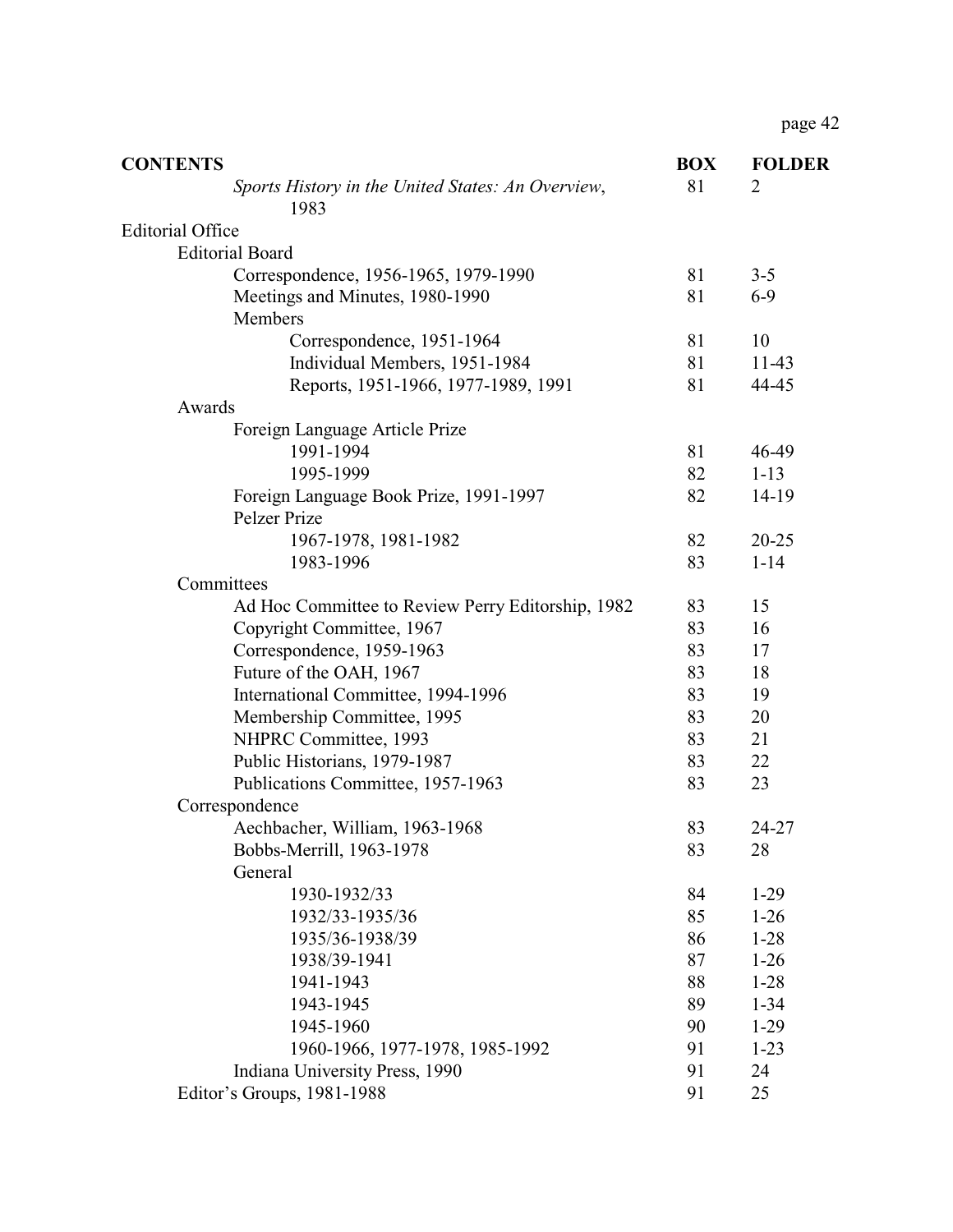| <b>CONTENTS</b>                                   |                             | <b>BOX</b> | <b>FOLDER</b>  |
|---------------------------------------------------|-----------------------------|------------|----------------|
| Executive Office of the OAH                       |                             |            |                |
| Archives, 1970-1995                               |                             | 92         | $\mathbf{1}$   |
| Committees, 1979-1990                             |                             | 92         | $\overline{2}$ |
| Correspondence, 1982-1991                         |                             | 92         | $3 - 4$        |
| Executive Board, 1961, 1975-1976, 1978-1986, 1991 |                             | 92         | $5-9$          |
| Membership, 1988-1995                             |                             | 92         | 10             |
| Publications                                      |                             |            |                |
| Brochures, n.d.                                   |                             | 92         | 11             |
| The Constitution and American Life, 1988          |                             | 92         | 12             |
| Fifty-Year Index, 1965                            |                             | 92         | 13             |
| The Historian, n.d.                               |                             | 92         | 14             |
| The Journal of American History                   |                             |            |                |
| Articles                                          |                             |            |                |
| <b>Accepted Articles</b>                          |                             |            |                |
|                                                   | April 1944-June 1944, June  | 92         | 15-64          |
|                                                   | 1951-September 1954         |            |                |
|                                                   | September 1954-December     | 93         | $1-69$         |
|                                                   | 1957                        |            |                |
|                                                   | December 1957-June 1961     | 94         | $1-69$         |
|                                                   | September 1961-March 1965   | 95         | $1-68$         |
|                                                   | June 1965-June 1968         | 96         | $1 - 73$       |
|                                                   | June 1968-December 1970     | 97         | $1-60$         |
|                                                   | December 1970-March 1974    | 98         | $1-69$         |
|                                                   | March 1974-September 1977   | 99         | $1 - 58$       |
|                                                   | September 1977-June 1982    | 100        | $1-95$         |
|                                                   | June 1982-March 1985        | 101        | $1 - 50$       |
|                                                   | June 1985-March 1987        | 102        | $1-39$         |
|                                                   | March 1987-December 1988    | 103        | $1-47$         |
|                                                   | December 1988-June 1992     | 104        | $1-42$         |
|                                                   | June 1992-June 1993         | 105        | $1-41$         |
|                                                   | September 1993-December     | 106        | 1-48           |
|                                                   | 1994                        |            |                |
|                                                   | December 1994-March 1996    | 107        | $1-42$         |
|                                                   | June 1996-March 1997        | 108        | $1 - 16$       |
| Rejected Articles                                 |                             |            |                |
|                                                   | 1935-1937, 1941-1947, 1953- | 108        | 17-38          |
|                                                   | 1954                        |            |                |
| 1954-1959/60                                      |                             | 109        | $1-20$         |
|                                                   | 1959/60- "BEA" 1964/77      | 110        | $1 - 22$       |
|                                                   | "BEA" - "DEP" 1964/77       | 111        | $1-19$         |
|                                                   | "DEP" - "HAI" 1964/77       | 112        | $1 - 21$       |
|                                                   | "HAI" - "LIV" 1964/77       | 113        | $1 - 21$       |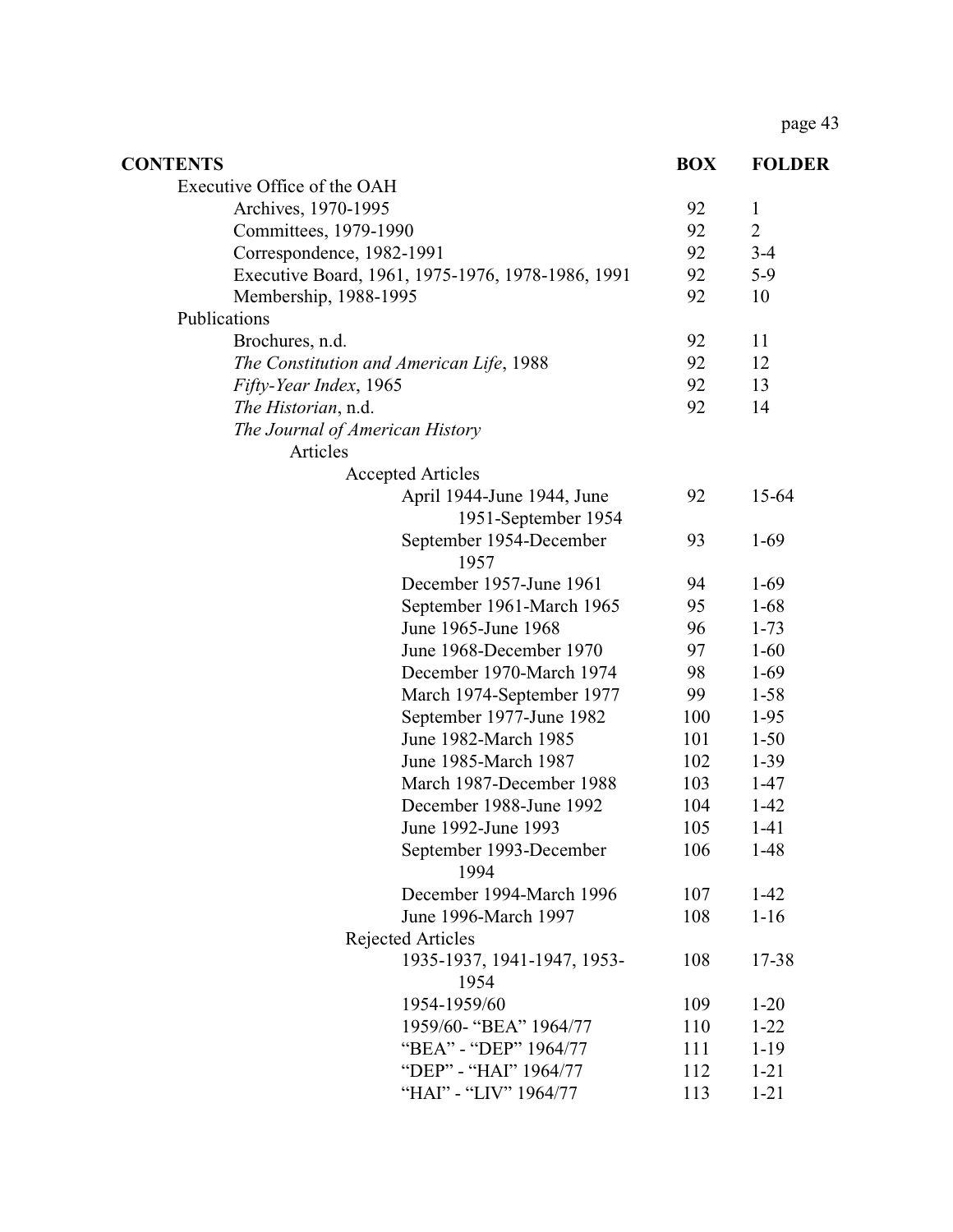| <b>CONTENTS</b>                               | <b>BOX</b>   | <b>FOLDER</b> |
|-----------------------------------------------|--------------|---------------|
| "LOC" - "POL" 1964/77                         | 114          | $1 - 23$      |
| "POL" - "STU" 1964/77                         | 115          | $1 - 21$      |
| "STU" 1964/77 - "BL" 1978/86                  | 116          | $1 - 21$      |
| "BO" - "GR" 1978/86                           | 117          | $1 - 18$      |
| "GR" - "McG" 1978/86                          | 118          | $1 - 17$      |
| "McG" - "SL" 1978/86                          | 119          | $1 - 20$      |
| "SM" 1978/86 - "A" 1987/88                    | 120          | $1 - 22$      |
| "BA" - "RI" 1987/88                           | 121          | $1 - 22$      |
| "RO" 1987/88 - "MI" 1989                      | 122          | $1 - 21$      |
| "MO" 1989 - "KU" 1990                         | 123          | $1-20$        |
| "L" 1990 - "HU" 1991                          | 124          | $1-19$        |
| "HU" 1991 - "BZ" 1992                         | 125          | $1 - 21$      |
| "C" - "W" 1992                                | 126          | $1 - 21$      |
| "A" - "ST" 1993                               | 127          | $1 - 21$      |
| "ST" 1993 - "SZ" 1994                         | 128          | $1 - 19$      |
| "T" 1994 - "SA" 1995                          | 129          | $1 - 22$      |
| "SC" 1995 - "K" 1996                          | 130          | $1 - 21$      |
| "L" - "Z" 1996                                | 131          | $1 - 15$      |
| Microfilm, 1964-1995                          | <b>MICRO</b> | $1 - 33$      |
| Mississippi Valley Historical Review          |              |               |
| June 1914-March 1922                          | 140          |               |
| June 1922-March 1930                          | 141          |               |
| June 1930-March 1938                          | 142          |               |
| June 1938-March 1944                          | 143          |               |
| June 1944-March 1952                          | 144          |               |
| June 1952-March 1959                          | 145          |               |
| June 1959-March 1964                          | 146          |               |
| Journal of American History                   |              |               |
| June 1964-March 1967                          | 146          |               |
| June 1967-March 1973                          | 147          |               |
| June 1973-March 1979                          | 148          |               |
| June 1979-March 1985                          | 149          |               |
| June 1985-September 1989                      | 150          |               |
| December 1989-September 1993                  | 151          |               |
| December 1993-March 1997                      | 152          |               |
| June 1997-March 2000                          | 153          |               |
| June 2000-March 2003                          | 154          |               |
| The Mississippi Valley: A Topical Guide, 1934 | 131          | 16            |
| Proceedings (MVHR)                            |              |               |
| 1907-1911                                     | 131          | $17 - 23$     |
| 1911-1923                                     | 132          | $1-9$         |
| Reviewing                                     |              |               |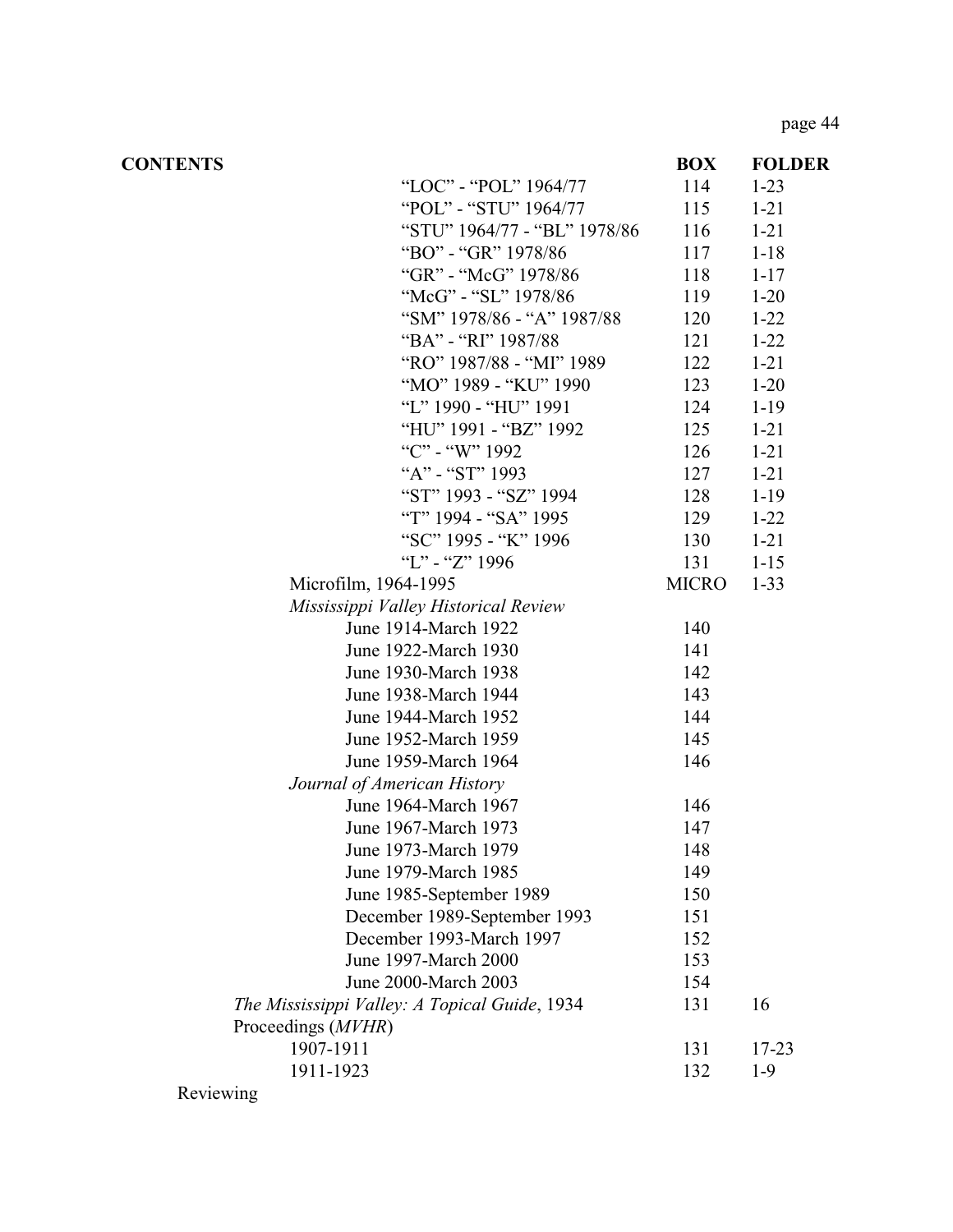| <b>CONTENTS</b>                         | <b>BOX</b> | <b>FOLDER</b> |
|-----------------------------------------|------------|---------------|
| Deliquent Reviewer Responses, 1982      | 132        | 10            |
| Readers, 1967                           | 132        | 11            |
| Requests to Review, 1963-1971           | 132        | $12 - 13$     |
| <b>Statistics</b> , 1979-1988           | 132        | 14            |
| Russians, 1972-1985                     | 132        | 15            |
| Staff Meetings, 1984-1985               | 132        | 16            |
| <b>Surveys</b>                          |            |               |
| Content Survey of the JAH, 1963         | 132        | 17            |
| <b>Reader Survey</b>                    |            |               |
| 1989                                    | 132        | 18-23         |
| 1993                                    | 133        | $1-23$        |
| 1993                                    | 134        | $1 - 7$       |
| Editor's Files                          |            |               |
| William Binkley (Editor 1953-1963)      |            |               |
| Articles Received, 1961-1964            | 134        | 8             |
| Binkley, William, 1957-1964             | 134        | $9 - 15$      |
| Exchange Lists, 1957-1964               | 134        | 16            |
| Manuscripts, 1958-1961                  | 134        | 17            |
| Outside Appraisers, 1955-1962           | 134        | 18            |
| Periodical Lists, 1960-1963             | 134        | 19            |
| Printer Change, 1961                    | 134        | 20            |
| University of Kentucky Press, 1957-1962 | 134        | 21            |
| Oscar Winther (Editor 1963-1966)        |            |               |
| Bloomington Office, 1963                | 134        | 22            |
| Journal Future, 1964                    | 134        | 23            |
| Name Change, 1964                       | 134        | 24            |
| White House Representatives, 1966       | 134        | 25            |
| Martin Ridge (Editor 1966-1978)         |            |               |
| Budget Statements, 1967-1968            | 134        | 26            |
| Czechoslovak Agreement, 1968            | 134        | 27            |
| Correspondence, 1966-1967               | 134        | 28-30         |
| External Agency Agreement, 1978         | 134        | 31            |
| Gunderson Correspondence, 1977-1978     | 134        | 32            |
| Hungarians, 1975-1978                   | 134        | 33            |
| Lecture Series, 1967                    | 134        | 34            |
| Mooney, Chase, 1968-1973                | 134        | 35            |
| Potter, David, 1970                     | 134        | 36            |
| Siclash, 1968                           | 134        | 37            |
| Sociological Abstracts, 1967            | 134        | 38            |
| Stanton Lynd Case, 1967                 | 134        | 39            |
| Wisconsin Historical Society, 1967      | 135        | $\mathbf{1}$  |
| Lewis Perry (Editor 1978-1984)          |            |               |
|                                         |            |               |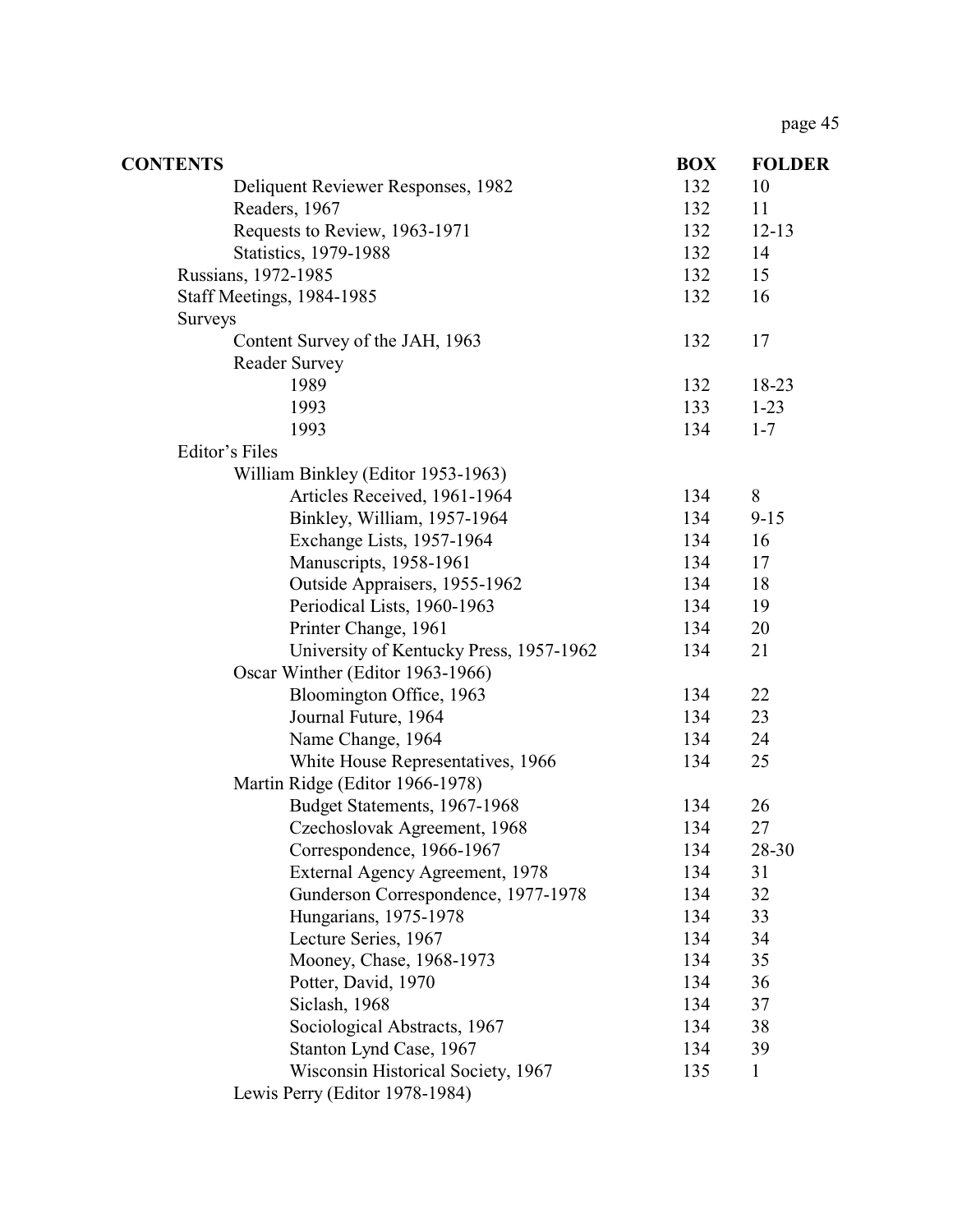| <b>CONTENTS</b>                                              | <b>BOX</b> | <b>FOLDER</b>  |
|--------------------------------------------------------------|------------|----------------|
| Mandarin, 1978-1979                                          | 135        | $\overline{2}$ |
| Membership, 1983-1984                                        | 135        | $\mathfrak{Z}$ |
| Payment of Authors, n.d.                                     | 135        | $\overline{4}$ |
| Textbook Reviewing, 1982                                     | 135        | 5              |
| Women's Participation, 1980                                  | 135        | 6              |
| David Thelen (Editor 1985-1999)                              |            |                |
| Adams, Willi Paul, 1994-1996                                 | 135        | $\tau$         |
| American Council of Learned Societies, 1994-<br>1995         | 135        | $8-9$          |
| Amsterdam Exchange Program, 1995                             | 135        | 10             |
| Blackett, Richard, 1985-1989                                 | 135        | $11 - 14$      |
| Bloomington-Posoltega Sister Cities Task<br>Force, 1989-1991 | 135        | 15             |
| Bowling Green State University, 1988-1991                    | 135        | 16             |
| Cambridge University Press, 1991-1996                        | 135        | 17             |
| Capital City Press, 1986-1993                                | 135        | 18-19          |
| Canadian Review of American History, 1993-<br>1995           | 135        | 20             |
| Carville Myth List, 1995                                     | 135        | 21             |
| Center on History Making in America<br>(COHMIA)              |            |                |
| Advisory Board, 1994                                         | 135        | 22             |
| Analysis, 1994                                               | 135        | 23             |
| Background Research, 1994                                    | 135        | 24             |
| Book, 1994                                                   | 135        | $25 - 26$      |
| Conclusion Contributors, 1995                                | 135        | 27             |
| Correspondence, 1989-1994                                    | 135        | 28-32          |
| Draheim, Andy, 1994                                          | 135        | 33             |
| Feedback, 1993-1994                                          | 135        | 34             |
| Graduate Student Surveys, n.d.                               | 135        | 35             |
| Grant Correspondence, 1989-1993                              | 135        | 36             |
| Indiana University, 1994                                     | 135        | 37             |
| Job Search, 1993                                             | 136        | $\mathbf{1}$   |
| Lowengrub, Dean Morton, 1992-1993                            | 136        | $\overline{2}$ |
| Minority Sample, 1994                                        | 136        | $3-4$          |
| Mosaic, 1992-1993                                            | 136        | 5              |
| National Endowment for the                                   | 136        | $6 - 7$        |
| Humanities, 1990-1995                                        |            |                |
| National Trust for Historic<br>Preservation, 1993            | 136        | 8              |
| Progress Report, 1994                                        | 136        | 9              |
| Spencer Foundation, 1992-1995                                | 136        | 10             |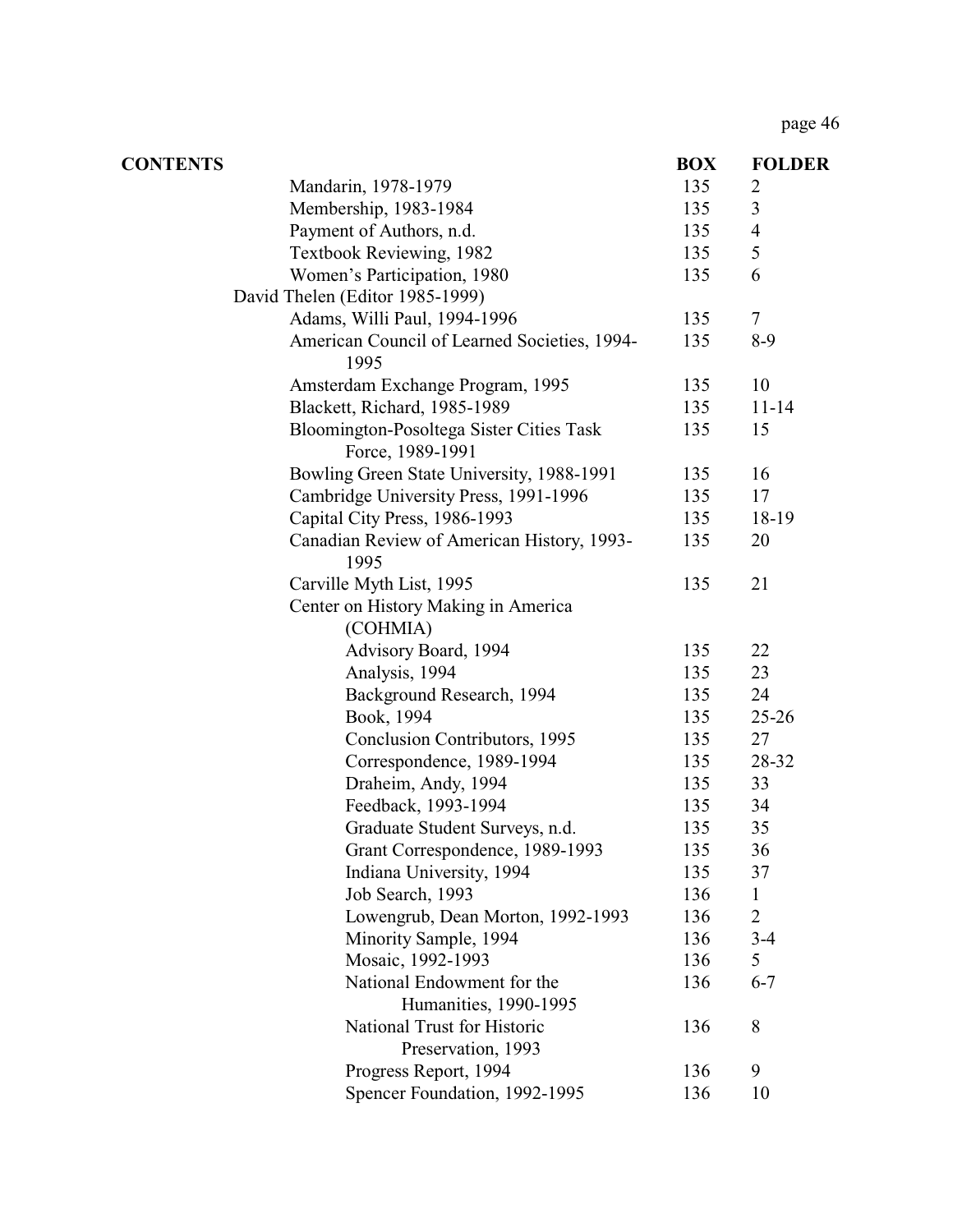| <b>CONTENTS</b> |                                                       | <b>BOX</b> | <b>FOLDER</b>  |
|-----------------|-------------------------------------------------------|------------|----------------|
|                 | Survey, 1993-1994                                     | 136        | 11             |
|                 | College of Arts and Sciences                          |            |                |
|                 | Correspondence, 1995-1997                             | 136        | 12             |
|                 | Survey, 1993-1994                                     | 136        | $13 - 14$      |
|                 | Conferences                                           |            |                |
|                 | Borderlands Spain Conference, 1995-<br>1996           | 136        | 15             |
|                 | February Conference, 1993                             | 136        | 16             |
|                 | Historical Abstract Conference, 1967                  | 136        | 17             |
|                 | Italy Conference, 1995                                | 136        | 18-19          |
|                 | Rome Conference, 1993                                 | 136        | 20             |
|                 | Connections                                           |            |                |
|                 | Budget, 1993-1998                                     | 136        | 21             |
|                 | Correspondence, 1993-1998                             | 136        | 22-27          |
|                 | Editor, 1995-1996                                     | 136        | 28             |
|                 | Fund Raising, 1993-1994                               | 136        | 29-30          |
|                 | Newsletter, 1994-1997                                 | 136        | 31             |
|                 | Purpose, 1997                                         | 137        | $\mathbf{1}$   |
|                 | Report on the OAH Survey on                           | 137        | $\overline{2}$ |
|                 | International Exchanges, 1993                         |            |                |
|                 | Surveys, 1993-1997                                    | 137        | 3              |
|                 | United States Information Agency,<br>1991-1998        | 137        | 4              |
|                 | Constitution and American Life, 1987-1989             | 137        | 5              |
|                 | Contributing Editors, 1993                            | 137        | 6              |
|                 | Correspondence                                        |            |                |
|                 | 1985-1992                                             | 137        | $7 - 24$       |
|                 | 1993-1995                                             | 138        | $1 - 7$        |
|                 | Documentary Section, 1992-1995                        | 138        | 8              |
|                 | European Commission Project, 1995                     | 138        | 9              |
|                 | Fulbright Experience, 1993                            | 138        | 10             |
|                 | Harvard, 1994                                         | 138        | 11             |
|                 | Hilton, Sylvia, 1996                                  | 138        | 12             |
|                 | Hoff-Wilson, Joan, 1985-1988                          | 138        | 13             |
|                 | International Congress of Historical Science,<br>1995 | 138        | 14             |
|                 | Internationalization                                  |            |                |
|                 | Correspondence, 1990-1993, 1995                       | 138        | $15 - 18$      |
|                 | Reports, 1990-1991                                    | 138        | 19             |
|                 | Surveys, 1996                                         | 138        | 20             |
|                 | Iran Contra, 1987-1991                                | 138        | 21             |
|                 | JSTOR, 1995-1997                                      | 138        | $22 - 23$      |